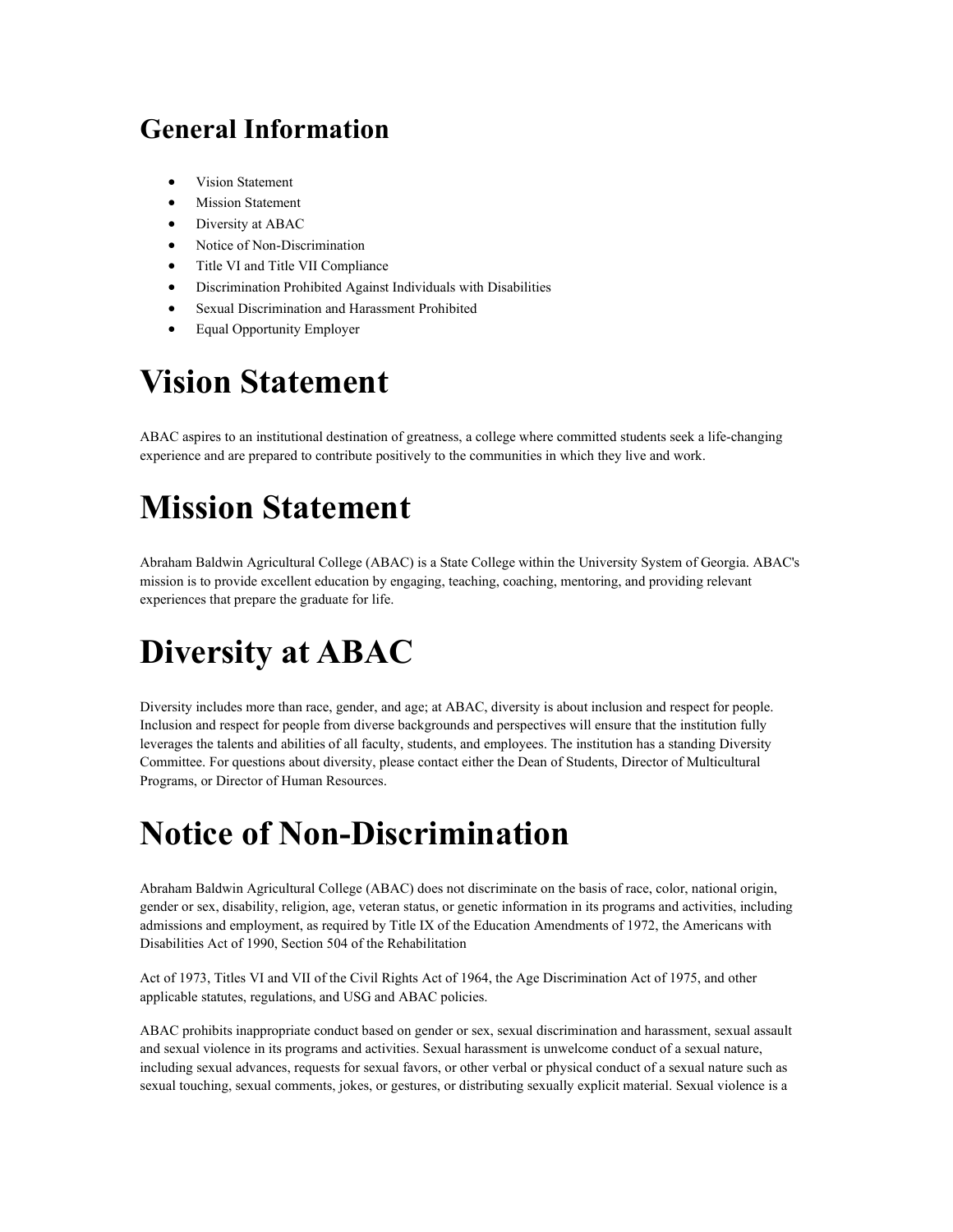physical sexual act taken against a person's will or when a person is incapable of consenting due to alcohol or drug use. Sexual violence includes rape, sexual battery, and sexual coercion.

The Title IX (Sexual Harassment) Coordinator serves as the ABAC coordinator for overall Title IX compliance and discrimination policies relating to the employment arena. The Title IX (Sexual Harassment) Deputy Coordinator assists the Title IX Coordinator while working with students.

Students and employees are encouraged to report issues involving inappropriate conduct/harassment/ discrimination based upon protected factors. Sexual assault and sexual violence should be immediately reported to the ABAC Police Department at (229) 391-5060 or if off campus call 911.

For confidential counseling and assistance contact Counseling Services on your campus, or any ABAC Health Center employee on the Tifton campus.

ABAC also prohibits discrimination on the basis of disability in its programs and activities, including admissions, employment, treatment, and access. Contact Disability Services on your campus with any student inquiries or assistance.

# **Title VI and Title VII Compliance**

ABAC subscribes to a policy of nondiscrimination with regards to all students, employees, and services to the community. Specifically, the College has given assurance of compliance with the provisions of the Civil Rights Act of 1964. All members of the College's faculty, staff, and student body are expected to subscribe to this assurance of compliance and to assist in making such assurance valid in fact.

# **Discrimination Prohibited Against Individuals with Disabilities**

ABAC complies with Section 504 of the Rehabilitation Act of 1973, the Americans with Disabilities Act (ADA) of 1990 and the ADA Amendment Act (ADAAA) of 2008, which prohibits discrimination against individuals with disabilities. In its efforts to comply with these regulations, ABAC has designated the Director of Student Development as the individual responsible for compliance in areas related to students, and the Director of Human Resources as the individual responsible in the areas related to employment disabilities.

# **Sexual Discrimination and Harassment Prohibited**

ABAC complies with Title IX of the Education Amendments of 1972, which prohibits discrimination in education programs and activities on the basis of gender. The Title IX Coordinator and Deputy Title IX Coordinator should be contacted with all questions and concerns.

# **Equal Opportunity Employer**

ABAC is an Equal Opportunity employer and does not discriminate against any person with respect to employment or academic standing because of age, disability, gender, national origin, race, religion, genetic information, or status as a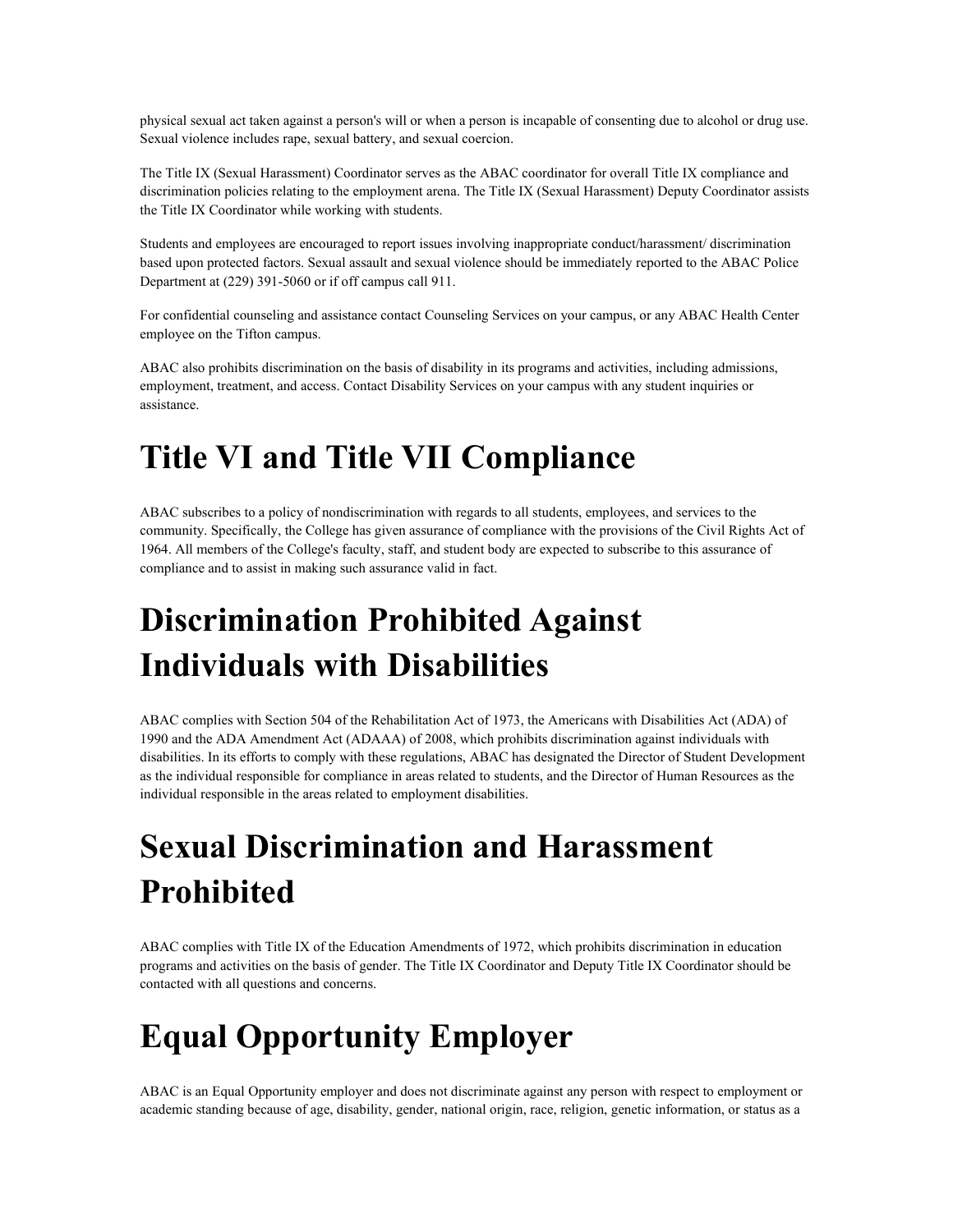war veteran. Harassment of an employee, student, or applicant on the basis of any of these protected classes is a violation of policy and federal law.

# **Family Educational Rights and Privacy Act of 1974 (FERPA) Institutional Policy**

The Family Educational Rights and Privacy Act (FERPA) affords eligible students certain rights with respect to their education records. (An "eligible student" under FERPA is a student who is 18 years of age or older or who attends a postsecondary institution.) These rights include the following:

- 1. The right to inspect and review the student's education records within 45 days after the day Abraham Baldwin Agricultural College receives a request for access. A student should submit to the registrar, dean, head of the academic department, or other appropriate official, a written request that identifies the record(s) the student wishes to inspect. The school official will make arrangements for access and notify the student of the time and place where the records may be inspected. If the records are not maintained by the school official to whom the request was submitted, that official shall advise the student of the correct official to whom the request should be addressed.
- 2. The right to request the amendment of the student's education records that the student believes is inaccurate, misleading, or otherwise in violation of the student's privacy rights under FERPA. A student who wishes to ask the school to amend a record should write the school official responsible for the record, clearly identify the part of the record the student wants changed, and specify why it should be changed.

If the school decides not to amend the record as requested, the school will notify the student in writing of the decision and the student's right to a hearing regarding the request for amendment. Additional information regarding the hearing procedures will be provided to the student when notified of the right to a hearing.

3. The right to provide written consent before Abraham Baldwin Agricultural College discloses personally identifiable information (PII) from the student's education records, except to the extent that FERPA authorizes disclosure without consent.

The school discloses education records without a student's prior written consent under the FERPA exception for disclosure to school officials with legitimate educational interests. A school official is a person employed by Abraham Baldwin Agricultural College in an administrative, supervisory, academic, research, or support staff position (including law enforcement unit personnel and health staff); a person serving on the board of trustees; or a student serving on an official committee, such as a disciplinary or grievance committee. A school official also may include a volunteer or contractor outside of Abraham Baldwin Agricultural College who performs an institutional service of function for which the school would otherwise use its own employees and who is under the direct control of the school with respect to the use and maintenance of PII from education records, such as an attorney, auditor, or collection agent or a student volunteering to assist another school official in performing their tasks. A school official has a legitimate educational interest if the official needs to review an education record to fulfill their professional responsibilities for Abraham Baldwin Agricultural College.

4. The right to file a complaint with the U.S. Department of Education concerning alleged failures by the College to comply with the requirements of FERPA. The name and address of the office that administers FERPA is:

Family Policy Compliance Office

U.S. Department of Education 400 Maryland Avenue, SW Washington, DC 20202 Source: http://www2.ed.gov/policy/gen/guid/fpco/ferpa/ps-officials.html

#### **Freedom of Expression Policy**

#### **A.Purpose and Overview of Policy**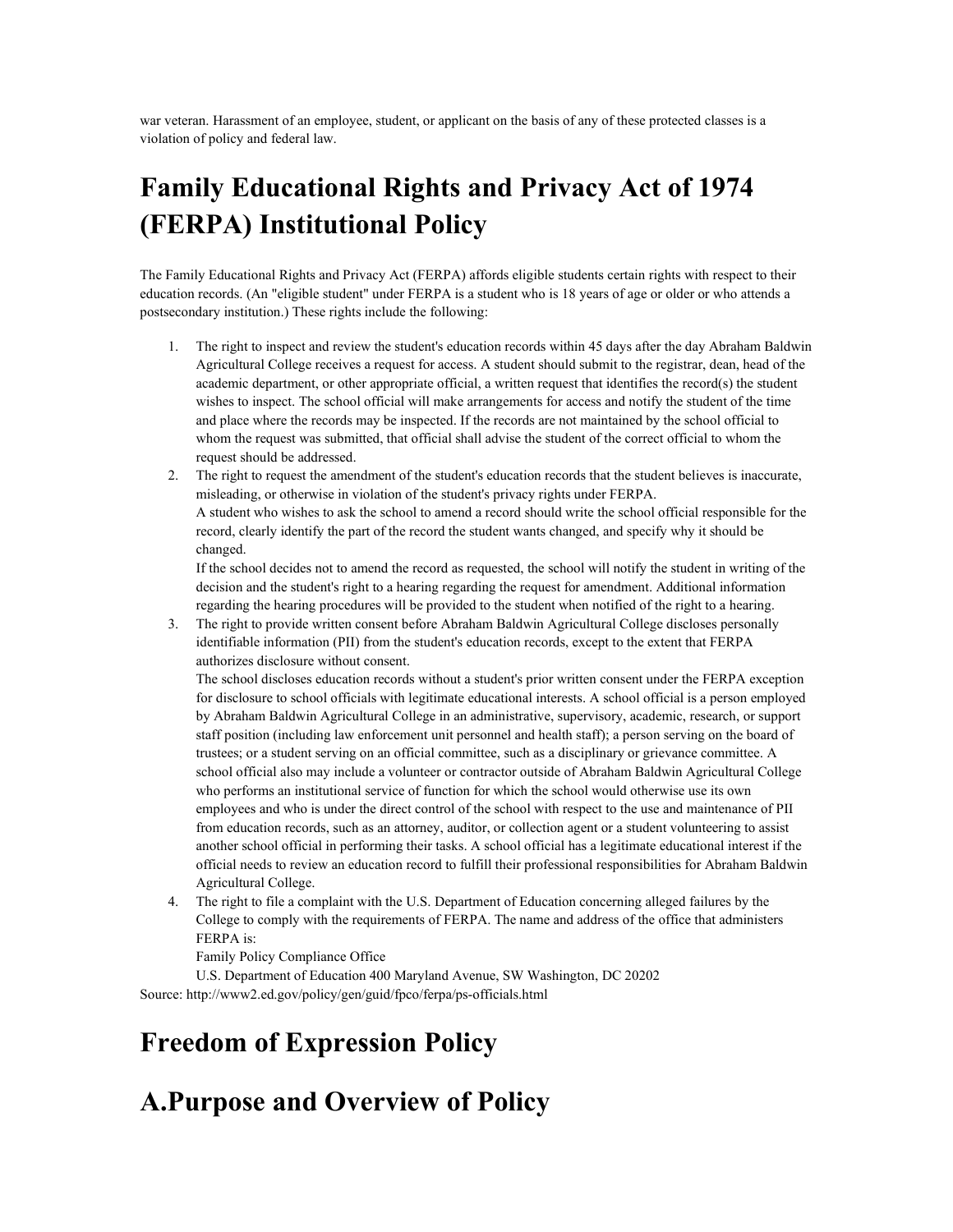Abraham Baldwin Agricultural College (ABAC) follows the USG 6.5 Freedom of Expression Policy. For more information, see the University System of Georgia's Policy on Freedom of Expression, which can be found here: https://www.usg.edu/policymanual/section6/C2653

ABAC is committed to providing an educational environment and work climate that is conducive to the personal and professional development of each individual and to protecting the rights set forth in the First Amendment, which provides for freedom of speech, freedom of expression, and the right to assemble peaceably. In fulfilling its multiple missions as an institution of higher learning, ABAC encourages the free exchange of ideas and remains firmly committed to affording groups and individuals the opportunity to engage in expression on campus. In order to achieve this objective, while at the same time ensuring that the College fulfills its educational mission, the College may regulate the time, place, and manner of expression in order to assure equal opportunity for all persons, to preserve order within the campus community, to protect and preserve College property, to provide a secure environment to individuals exercising freedom of expression, or to further other important institution objectives.

This policy in no way prohibits individuals enrolled at or employed by ABAC ("members of the College community") from engaging in conversations on campus and does not apply to College-sponsored activities, but rather only establishes a designated public forum on ABAC's locations and sets forth requirements for the reservation and use of the Public Forum Area in the following limited circumstances:

(1) members of the College community who plan an event with 30 or more persons; and, (2) individuals or groups who are not members of the College community who wish to speak on an ABAC location. By placing reasonable limitations on time, place, and manner of speech, ABAC does not take a position on the content or viewpoint of the expression, but allows for a diversity of viewpoints to be expressed in an academic setting.

#### **B.Designation of Public Forum on ABAC's Campus**

To better facilitate the free exchange of ideas, ABAC has designated the Public Forum area on different ABAC locations. In Tifton, the area surrounding the fountain near the Carlton Center and Conger Hall is the public forum area on ABAC's campus ("Public Forum Area"). At the ABAC at Bainbridge site, the public forum area is directly outside the Library. At the ABAC at Blakely site, the Public Forum area is in the outdoor Common area. These Public Forum Areas are generally available from 9:00 a.m. until 7:00 p.m., Monday through Friday, provided that the area has not previously been reserved. Though reservations to use the Public Forum Area are only required as set forth in Section C and Section D below, the College recommends that all parties interested in using any Public Forum Area submit a completed Forum Reservation Request Form to the Office of Dean of Students, which is located on the second floor of Branch Hall, prior to use so that the College may minimize scheduling conflicts, accommodate all interested users, and provide for campus safety and security. Reservations will only be processed on days that ABAC's Administrative Offices are open for business ("college business days").

### **C.Provisions for Members of the College Community**

Members of the College community who plan to engage in expressive activity on campus in a group that is expected to consist of 30 or more persons must submit a completed Forum Reservation Request Form to ABAC's Office of Dean of Students two (2) college business days prior to the scheduled activity and must receive approval in writing from a Student Affairs official prior to engaging in such activity. Prior notice is required to ensure that there is sufficient space for the large group event, that necessary College resources are available for crowd control and security, and that the academic and other operations of the College are not disrupted. The Student Affairs official may grant a reservation for a Public Forum Area or another available area of campus, as requested by the applicant, and may only deny a reservation for the limited reasons set forth in the Section E below.

If an individual or small group of individual within the College community, while engaging in spontaneous expression, attracts a group of 30 or more persons, then a representative from the group should provide the College with as much notice as circumstances reasonably permit. The College reserves the right to direct a group of 30 or more persons to the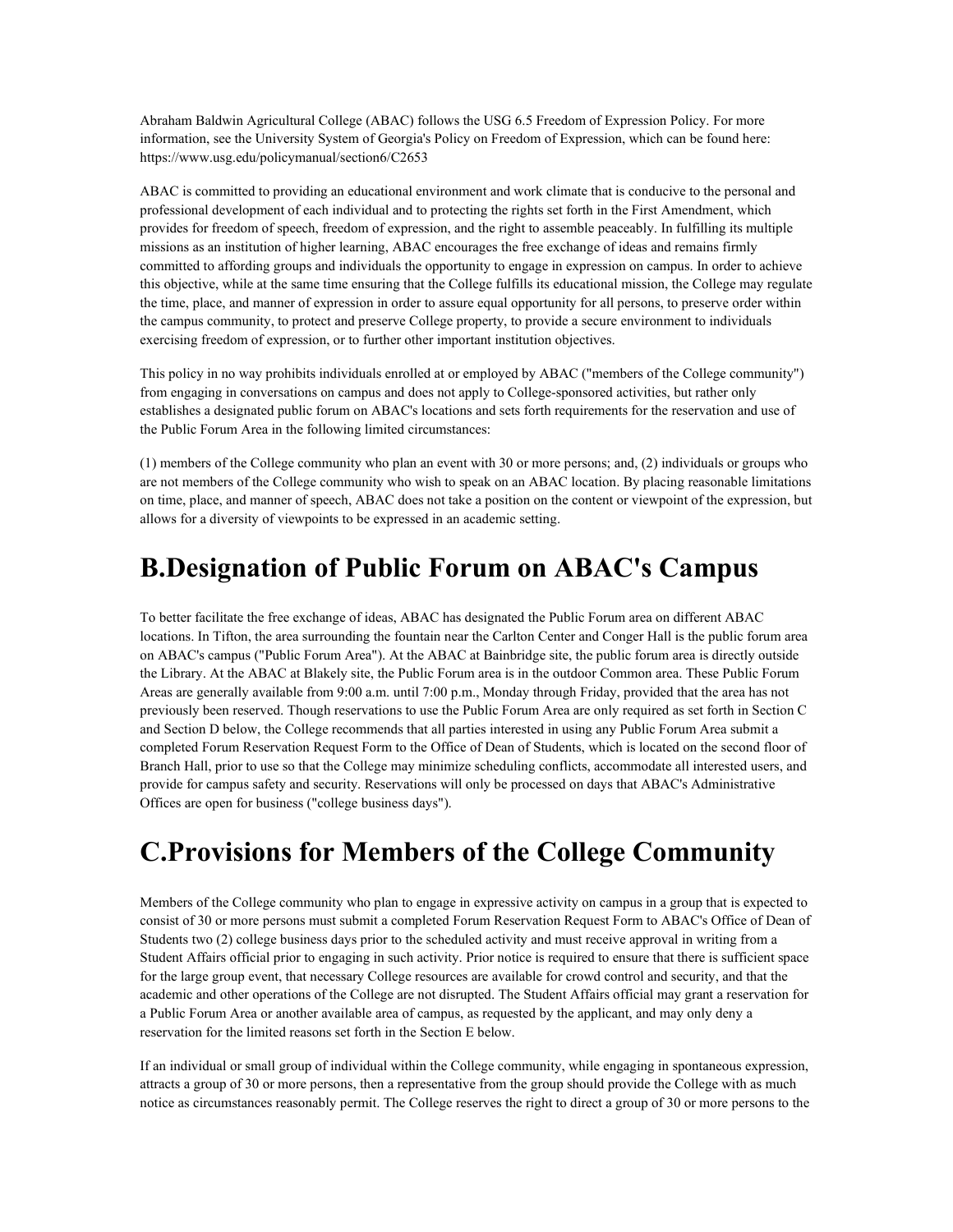Public Forum Area or another available area of campus in order to ensure the safety of campus members, to provide for proper crowd control, and to limit disruption of the academic and other operations of the College. When relocating expression, the College official must not consider or impose restrictions based on the content or viewpoint of the expression.

# **D.Provisions for Outside Speakers**

Individuals or groups of persons who are not enrolled at or employed by ABAC may only engage in expressive activity in the Public Forum Area and only after submitting a completed Forum Reservation Request Form to ABAC's Office of Dean of Students at least two (2) college business days prior to the scheduled speech and obtaining approval for such use in writing from a Student Affairs official pursuant to the procedures set forth in Section E below. Organizers are encouraged to submit their requests as early in the planning stages of the event as possible. This provision does not apply to any classroom instruction or College-sponsored events.

# **E.Procedures for Forum Reservation Requests and Appeals**

Completed Forum Reservation Request Forms should be submitted to ABAC's Office of Dean of Students, which is located on the second floor of Branch Hall, at least two (2) college business days prior to the scheduled expression. This form can be found at: http://www.abac.edu/wp- content/uploads/2012/11/ABAC-Forum-Reservation-Request-Form.pdf.

Reservation scheduling will be coordinated by a Student Affairs official who will grant reservations on a first-come, first-served basis. The Student Affairs official will respond to all requests as soon as possible, but in no event more than one college business day after receipt of the reservation request, either authorizing the reservation and noting any special instructions, if applicable, or setting forth the reason for denial of the reservation.

The Student Affairs official may only deny a reservation request for one of the following reasons:

- 1. The Forum Reservation Request Form is not fully completed;
- 2. The Forum Reservation Request Form contains a material falsehood or misrepresentation;
- 3. The Public Forum Areas have been previously reserved, in which case the College will designate another appropriate date, time, or location to accommodate the expression;
- 4. The use or activity intended by the applicant would conflict with or disturb previously planned programs organized and conducted by the College;
- 5. The Public Forum Areas are not large enough to accommodate the expected or actual number of persons engaging in large group expression, in which case the College must provide a reservation for the applicant at an alternate location that can safely accommodate the expression provided that the applicant is a member of the College community and that such a location exists on campus of the College;
- 6. The use or activity intended by the applicant would present a danger to the health or safety of the applicant, other members of the College community, or the public; or

7. The use or activity intended by the applicant is prohibited by law, ABAC policy, or Board of Regents policy. When assessing a reservation request, the Student Affairs official must not consider or impose restrictions on the expression based on the content or viewpoint of the expression.

Any denial of a reservation request may be appealed to the Vice President for Academic Affairs (VPAA)

in writing setting forth the reasons why the appeal should be granted. The VPAA or designee must respond to the appeal in writing within one college business day. The decision of the VPAA or designee is final.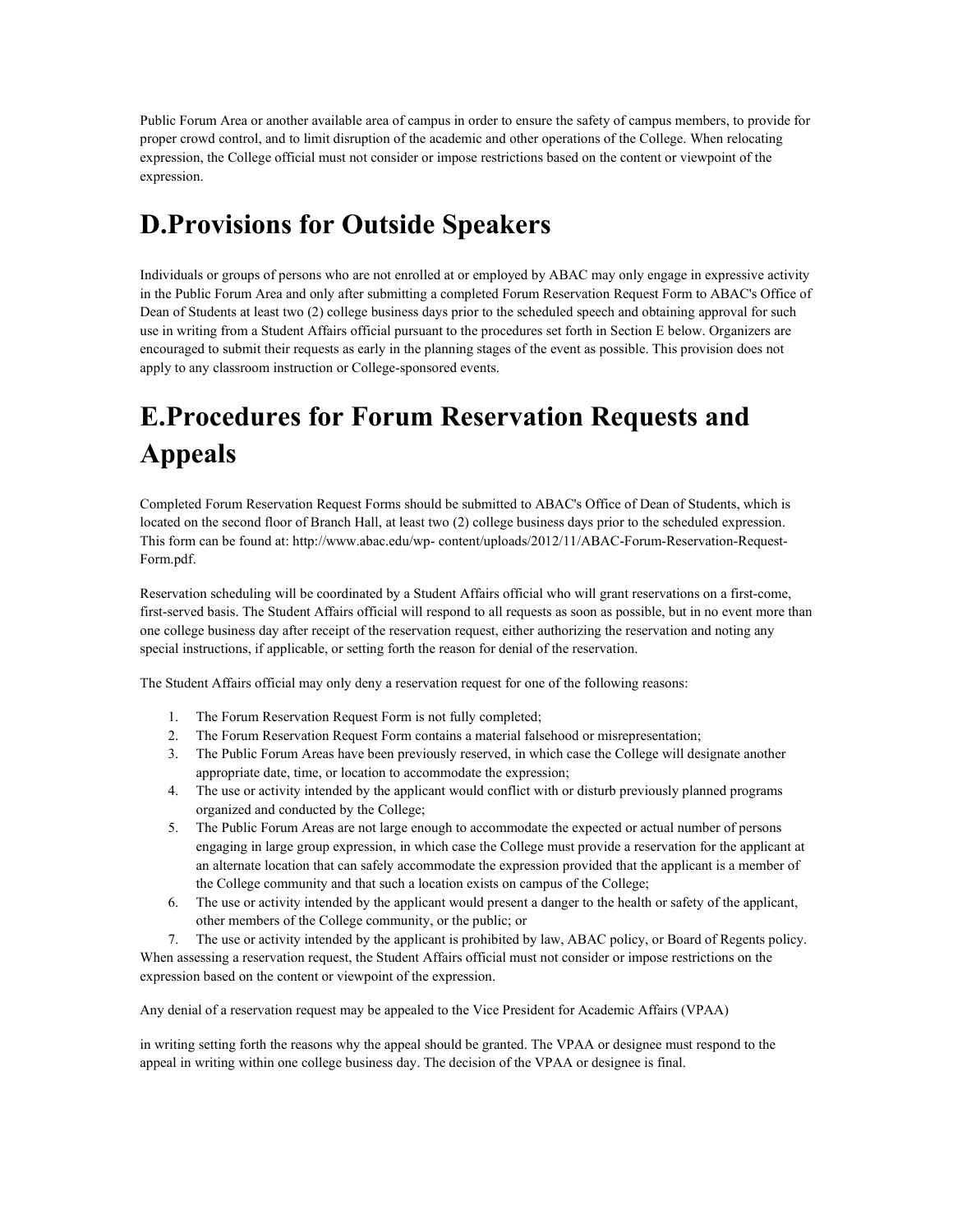# **F.Written Material**

Members of the College community may distribute non-commercial pamphlets, handbills, circulars, newspapers, magazines, and other materials that are protected by the First Amendment on a person-to- person basis in open outdoor areas of campus. An individual who is not a member of the College community may only distribute written materials within the Public Forum Area and only during the time in which the individual has been granted a reservation to use the Public Forum Area. Handbills cannot be placed on cars. The College maintains a position of neutrality as to the content of any written material distributed on the campus under this policy.

# **G.General Provisions**

In addition to the requirements set forth above, all individuals expressing themselves on ABAC's campus must comply with the following provisions:

- 1. Disruptive Activity Obstruction, disruption, or interference with classes, administrative functions, or other college activities or events is not permitted. Likewise, infringement on the rights of others is prohibited. Any attempt by repeated demands, threats, or otherwise to coerce passersby into stopping and participating in debate or discussion is prohibited.
- 2. Reasonable Access Expression must not block access to or exit from any office, classroom, laboratory, or building. Likewise, vehicular and pedestrian traffic should not be obstructed.
- 3. Picketing and Distribution of Literature Picketing in an orderly manner or distributing literature outside of the Free Speech Area is acceptable with the appropriate permit. Picketing is not permitted inside campus buildings. Literature may be distributed in the public areas of the campus and in public areas in certain campus buildings after receiving the appropriate permit. It is not permissible to post materials on any walls, windows, doors, sidewalks, trees, light poles, etc., or on any other college equipment without prior approval.
- 4. Noise Sound amplification is not permitted. Noise levels should not interfere with classes, meetings, or activities in progress or the privacy of residence hall students.
- 5. Presenting Identification It is not permitted for any person on any property either owned or controlled by the College to refuse to identify him/herself by presenting a student or faculty/staff ID card or driver's license.
- 6. Damage to Property Care should be taken to ensure that College and personal property is not damaged or destroyed. This includes the campus lawns, shrubs, and trees. Malicious or unwarranted damage to or destruction of property owned or operated by the College or students, faculty, staff, or visitors to the College is prohibited. Persons or organizations causing such damage may be held financially and/or legally responsible.
- 7. Prohibition on Litter All structures, signs, and litter resulting from any expression must be removed following the expression. Persons or organizations involved in or sponsoring the expression may be held financially responsible for cleanup costs.
- 8. Compliance with Laws, Policies, and Regulations All individuals expressing themselves on campus must comply with state, federal, and local law; municipal ordinances; ABAC policies and regulations; Board of Regents policies and regulations; and the above guidelines and must not engage in violence or incite others to engage in violence or commit illegal or dangerous acts.

Failure to comply with all applicable laws, ordinances, policies, and regulations may result in immediate removal from the campus and any other appropriate action legal or disciplinary action.

**Questions about ABAC's Freedom of Expression Policy** may be addressed to ABAC's Office of Dean of Students at (229) 391-5130 or deanofstudents@abac.edu.

# **Student Sexual Misconduct Policy**

ABAC Student Sexual Misconduct Policy reflects the Georgia Board of Regents Policy at: https://www.usg.edu/policymanual/section6/C2655/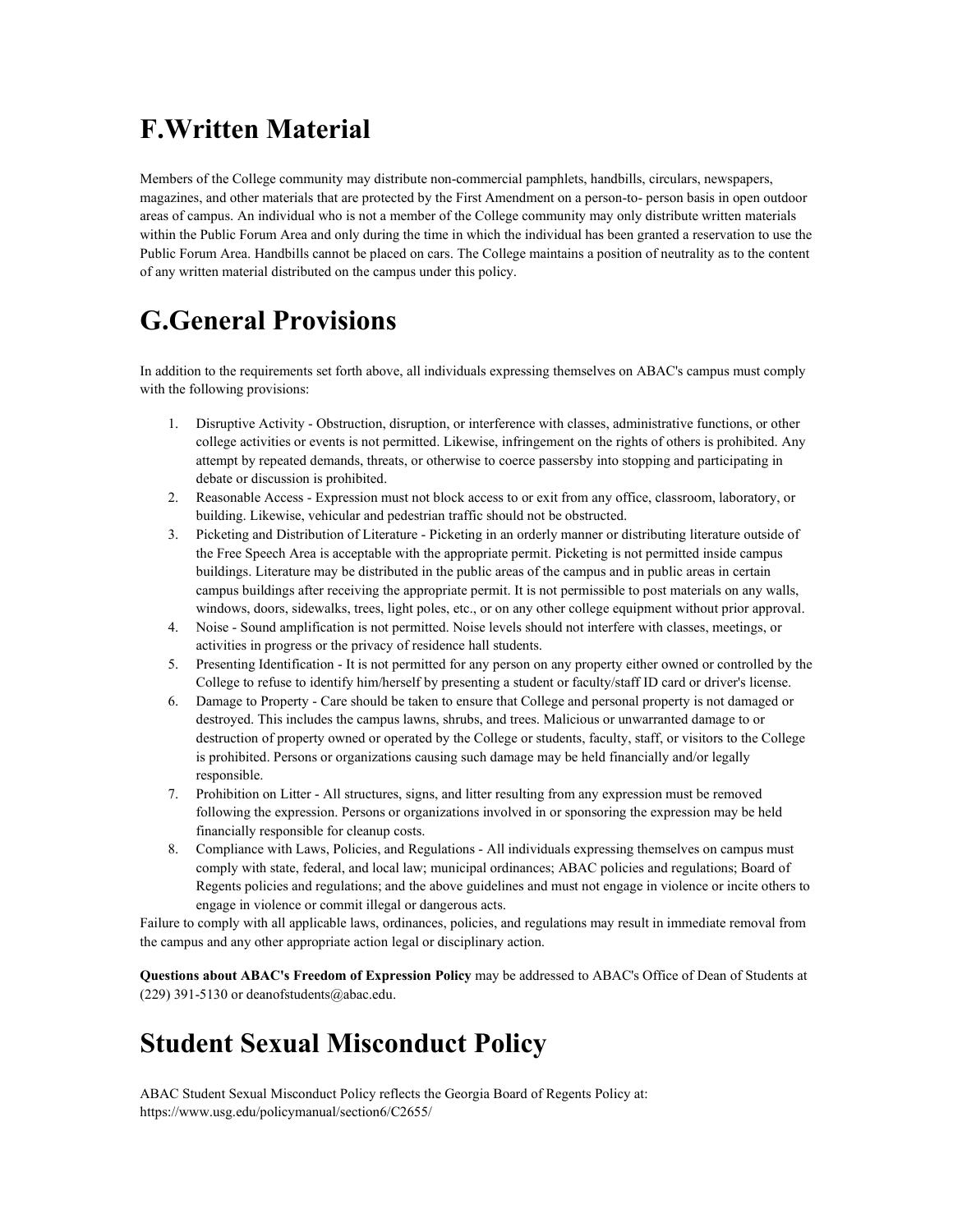In accordance with Title IX of the Education Amendments of 1972 ("Title IX"), the University System of Georgia (USG) does not discriminate on the basis of sex in any of its education programs or activities or in employment. The USG is committed to ensuring a safe learning and working environment for all members of the USG community. To that end, this Policy prohibits sexual misconduct, as defined herein.

In order to reduce incidents of sexual misconduct, USG institutions are required to provide prevention tools and to conduct ongoing awareness and prevention programming and training for the campus community. Such programs will promote positive and healthy behaviors and educate the campus community on consent, sexual assault, alcohol use, dating violence, domestic violence, stalking, bystander intervention, and reporting.

When sexual misconduct does occur, all members of the USG community are strongly encouraged to report it promptly through the procedures outlined in this Policy. The purpose of this Policy is to ensure uniformity throughout the USG in reporting and addressing sexual misconduct.

#### **Reporting Structure**

All Equal Opportunity directors and others having responsibility for coordination of Title IX ("Coordinators") at USG institutions shall have a direct reporting relationship to both the institution's

President or the President's designee and the USG System Director for Equity and Investigations ("System Director"). The President of each institution shall determine the organizational and operating reporting relationships for the Coordinators at the institution and exercise oversight of institutional issues relating to sexual misconduct. However, the System Director shall have authority to direct the Coordinators' work at each institution as needed to address systemwide issues or directives. The President of each institution shall consult with the System Director on significant personnel actions involving Coordinators, to include but not be limited to, appointment, evaluation, discipline, change in reporting structure, and termination.

For more information, see ABAC Title IX Sexual Misconduct Policy on the Human Resources website: http://www.abac.edu/wp-content/uploads/2018/05/ABAC\_TitleIX\_SexualMisconduct.pdf

#### **Student Complaint Procedures**

*Purpose*: ABAC recognizes the importance of providing procedures for fair and equitable resolution of student complaints.

Resolution of complaints should be achieved at the lowest administrative level and in the most equitable way possible. The burden of proof rests with the student who submits a complaint. Students who elect the complaint process should not fear prejudice or reprisal for initiating the process or participating in its resolution.

*Definition*: For these purposes, a complaint is defined as dissatisfaction or disagreement with any decision or action that affects ABAC students. However, a complaint may not be filed in relation to administrative decisions regarding the routine operation of the College, including but not limited to the scheduling of classes, tuition and fee assessments, financial aid awards, reservation of facilities, or the policies of the Board of Regents of the University System of Georgia. There is a separate process for the appeal of grades, reinstatement of financial aid, academic exclusion, and matters which pertain to the Student Code of Conduct. Complaints covered by policies already in place (eg. Student employment, grade appeals, sexual harassment, discrimination, student conduct, etc.) are excluded from these guidelines.

#### *Procedures*:

1. A student who has a complaint should first seek to resolve the problem by discussion with the individual involved. If this informal means fails to resolve the problem, the student should submit a written complaint using the Student Complaint Form (http://www.abac.edu/student-life/dean-of- students-resourcesservices/student-complaint-procedures) on the Dean of Students website.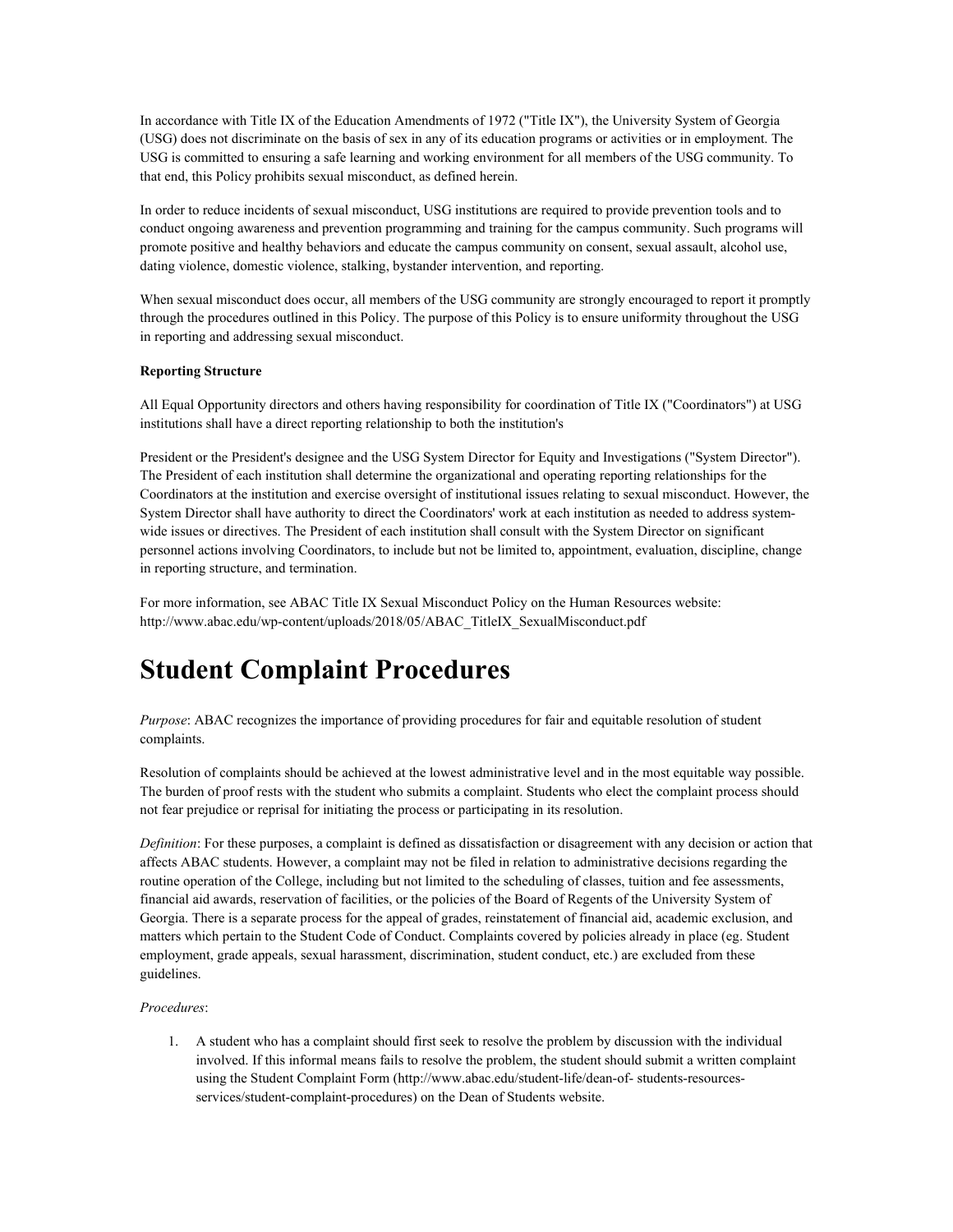2. The complaint process will follow the chain of command of the department/office in question until a resolution is found.

The goal of the process is a successful resolution of the problem.

# **Academic Information**

The information below does not supersede or replace information contained in the official College Catalog. The following information is included in the Student Handbook for ease of access by students.

- The Catalog
- Attendance Policy
- Semesters and Credit Hours
- Academic Advising
- Registration
- Change of Schedule (Drop/Add)
- Withdrawals
- eCore Classes
- Appeal of Grades
- Academic Standing
- Academic Honors and Awards

# **The Catalog**

The ABAC Catalog provides descriptions of academic departments and undergraduate programs and courses, as well as information about Admissions, Student Affairs, Financial Aid, and Academic Support services. Students are evaluated and graduated based on the requirements in the Catalog.

# **Attendance Policy**

Students need to attend class every scheduled session, especially during the drop/add period (see the Academic Calendar). There is no official college-wide attendance policy, but in each course, the attendance policy is under the instructor's discretion. Since classes and faculty differ greatly, students should be certain they understand the attendance requirements, outlined in the syllabus, for each course in which they are enrolled. A professor may lower students' grades for excessive absences.

# **Semesters and Credit Hours**

To graduate in four (4) years with a baccalaureate degree, a full-time student should take 15 credit hours per fall and spring semester or 30 hours per academic year (Fall/Spring/Summer). Taking 12 credit hours in a semester is considered full-time, but will increase students' time and cost to earn a degree. Students should plan to study a minimum of two (2) hours per week for each one-hour credit taken. Enrolling in 15 credit hours would require a minimum of 30 hours of study-time each week.

# **Academic Advising**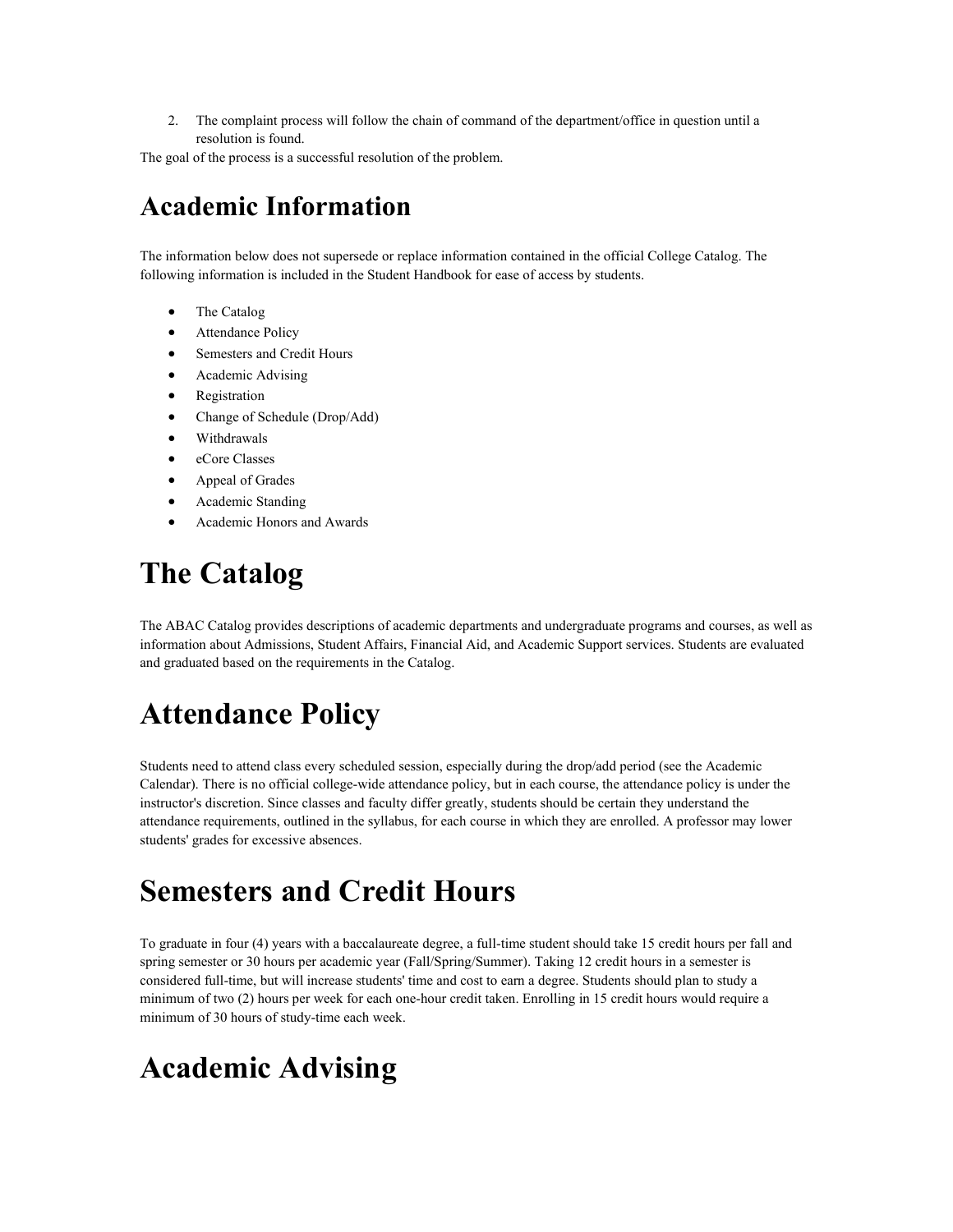New students are assigned to an academic advisor following Orientation. Students work closely with their advisor to develop an academic program map and plan classes accordingly for each semester.

Students who declare a major upon admission to the college are advised by faculty in the department of the declared major. Those students who have not declared a major are advised by Academic Support Counselors. Students must see their advisor prior to registration each semester. During a student's advising appointment, the advisor will enable the student to register in Banner Web. See Academic Support Counselors for more information.

# **Registration**

A special advisement and early registration period occurs each semester. During this time, all advisors post schedules for advising. Students are encouraged to make an appointment to meet with their advisor to assure ample time to plan the next semester's course schedule. After meeting with their advisor, students may register by logging into Banner Web, the student information system. Registration is available according to priority based on number of credit hours earned. Students who experience difficulties registering or have questions should visit their Academic Support counselors or site coordinator for more information.

# **Change of Schedule (Drop/Add)**

Students are discouraged from changing schedules after classes begin. However, consideration is given to every request for a change in students' programs, and recommendations are made in accordance with the educational goals and the individual needs of the students. If a change in schedule becomes necessary after registration, all changes should be made at the beginning of the semester during the official drop/add period. The official drop/add period is published in the official Academic Calendar. No refund will be made for a dropped course after the official drop/add period. During the drop/add period, students may change their schedule through Banner Web.

# **Withdrawals**

**Dropping Classes**: The start of each term has a "drop/add" period. Drop/add is the only time during which students may "drop" a course completely without either academic or financial penalties. After this period, students will need to officially "withdraw" from their courses, with academic or financial penalties as stated in the following.

Single Course Withdrawal: If students need to reduce their course load during a semester, they may officially withdraw from a class with a grade of W, provided they complete this action before the mid- point in the semester or session (see the academic calendar - last day to withdraw with a W). After midterm, students withdrawing from a class will receive a grade of WF. Students withdrawing from a course must first see their instructor for permission to withdraw. After the instructor completes a drop form, the students should submit the signed form to the Academic Support Center. See the "Change of Schedule" section below for further information. Although a grade of W has no impact on the GPA, the student should be aware that negative effects on Financial Aid result when withdrawing from any class. A grade of WF has an impact on the GPA and may also have negative effects on Financial Aid.

**Total Withdrawal from the College**: Students who voluntarily withdraw from the College must first consult with the Academic Support Center and complete a "Student Withdrawal Form." Students who withdraw from the College prior to midterm will receive a grade of W in all classes in which they are enrolled. Students who withdraw from the College after midterm will receive a grade of WF.

**Withdrawal from Learning Support Courses**: Students who wish to withdraw from a co-requisite Learning Support course must also withdraw from the college-level course for which the Learning Support course is a co-requisite.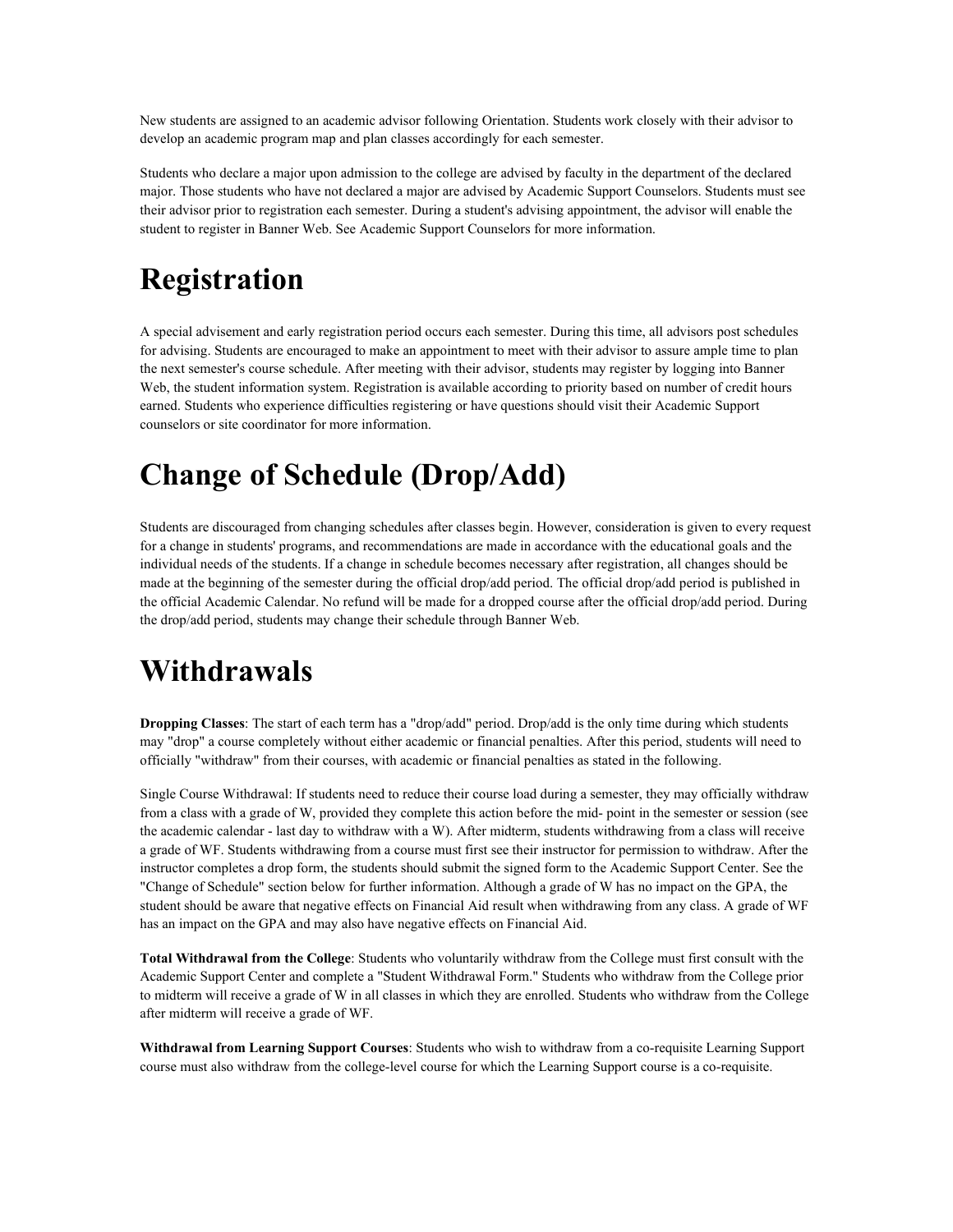**Medical Withdrawal**: Prior to mid-term, medical withdrawals are the same as any other official withdrawal from the College. Students will receive a "W" in all classes. However, students are encouraged to complete the medical withdrawal process if appropriate, even if the withdrawal is before mid-term. After mid-term, students seeking a medical withdrawal must submit the appropriate medical documentation on medical doctor's letterhead, signed and dated by the treating physician who is not a family member, to the Student Development Center. A student must also submit a signed and dated statement requesting a medical withdrawal. If it is determined that a student must withdraw from classes for a given term for medical reasons, the Student Development Center will notify the student's instructors, the Registrar's Office, Office of Financial Aid and the Housing Office. Students will be given the grade of "W" in classes if they had passing grades in the class at the time of withdrawal. If students were not passing at the time of withdrawal, the grade of "WF" will be assigned. In all cases, students should make every effort to keep instructors informed of any situation which affects class attendance. A medical withdrawal is for the student's illness or medical issue only. A medical withdrawal is from all classes for that term. The deadline for submitting complete appropriate medical documentation is one hour before the College closes on the last day of classes for the term. After the last day of class, students must follow the Grade Appeal process.

**Medical Withdrawals for Prior Semesters**: Medical withdrawals for prior semesters will be granted only if students can provide adequate documentation that the medical condition for which the student withdrew was such that the students or family members could not contact the College before the semester ended.

# **eCore Classes**

eCore offers students the opportunity to complete undergraduate requirements in Core Areas A-E completely online via public colleges and universities within the University System. eCore courses are taught by instructors from SACSCOC accredited institutions within the system and are transferrable within the USG as well as to most regionally accredited schools. Visit ABAC's eCore website at http://www.abac.edu/academics/ecore, for more information.

# **Appeal of Grades**

Students wishing to contest a grade must initiate the appeal in writing to the instructor within 30 calendar days from the last day of class of the term in which the grade was recorded. Students must first appeal the matter in writing to the instructor(s) who taught the course. The appeal must specify reasons the assigned grade is incorrect or inappropriate. The instructor(s) will respond to the student in writing within ten (10) working days of the date of the appeal.

Should this response not satisfy the appeal, the student can appeal in writing to the department head (or dean, if there is no department head), of the academic school in which the course was taught. If the student does not appeal within ten days, the grade is final. The department head/dean may conduct a conference including the dean, the department head, the student, and the instructor. The department head/dean may convene an impartial committee in the discipline to review pertinent documents and will respond to the student in writing.

Should this procedure fail to resolve the appeal, the student must provide a written appeal to the Provost and Vice President for Academic Affairs within ten (10) working days from the date of the department head/dean's response. The Provost and Vice President for Academic Affairs will take the appeal to the Academic Review Committee where further hearings may be conducted. Should this procedure fail to resolve the appeal, the student must provide a written appeal to the President of the College within ten

(10) working days of the Provost's response. The judgment of the President will be considered the final and binding decision on the matter. The appeals process is intended to provide a venue whereby students may voice a claim of discrimination, capricious or unfair dealings, or denial of due process.

# **Academic Standing**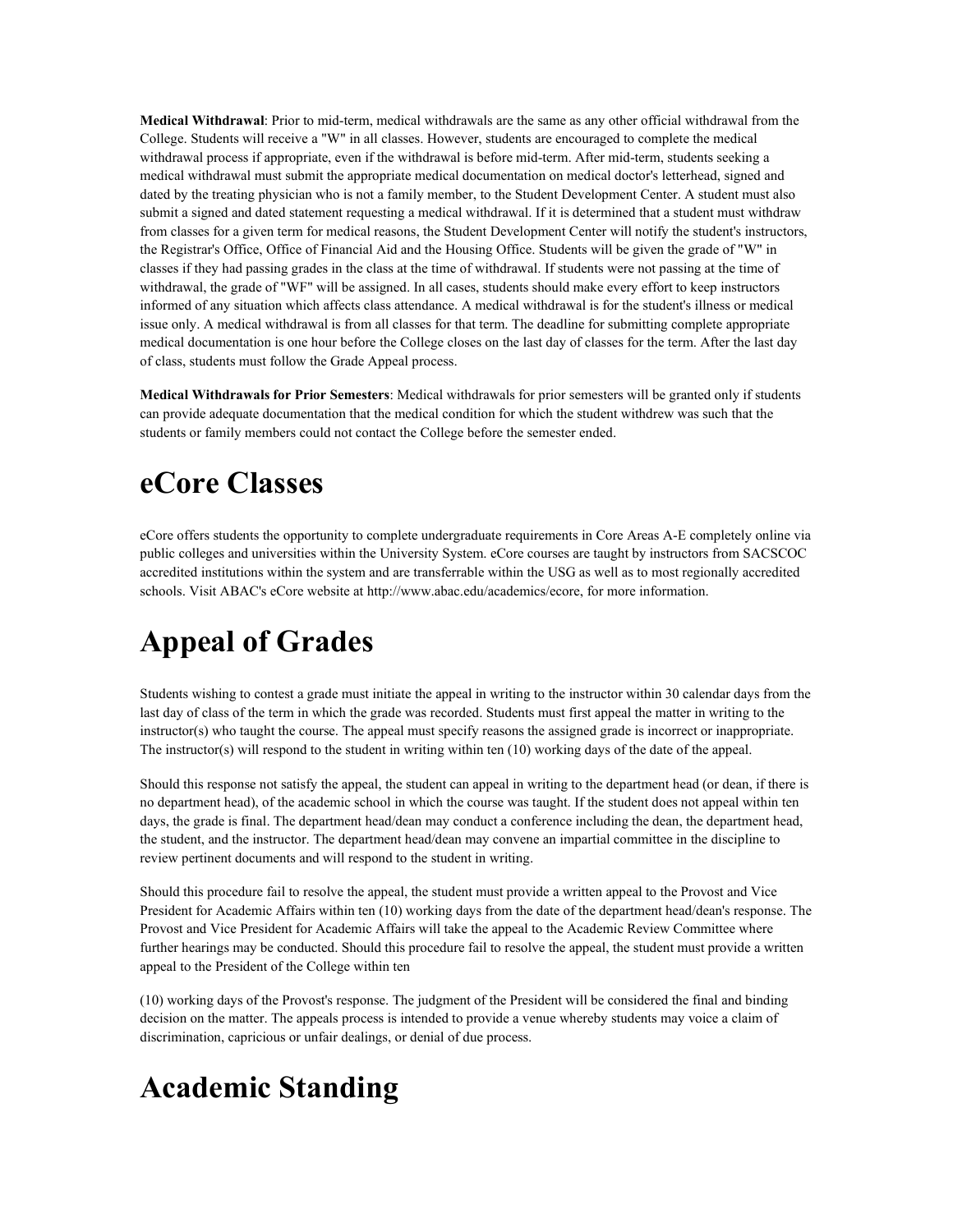The College recognizes five (5) categories of academic standing: Good, Academic Probation, Academic Suspension 1, Academic Suspension 2, and Learning Support Suspension.

**Good**. Students are required to maintain a minimum Overall Grade Point Average (OGPA) of to obtain and maintain good standing.

**Academic Probation**. Students are required to maintain a minimum Overall Grade Point Average (OGPA) of 2.0. When students' OGPA falls below 2.0, they will be placed on probation. Freshmen who are placed on probation for the first time will be required to attend an Academic Success Workshop before the start of the following semester. All students who are on academic probation will be restricted to taking no more than 12 semester credit hours and are encouraged to seek assistance through the Academic Support Center. Students on academic probation may be in jeopardy of losing Federal Financial Aid.

Students earning a semester (term) Institutional GPA (SIGPA) of 2.0 or greater the semester immediately following a probation will be removed from probation if their OGPA is 2.0 or greater. If the OGPA remains below 2.0, they will remain on probation. Any student whose semester (term) Institutional GPA (SIGPA) is less than 2.0 during the semester following probation will be suspended in accordance with ABAC's academic standing policy.

**Academic Suspension**. Students not attaining minimum academic standards subsequent to being placed on academic probation will be suspended from the College. The minimum standard for avoiding academic suspension subsequent to being placed on academic probation is a SIGPA of 2.0. Consecutive terms of probation in which students continue to earn a SIGPA of 2.0 or greater will prevent suspension. However, failure to earn a SIGPA of 2.0 while on academic probation will result in a suspension. The first suspension will be for the first 16-week semester (fall or spring, not summer) immediately following the suspension; subsequent suspensions will be for one full academic year (3 terms).

**Appeal of Academic Suspension**. Students may appeal academic suspension by notifying in writing the Office for Academic Affairs. This appeal will be heard by the Academic Review Committee. The appeal will be scheduled by the Office for Academic Affairs and will be held at Tifton or Bainbridge. An additional appeal may be submitted to the Provost and Vice President for Academic Affairs. Should the decision of the Provost and Vice President for Academic Affairs fail to resolve the appeal, the student must provide a written appeal to the President of the College within ten (10) working days of the Provost's response. The judgment of the President will be considered the final and binding decision on the matter. The appeals process is intended to provide a venue whereby students may voice a claim of discrimination, capricious or unfair dealings, or denial of due process. Students returning to ABAC after suspension will be placed on post-suspension probation and be subject to probation requirements as noted above unless they have an OGPA of 2.0 or higher. Students returning on post-suspension probation status who earn a minimum SIGPA of 2.0 or higher will be allowed to continue in the probationary status until the OGPA of 2.0 for good academic standing is reached.

**Learning Support Suspension**. ABAC adheres to the policy set forth by the University System of Georgia. Please visit the following web page for policies relating to Learning Support: http://www.usg.edu/academic\_affairs\_handbook/section2/C769.

# **Academic Honors and Awards**

**President's Honor List**. Superior achievement in academics is recognized each semester by the publication of a President's Honor List, which includes those students who complete 12 or more non- Learning Support (LS) credit hours with a semester institutional grade point average (SIGPA) of 4.0. Excluded from the selection criteria:

- I grades and credit hours
- LS grades and credit hours
- Repeated courses with excluded grades and credit hours
- Grade changes processed after grades are posted in Banner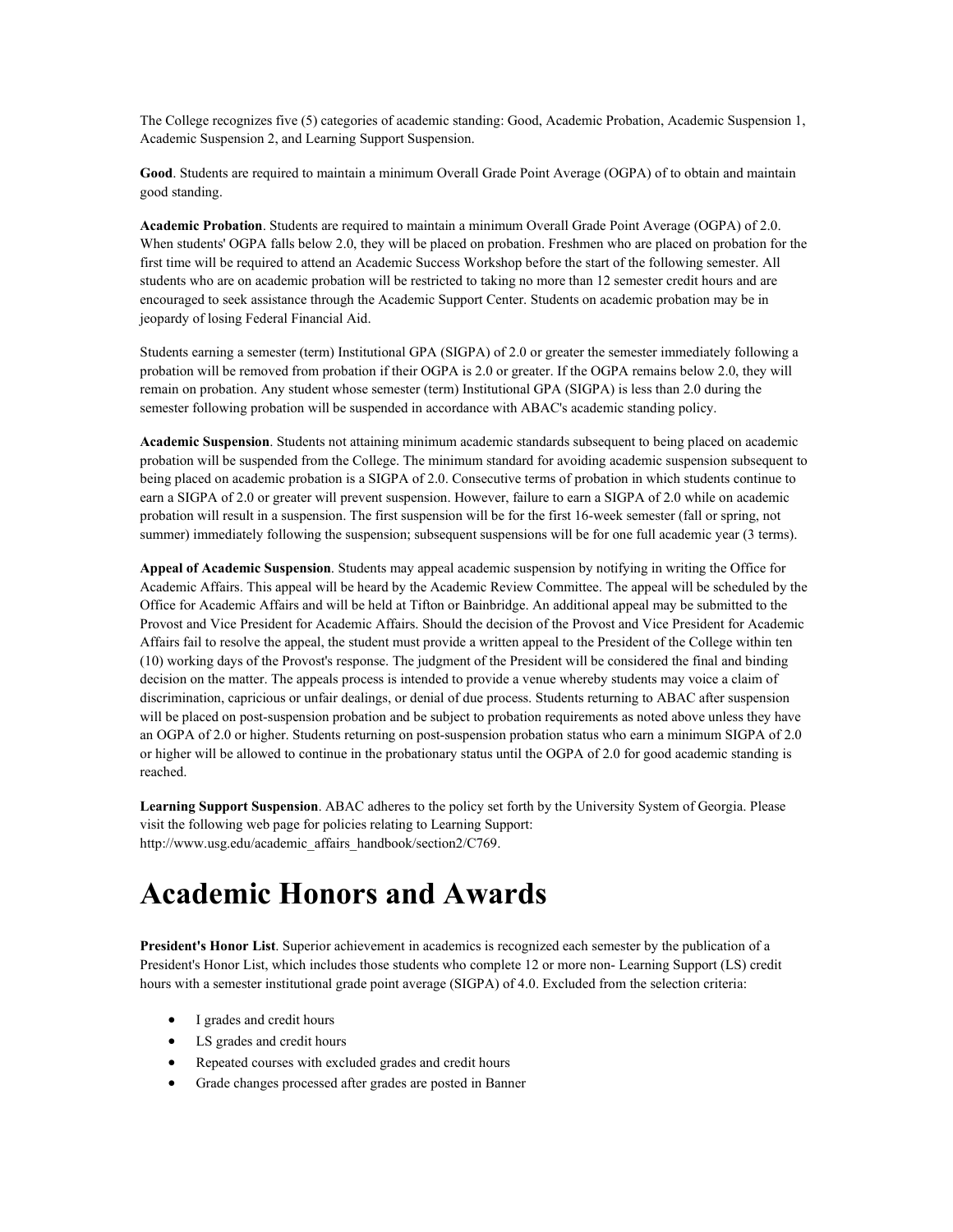**Dean's Honor List**. Excellence in scholastic achievement is recognized each semester by the publication of a Dean's Honor List, which includes those students who complete 12 or more non- Learning Support (LS) credit hours with a minimum semester institutional grade point average (SIGPA) of 3.5. Excluded from the selection criteria:

- I grades and credit hours
- LS grades and credit hours
- Repeated courses with excluded grades and credit hours
- Grade changes processed after grades are posted in Banner

**Distinguished Achievement List**. Excellence in scholastic achievement among part-time students is recognized each semester by the publication of a Distinguished Achievement List. To be included on the Distinguished Achievement List, students must complete between 6 and 11 semester hours of non- Learning Support course work with a minimum semester institutional grade point average (SIGPA) of 3.5. Excluded from the selection criteria:

- I grades and credit hours
- LS grades and credit hours
- Repeated courses with excluded grades and credit hours
- Grade changes processed after grades are posted in Banner

**Honors Day**. Honors Day was introduced to give public recognition to students who achieve high scholastic marks. Students are selected for honors on the basis of the following criteria:

- 1. Completing 45 or more non-Learning Support semester hours at ABAC with a minimum 3.25 overall grade point average (OGPA) recognizes a student as an Honor Student.
- 2. Completing 45 or more non-Learning Support semester hours at ABAC with a minimum 3.5 overall grade point average (OGPA) recognizes a student as a Superior Honor Student.
- 3. Completing 45 or more non-Learning Support semester hours at ABAC with a minimum 3.75 overall grade point average (OGPA) recognizes a student as a Distinguished Honor Student.

**Academic Recognition Day Scholar/J. G. Woodroof Scholar**. All units of the University System select a top student to represent their institution. These students are recognized statewide with resolutions from the State Senate and the House of Representatives. ABAC's Academic Recognition Day student is chosen by the school deans based on the following: outstanding scholastic achievement, must have a GPA of 4.0 GPA (or close to it), and be a Georgia resident. This student is also designated as the J.G. Woodroof Scholar and presented an award at Honors Day each spring. This award is named in honor of the first President of ABAC, Dr. J. G. Woodroof.

**Alumni Association Award**. The ABAC Alumni Association Award is presented by the ABAC Alumni Association to the most outstanding bachelor-degree graduate at both fall and spring graduation to recognize a student who has distinguished themselves through scholarship, leadership and citizenship. This award is open to students with an IGPA of 3.0 or higher.

**Donaldson Award**. The George P. Donaldson Award is presented by the ABAC Alumni Association to the most outstanding associate-degree graduate in both the fall and spring graduation, recognizing a student who has distinguished themselves through scholarship, leadership and citizenship. Named in honor of former ABAC President Dr. George P. "Pete" Donaldson, this award is open to students with an IGPA of 3.0 or higher.

# **Catalog Home**

This is the official Student Handbook of Abraham Baldwin Agricultural College (ABAC). It is published by the Office of the Dean of Students to provide you with a resource for campus activities, student life, student services, and college policies and procedures. This handbook is not a contract. It is for informational purposes only and provides no rights to the reader.

The College makes this handbook available to each student. It is your responsibility to become aware of its contents. By enrolling at this institution, you agree to comply with all rules and regulations. If you have questions, which are not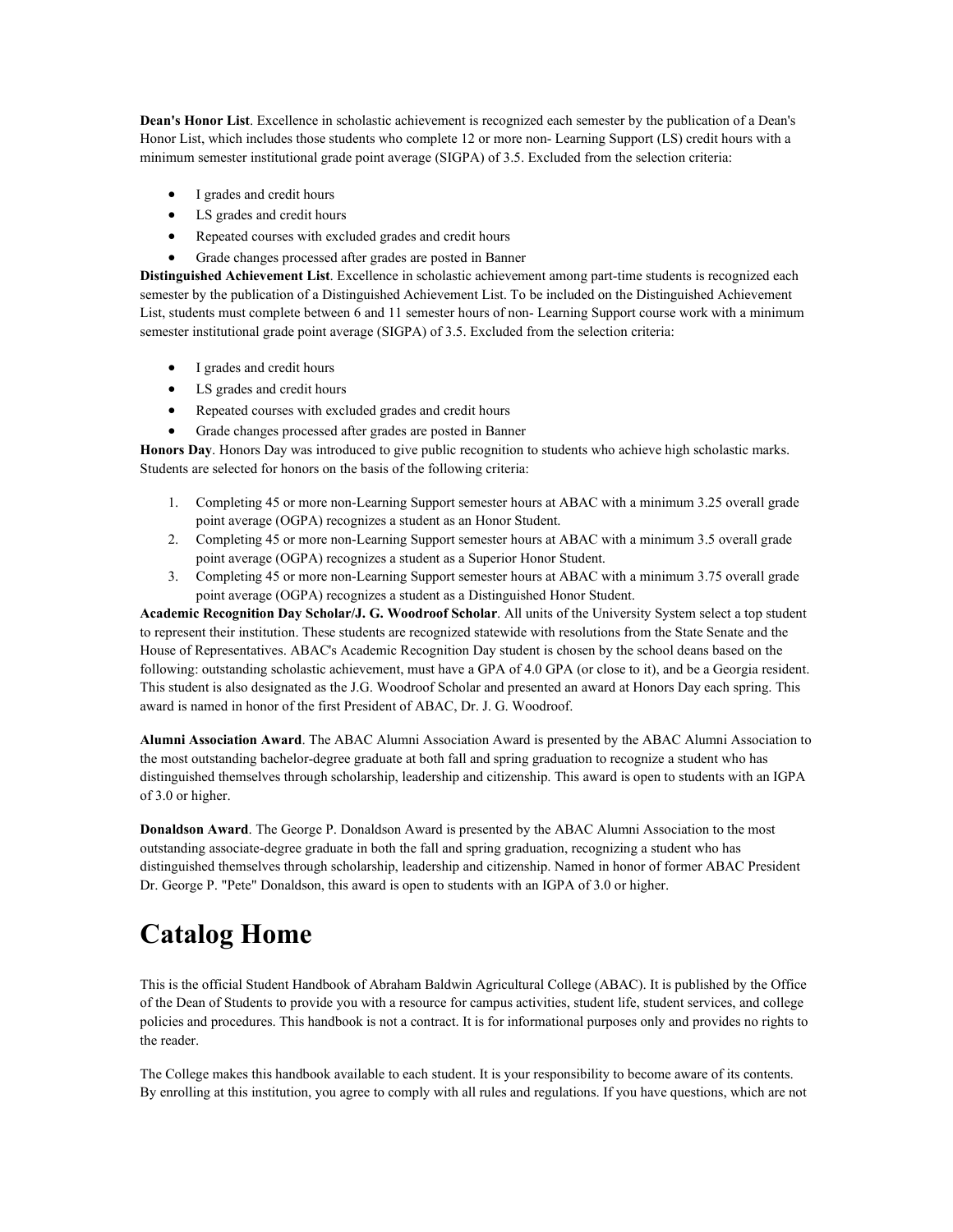answered in this handbook or questions about the handbook itself, please contact the Office of the Dean of Students at (229) 391-5130.

While some academic policies have been printed in this handbook, students should consult the Catalog for questions concerning academic policies and regulations.

*The College reserves the right to alter or change the regulations and policies stated in this handbook.*

This handbook is prepared for the convenience of students, faculty, and staff at ABAC and is not to be construed as an official publication of the Board of Regents of the University System of Georgia. In case of any divergence from or conflict with the Bylaws and Policies of the Board of Regents, the official Bylaws and Policies of the Board of Regents shall prevail.

*This handbook is not a contract. It is for informational purposes only and provides no rights to the reader.*

#### **Campus Housing and Residence Life**

| Campus Housing and Housing Facilities | Community Assistants | Immunizations |
|---------------------------------------|----------------------|---------------|
| Insurance                             | librarv              | Mail Center   |

#### **Campus Housing**

Abraham Baldwin Agricultural College offers on-campus housing at the Tifton campus only. Campus residence life is an important part of the college experience. On-campus living is much more than simply a convenience to students. Students living in a community of fellow students are positively influenced regarding retention, personal growth and development, participation in extra-curricular activities, and overall successful adaptation to the college experience. ABAC requires all freshmen to live on campus unless they meet one of the following criteria:

- Earned a minimum of 30 semester hours of collegiate level credit after high school graduation and have satisfied Learning Support requirements,
- Living with and commuting daily from the legal residence of a parent, legal guardian, or grandparent within a 50-mile radius of Tifton,
- Married,
- Single parent,
- 21 years of age prior to September 1 of the academic year, or
- Enroll only in courses on the Moultrie, Bainbridge, Blakely, or Donalsonville sites.

To be exempted from this requirement, a student must apply for exemption through the Housing Portal at: https://abac.starrezhousing.com/StarRezPortal/Default.aspx?Params=L9ezxPcQnQuRGKTzF%2b4sxe NblvAA%2b26c.

#### **Housing Facilities**

- ABAC Lakeside
- **ABAC Place**

Housing facilities at ABAC are managed by Corvias. Any facility-related issues at ABAC Place or Lakeside should be directed to the Corvias representative located in Town Hall or by calling (229) 391- 5350. Residents may also submit work orders for specific issues via the work order link at http://ww.abac.edu/housing.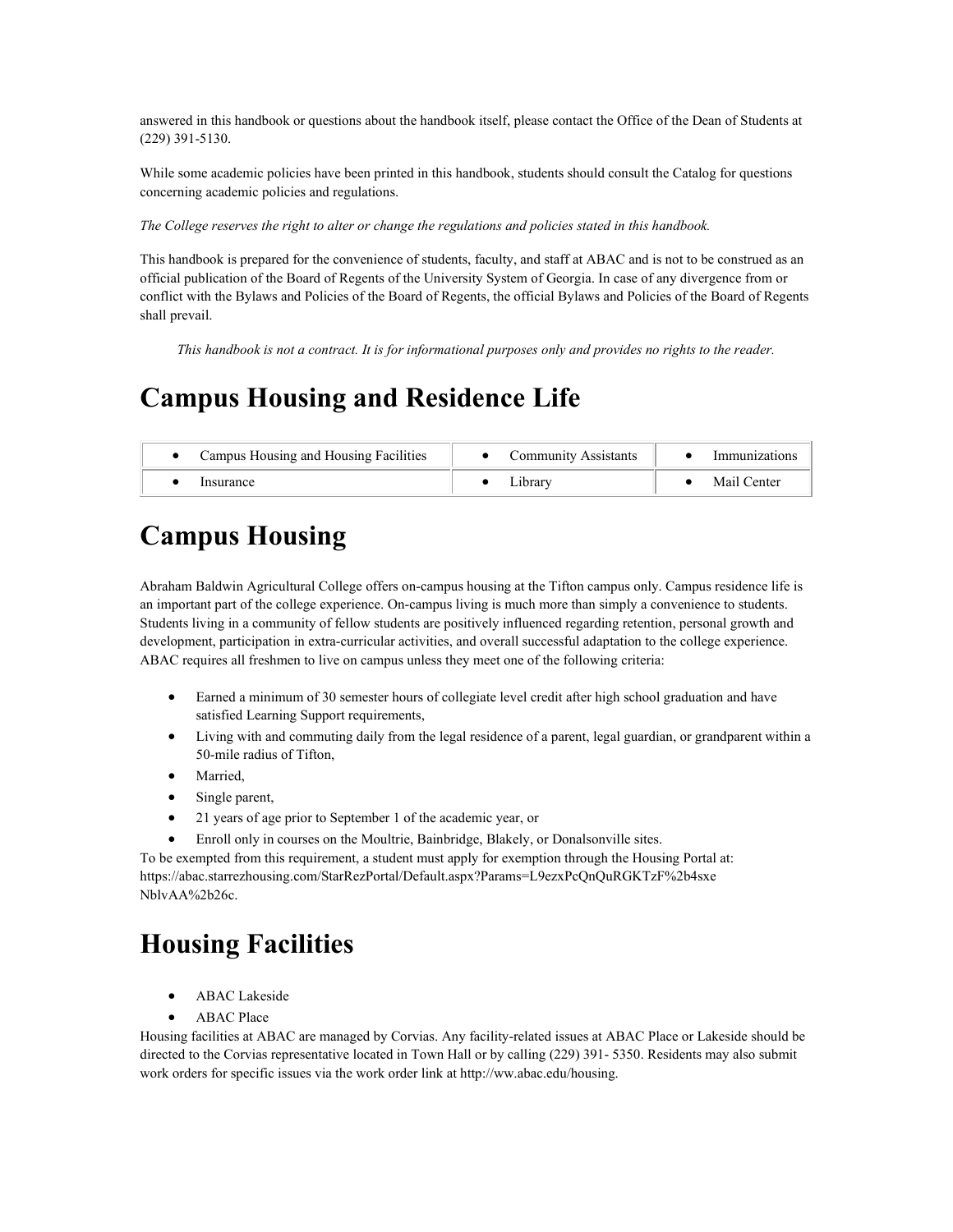Housing is available to students during the fall, spring, and summer semesters. All students must move out of housing during the break between the summer and fall semesters to allow Corvias and Residence Life the opportunity to prepare the building for the next academic year. For more information about on-campus housing, contact the ABAC Housing office at (229) 391-5140 or visit http://www.abac.edu/housing.

Residence Life has the purpose to develop the community in on-campus housing while providing a safe, secure, and educational living environment for the student residing on campus. These ends are achieved through programmatic opportunities and a structured living environment. Residence Life also addresses issues of student conduct and community standards. The Residence Hall Association has been established to give the residents of on-campus housing the opportunity to provide input on their community and living experience.

## **Community Assistants**

Leadership and employment opportunities are available to on-campus residents through the Community Assistant (CA) program. CAs receive free housing in either Lakeside or ABAC Place in exchange for assigned responsibilities as part of the Housing staff. Complete information on the CA program is available online at www.abac.edu/housing, or interested students can see the Assistant Director of Residence Life in Town Center at ABAC Place.

# **Immunizations**

State law requires that each student living in on-campus housing be vaccinated against meningitis or to document that he/she is aware of the vaccine but elects not to be vaccinated. The meningitis vaccine may be obtained from a student's local health department or physician or through the ABAC Health Center.

### **Student Services**

ABAC provides a wide variety of services to students to support the academic mission of the College and enhance student life. The following is an overview of services. If you cannot find what you need, please check the ABAC website or contact the Office of Dean of Students.

| Academic Support                           | Financial Aid<br>٠                                              |
|--------------------------------------------|-----------------------------------------------------------------|
| Tutoring in Academic Achievement<br>Center | <b>Grants</b>                                                   |
| Campus Alert Systems                       | Loans                                                           |
| Safety App: LiveSafe<br>$\bullet$          | Work Opportunities<br>$\bullet$                                 |
| Computer Services and Technology           | Scholarships<br>$\bullet$                                       |
| Student Development Center                 | Students' Rights and Responsibilities for Financial<br>٠<br>Aid |
| Dining Services                            | Refund Policy<br>$\bullet$                                      |
| <b>Textbook Purchases</b>                  | Satisfactory Academic Progress                                  |
| Gold Card                                  | College Level Examination Program (CLEP) Tests<br>٠             |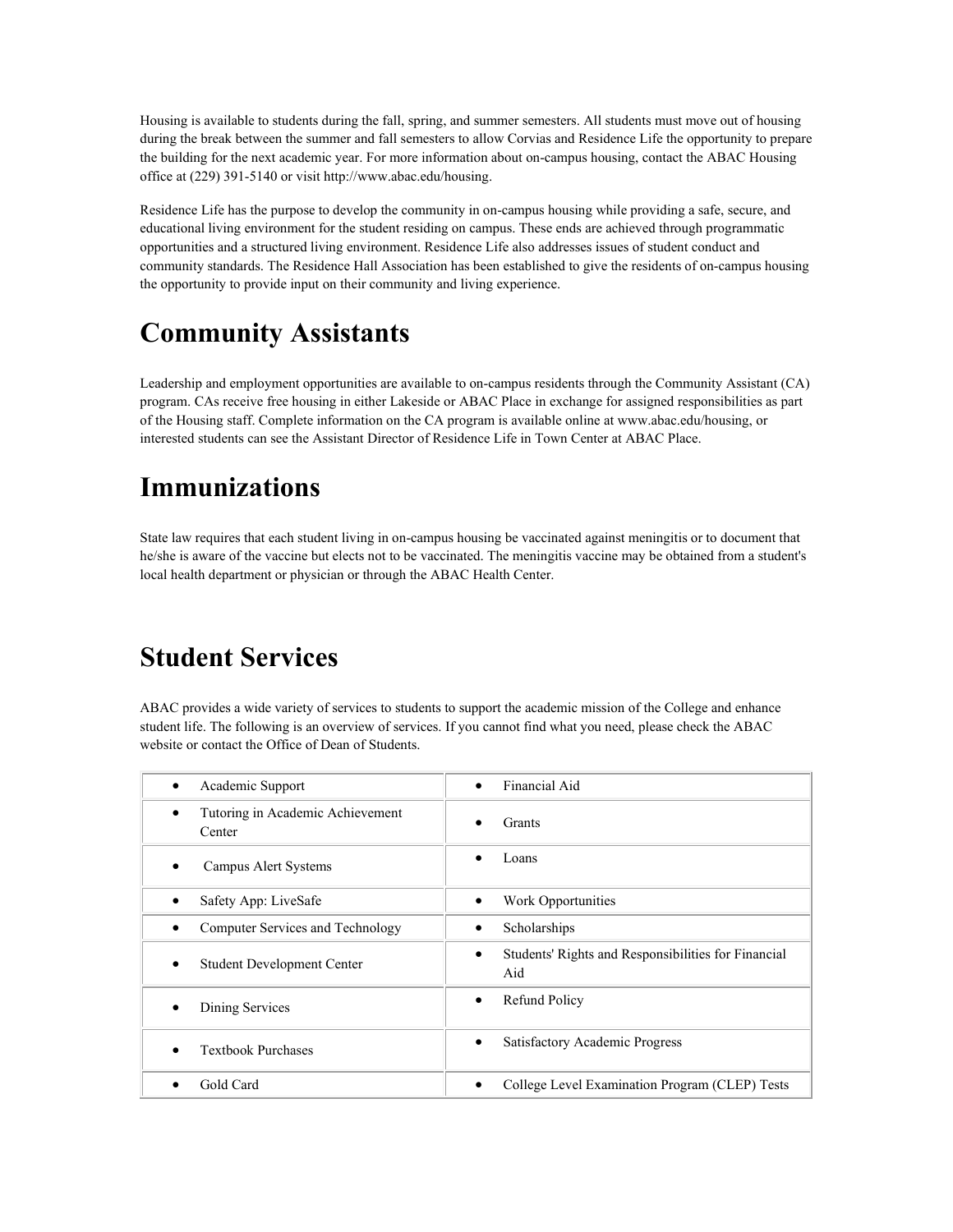| <b>Health Center</b> | <b>Evaluation Periods and Communication</b><br>$\bullet$ |
|----------------------|----------------------------------------------------------|
|                      | <b>Appeal Process</b><br>٠                               |
|                      | <b>Financial Aid Status</b><br>$\bullet$                 |
|                      | Unusual Enrollment History (UEH)<br>$\bullet$            |
|                      | Eligibility<br>٠                                         |
|                      | Availability of Funds<br>$\bullet$                       |
|                      | English as a Second Language (ESL)<br>$\bullet$          |
|                      | HOPE Scholarship Provisions<br>$\bullet$                 |
|                      | Nursing Students<br>٠                                    |

## **Student Accounts**

- Methods of Payment
- Refund Policy
- State Department of Vocational Rehabilitation
- Tuition and Fees
- Veterans' Services

### **Tuition and Fees**

Abraham Baldwin Agricultural College tuition and fees are assessed according to the policies of the Board of Regents of the University System of Georgia. Registration is not complete until all tuition and fees have been paid. Students are responsible for determining account balances and securing payment by the established payment deadline. The College's website is the most up-to-date reference for registration and payment deadlines, but notices are also sent to College email accounts. ABAC email is an official means of communication with students.

Failure to fulfill financial obligations may result in denial of readmission, registration, certification of attendance, transcripts, graduation, etc. Official transcripts will not be issued and graduation will be denied for students whose accounts are delinquent. The College reserves the right to cancel a student's registration for non-payment at any time after the payment deadline.

ABAC reserves the right to use a collection agency and to pursue legal action to collect any debt. Once an account is placed in collection or legal action is pursued by the collection agency, the student will be liable for all collection fees, which will be in addition to the amount of the original debt. At this point, the student will no longer be able to pay the College directly, and any communication or correspondence with the College about such debt must be directed through the collection agency.

ABAC Net Price Calculator is available to view at the following web page: http://www.abac.edu/NPC.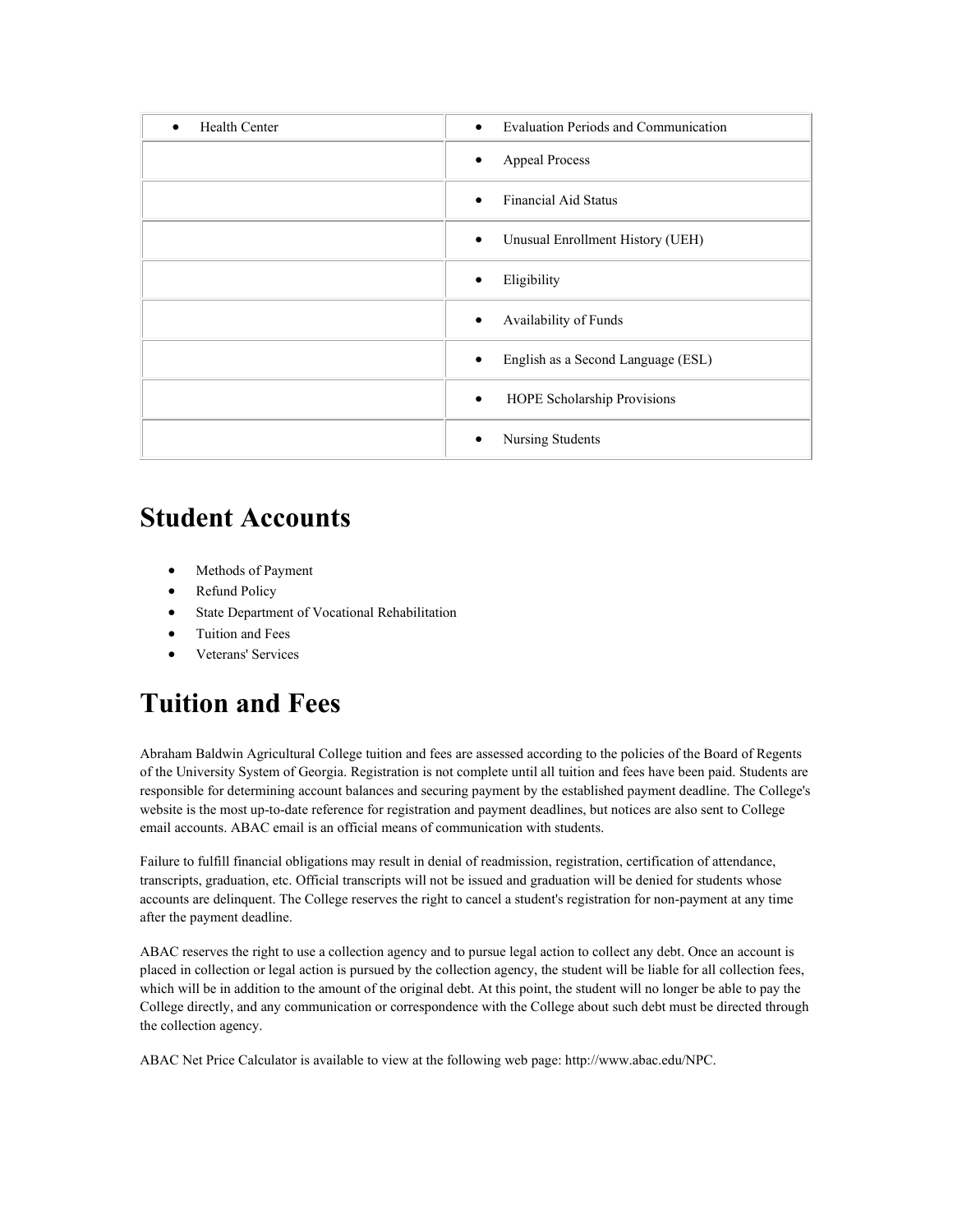# **Tuition and Fee Schedule**

Students who are enrolled in fewer than fifteen (15) semester hours within a semester are charged by the credit hour. Additional tuition is not charged for semester hours greater than fifteen (15) semester hours within a semester; eCore classes do not count toward the fifteen (15) semester hours. Students are classified either as a resident or non-resident of Georgia for tuition purposes in accordance with the regulations of the Board of Regents of the University System of Georgia. Tuition and fees can be found here: https://www.abac.edu/funding/tuition-and-fees/.

#### **Tuition:**

| Georgia Resident, 15 or more hours  | \$1,563.00                   |
|-------------------------------------|------------------------------|
| Georgia Resident, 14 or fewer hours | \$104.20 (per semester hour) |
| Non-resident, 15 or more hours      | \$5,774.00                   |
| Non-resident, 14 or fewer hours     | \$384.94 (per semester hour) |
| eCore classes                       | \$159.00 (per semester hour) |

#### **Mandatory Fees Per Semester:**

#### Tifton and Moultrie

| Fee                      | Students taking six (6), or more semester<br>credit hours* | Students taking fewer than six (6)<br>semester credit hours* |
|--------------------------|------------------------------------------------------------|--------------------------------------------------------------|
| Access Card              | \$20.00                                                    | \$20.00                                                      |
| Activity                 | \$50.00                                                    | \$25.00                                                      |
| Athletic                 | \$88.00                                                    | \$44.00                                                      |
| Health                   | \$63.00                                                    | \$30.00                                                      |
| <b>Institutional Fee</b> | \$200.00                                                   | \$200.00                                                     |
| Technology               | \$50.00                                                    | \$25.00                                                      |
| Transportation           | \$30.00                                                    | \$30.00                                                      |
| <b>Total</b>             | \$501.00                                                   | \$374.00                                                     |

Bainbridge, Blakely & Donalsonville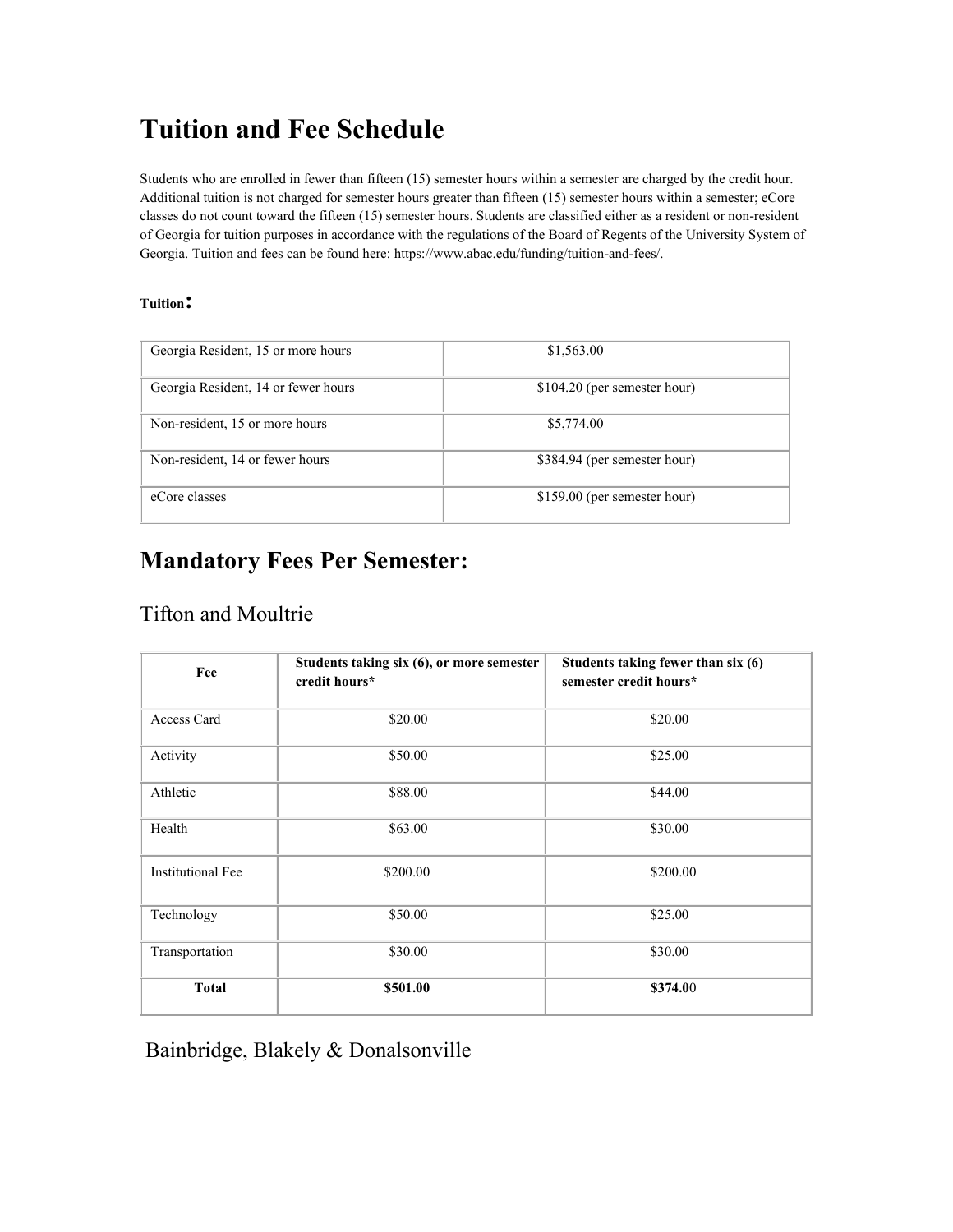| Fee               | Students taking six (6), or | <b>Students taking fewer than</b> |  |
|-------------------|-----------------------------|-----------------------------------|--|
|                   | more semester credit hours* | six (6) semester credit hours*    |  |
| Activity          | \$50.00                     | \$25.00                           |  |
| Institutional Fee | \$200.00                    | \$200.00                          |  |
| Technology        | \$50.00                     | \$25.00                           |  |
| Transportation    | \$30.00                     | \$30.00                           |  |
| <b>Total</b>      | \$330.00                    | \$280.00                          |  |

**\*Students attending Bainbridge, Blakely, or Donalsonville are not subject to the access card, athletic or health fees.**

The cost of textbooks and supplies will vary with the courses selected by the individual student.

#### **Special Fees and Charges**

Each returned check given to the College by an individual will result in a service charge of \$20. If three (3) checks are returned for the same student or family, no other checks will be accepted by the College. An orientation fee of \$40 will be charged to each student entering ABAC for the first time. For more details, please visit: http://www.abac.edu/futurestudents/orientation.

**Housing charges** are subject to the contract signed. For more details, click on the link: https://www.abac.edu/campuslife/residence-life-and-housing.

**Meal plan** requirements vary by student status. For detail on the meals plans available, visit: https://www.abac.edu/campus-life/dining-services/.

**Other fees** are associated with particular classes; examples include science labs, golf and bowling courses.

All tuition, fees, or other charges are subject to change at the end of any academic term.

### **Student Life**

ABAC provides various types of student activities which offer training and leadership, afford opportunities for fun recreation, and promote growth and development of the student. These activities enhance and support the academic life of the College, and students who participate in College sponsored extra-curricular activities generally perform better in the classroom than students who do not participate. There are many choices, so consider your options and get involved.

- Student Government Association (SGA)
- Inter-Club Council & Student Clubs (ICC)
- Campus Activities Board (CAB)
- Student Communications Media
- Athletics and Recreation

#### **Standards for Institutional Student Conduct**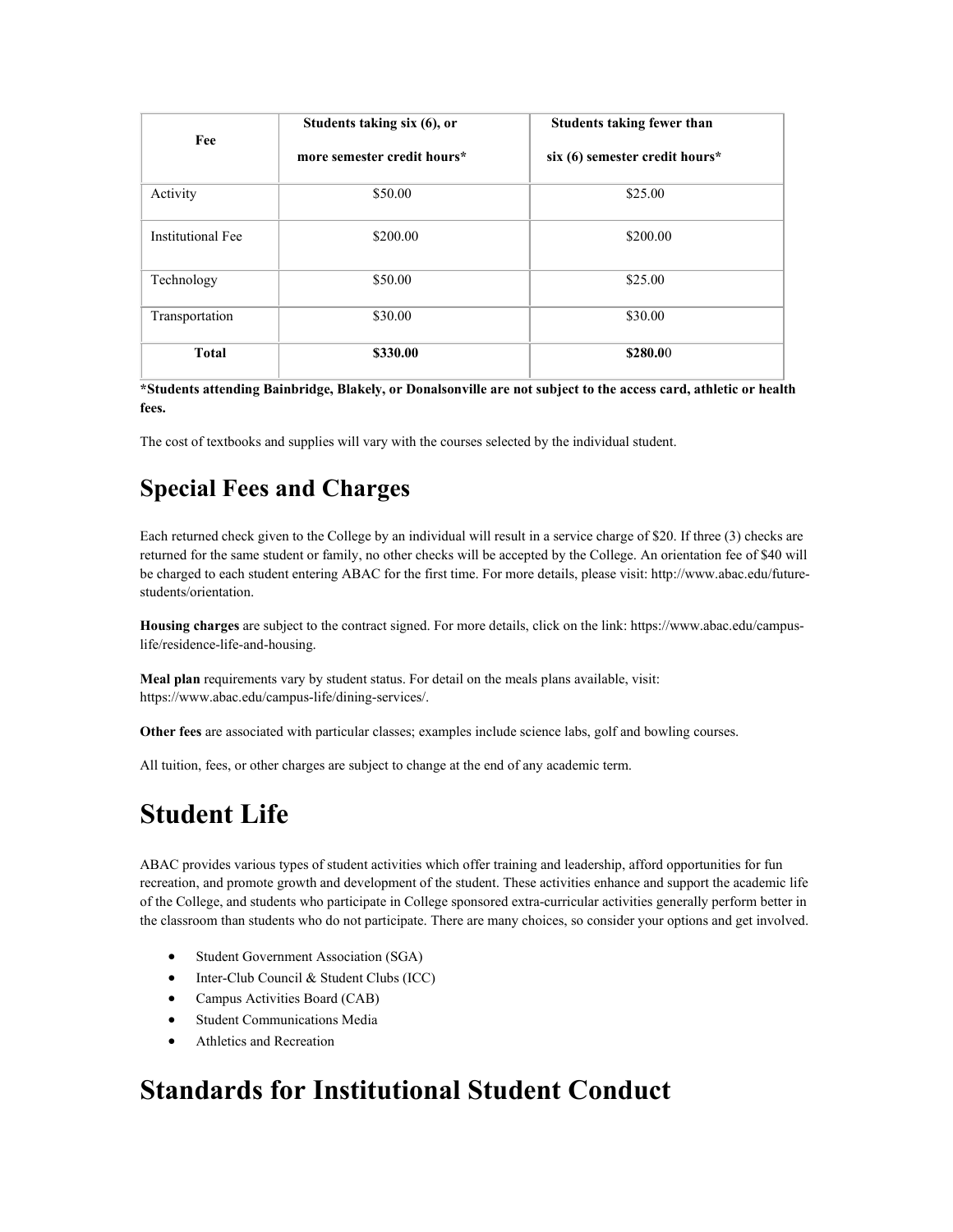# **Investigation and Disciplinary Proceedings**

ABAC Standards for Institutional Student Conduct Investigation and Disciplinary Proceedings reflect the Georgia Board of Regents Policy, Section 4.6.5 at: http://www.usg.edu/policymanual/section4/policy/C332

This Policy establishes minimum procedural standards for investigations and resolutions of alleged student conduct violations, which each institution must incorporate into its respective student conduct policies. The purpose of this Policy is to ensure uniformity in the quality of investigations while providing for due process that affords fairness and equity in all student conduct investigations.

These procedures apply to matters relating to student misconduct, except matters relating to academic dishonesty, which may be covered under separate institutional policies. ABAC shall inform students of their procedures governing student misconduct complaints and investigations.

Students participating in Study Abroad programs are expected to follow the ABAC Student Code of Conduct while also complying with the laws of the region they are visiting. See the Study Abroad Handbook for clarification.

- Reports of Student Misconduct
- Process for Investigating and Resolving Disputed Reports
- Academic Conduct Code
- Non-Academic Conduct Code

# **College Policies and Procedures**

The following policies and procedures are reproduced here for the convenience of students. This is not a complete list of ABAC policies. The Policy Manual of the Board of Regents, the ABAC Policy Manual, the College Catalog, and the ABAC website contain additional policies which govern the lives of students at ABAC. It is the student's responsibility to know and abide by all University System of Georgia and College policies.

- Student Role in Institutional Decision Making
- Statement of Student Rights and Responsibilities
- ABAC Parking Decals & Guidelines
- Policies and Procedures Governing Student Activity and Other Mandatory Student Fees
- Definitions and Prohibited Conduct
- Reporting Sexual Misconduct
- Policy & Programs to Prevent Drug & Alcohol Abuse
- Academic Freedom Policy
- Student Use of Technology Resources Policy

# **ABAC Lakeside**

ABAC Lakeside provides housing for 489 freshmen in two-person and four-person suites. Rooms in each suite are fully furnished with a bed, chest of drawers, desk, and chair. Kitchenettes in each suite contain a full-size refrigerator, microwave, and sink. All utilities, including wireless connectivity and cable television, are provided. A cyber café, convenience store, social lounge, laundry facilities, and community kitchen are located on the main floor of Lakeside. Study rooms are located throughout the building.

### **ABAC Parking Decals & Guidelines**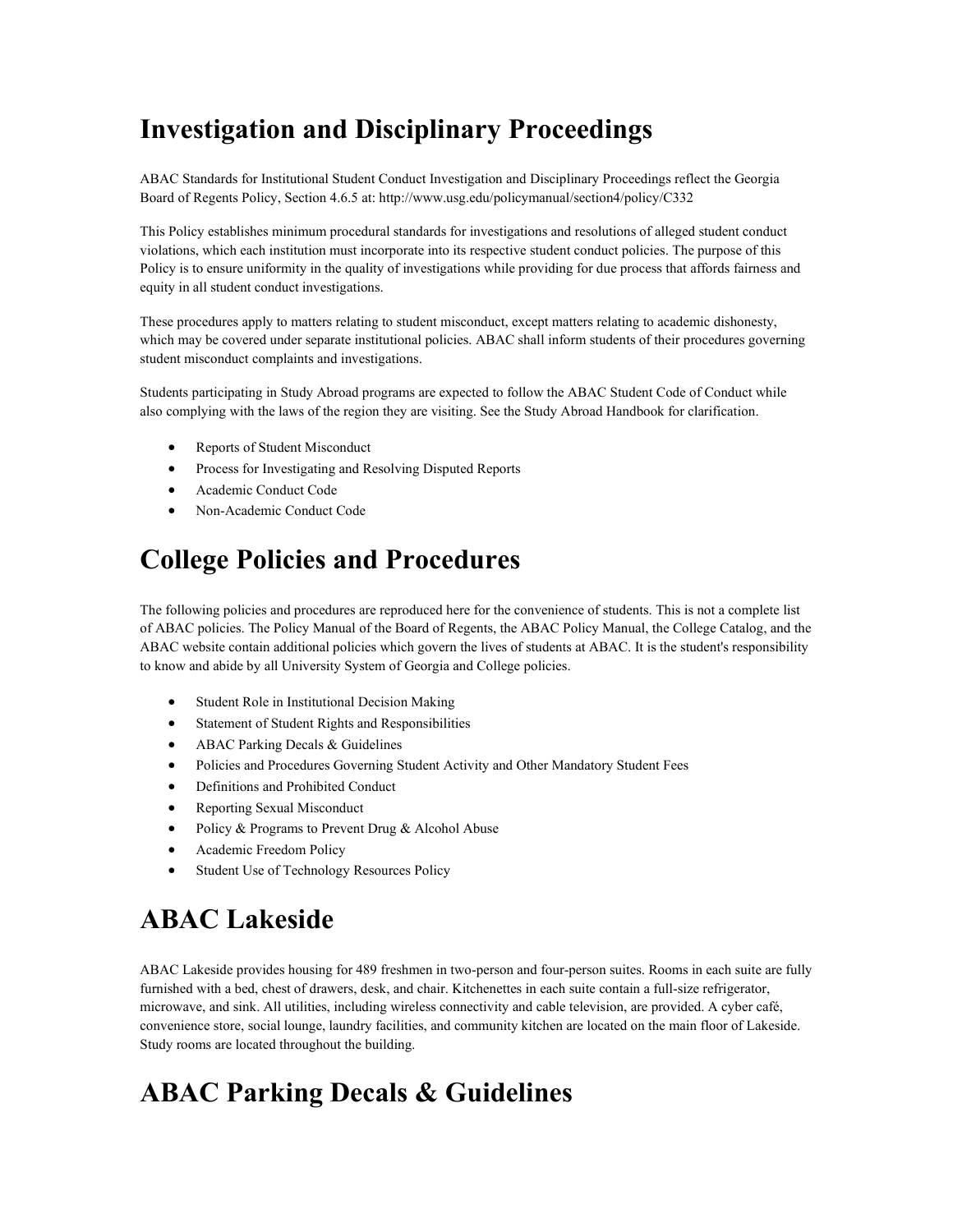All ABAC locations have plenty of parking spaces for students, faculty, and visitors. It is the responsibility of all members of the campus community to acquaint themselves with the rules and regulations regarding parking on the Bainbridge, Blakely, Donalsonville, Moultrie and Tifton locations. The ABAC Police Department regulates traffic and parking on this campus pursuant to Georgia law 20-3-21.

The College reserves the right to refuse, restrict, or revoke the privilege of having a motor vehicle on College property. Abraham Baldwin Agricultural College is state property. Uniform rules of the road (OCGA Title 40) are applicable, as well as the appropriate rules and regulations of the Board of Regents. The College reserves the right to remove, at the owner's expense, or to lockdown with an immobilization device any vehicle that is illegally parked, abandoned, or determined to be a hazard by the ABAC Police Department. The registrant of a vehicle is legally responsible for the safe and proper use of said vehicle while on the campus.

Faculty/Staff parking areas are identified and clearly marked throughout the campus by the designation F/S or Employee Parking. All privately owned vehicles belonging to the Faculty/Staff will be parked in an authorized parking space or area designated for Faculty/Staff/Employee. ABAC does not assume any liability resulting from damage to a registrant's or visitor's vehicle, nor of damage resulting from a registrant or visitor's vehicle. The ABAC Police is the primary agency responsible for law enforcement and traffic/parking management on the ABAC campus.

The driver of any vehicle that becomes involved in an accident on ABAC property will stop their vehicle and contact the ABAC Police at (229) 391-5060. The driver will remain on the scene until the accident investigation is completed.

The speed limit in all parking lots on the Tifton campus is 10 MPH. Speed limits on roadways are posted.

All privately owned two- and three-wheeled motorized vehicles are subject to the provisions of the parking services regulations.

Student employees of all types are considered students as far as parking regulations are concerned.

Students may apply for a parking decal at the ABAC Police Department in Evans Hall or online at https://www.abac.edu/campus-life/police-department/parking-decals/).

All vehicles parked on campus are required to be registered with the ABAC Police Department.

# **Traffic Appeals**

The Traffic Appeals Committee requires receipt of the Citation appeal within 7 calendar days after the second day of ticket issuance. The appeals are submitted electronically to the ABAC Police Office in Evans Hall in Tifton.

All appeals must be submitted electronically. The Traffic Appeal Form can be found here: https://www.abac.edu/campus-life/police-department/parking-decals/#Parking-Citation-Appeals

There is no hearing to attend. Therefore, any evidence or documentation must be submitted with the appeal to be considered by the appeals committee.

Immobilizations and tow fines will not be considered for appeal.

Notifications of appeal decisions are made via email to a student's Stallion email account.

Traffic Appeals Committee meets every Thursday, with the exception of school holidays.

Traffic appeals must be submitted by Wednesday at noon to be considered for the following day's committee consideration. Submissions after Wednesday at noon will be considered the following week.

### **ABAC Place**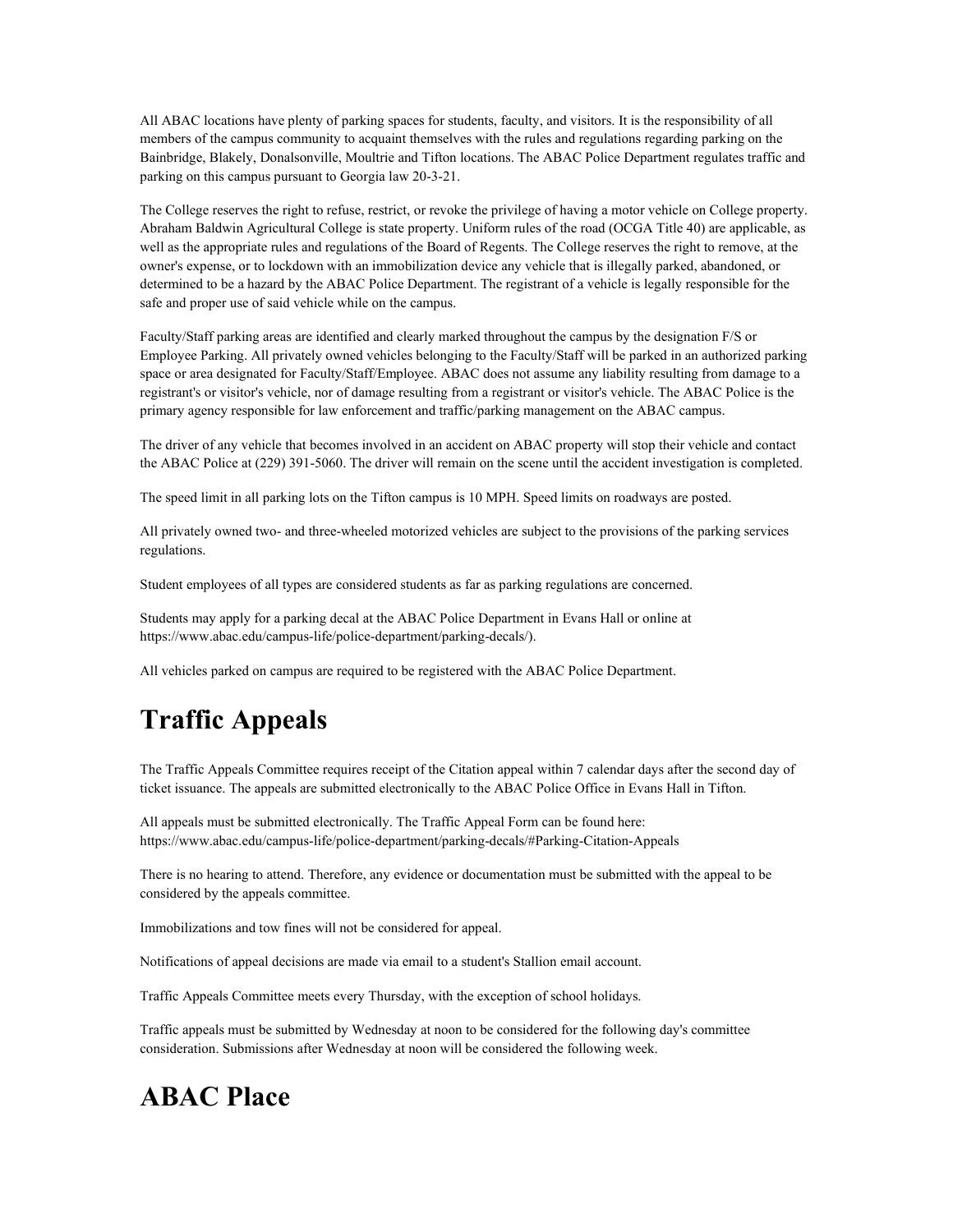ABAC Place has 835 beds in apartment-style units. The majority of the apartment units are 4-bedroom, 2-bathroom, but a limited number of 3-bedroom, 2-bathroom, and 2-bedroom, 2-bathroom units are also available. Each private bedroom is fully furnished with a full bed, chest of drawers, built-in desk, and chair. The common living room is furnished with a sofa, love seat, and tables. Kitchens are equipped with dishwashers, microwaves, garbage disposals, full-size ranges, and refrigerators. Cable television and high-speed internet access are also available in each apartment unit. Laundry facilities and group study spaces are located on each floor of the apartment complex. ABAC Place also includes the Town Hall. This facility contains administrative offices, recreational facilities, group meeting space, a computer lab, and a convenience store.

### **Academic Conduct Code**

# **Honor Code**

Students are responsible for following ABAC's Honor Code:

An ABAC Stallion conducts themselves with honor and integrity at all times and expects their fellow Stallions to do so as well. A Stallion does not lie, steal, cheat or allow others to do so.

Academic integrity is the responsibility of all ABAC faculty and students. Faculty members should promote academic integrity by including clear instruction on the components of academic integrity and clearly defining the penalties for cheating and plagiarism in their course syllabi.

#### **Academic Dishonesty**

Academic irregularities include, but are not limited to, giving or receiving unauthorized assistance in the preparation of any academic assignment; taking or attempting to take, stealing, or otherwise obtaining in an unauthorized manner any material pertaining to the education process; selling, giving, lending, or otherwise furnishing to any person any question and/or answers to any examination known to be scheduled at any subsequent date; fabricating, forging, or falsifying lab or clinical results; plagiarism in any form related to themes, essays, term papers, tests, and other assignments; breaching any confidentiality regarding patient information.

# **Disciplinary Procedures**

The following procedures are designed to adjudicate situations involving alleged academic misconduct, recognizing the interest of each of the parties involved:

- 1. In any situation in which an instructor suspects academic dishonesty, the instructor should facilitate a conversation with the student
- 2. If a student admits responsibility in a case of suspected academic dishonesty which does not involve a grade penalty significant enough to alter the student's final grade in the course, the faculty member may handle the case on an informal basis by talking with the student and the student acknowledging the penalty to be imposed, if any.
	- The instructor should fill out an Academic Integrity statement on the website of the Dean of Students. The incident will be documented.
	- Faculty should notify their Department Head or academic Dean about the incident
- 3. In all cases of suspected academic dishonesty in which the student does not admit responsibility or in which the student requests a hearing, the faculty member will contact the Dean of Students. The Office of the Dean of Students will conduct a hearing. The purpose of the meeting will be to provide a facilitated discussion about what may have occurred. The student(s) believed to have engaged in academic dishonesty, and the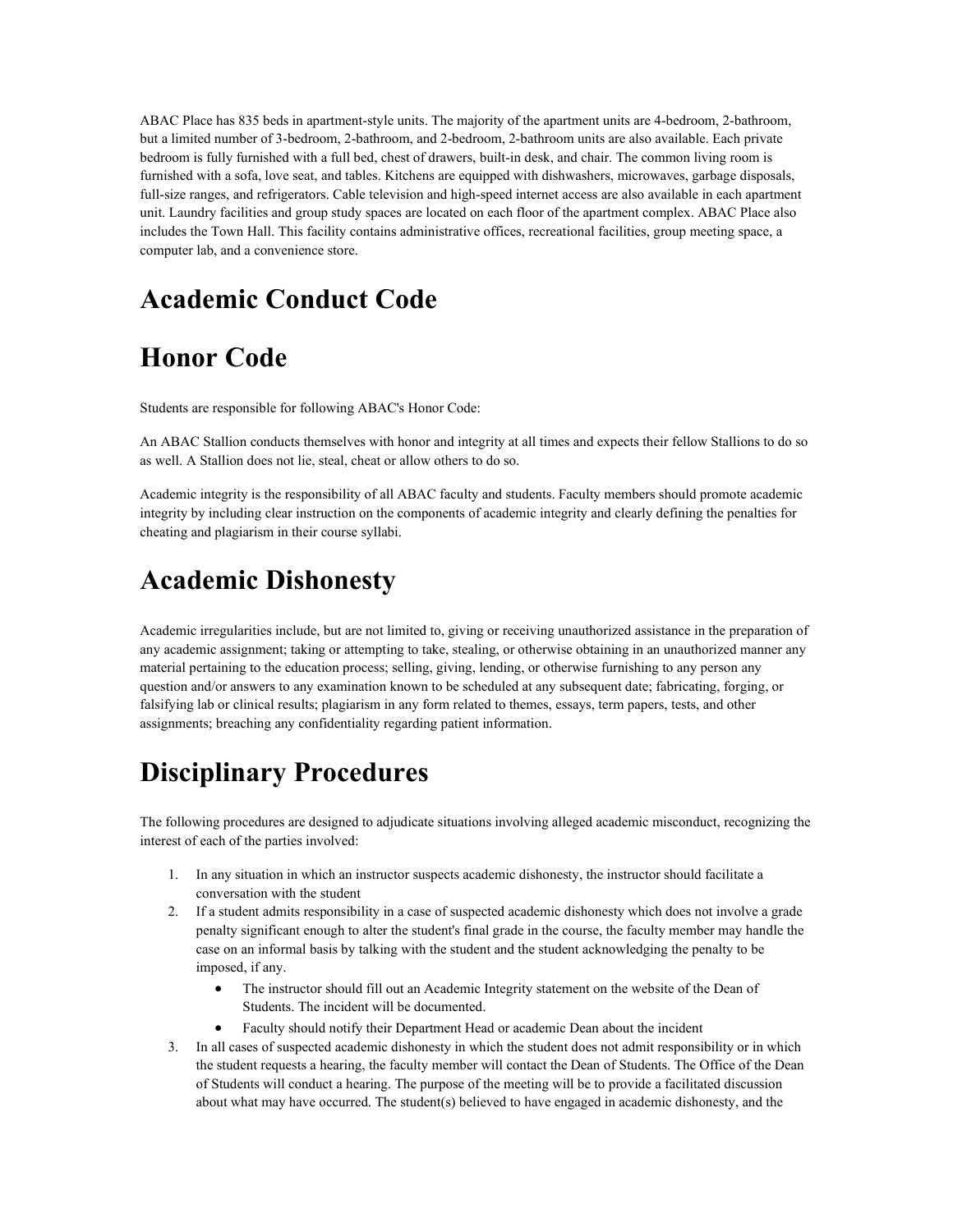designee are the only participants in the meeting. No Audio or video recordings of these proceedings will be permitted. Following the discussion, the designee will submit a form summarizing results of the proceedings to the Office of the Provost and Vice President for Academic Affairs.

- The faculty member and student(s) may reach an agreement about the matter and, if dishonesty is involved, may determine the appropriate consequences.
- If no resolution is agreed upon, the Dean of Students will make a decision. The alleged dishonesty could lead to suspension or expulsion, the matter will be resolved according to the process outlined in Section IV above (Investigation and Disciplinary Proceedings)
- Prior to any finding of responsibility on the part of the student, the faculty member shall permit the student to complete all required academic work and shall evaluate and grade all work except the assignment(s) involved in the accusation of dishonesty. The faculty member may, however, take any action reasonably necessary to collect and preserve evidence of the alleged violation and to maintain or restore the integrity of exam or laboratory conditions.
- A student may not withdraw from a course to avoid penalty of plagiarism or other forms of academic dishonesty.
- If a student is found not responsible of academic misconduct, the hearing body will refer the paper, assignment, or test to the appropriate department head/school dean who will facilitate a resolution concerning a fair grade for the work in question.

Upon a finding or acceptance of responsibility, the following sanction will be imposed:

- 1. If the instructor has published a minimum academic sanction for academic dishonesty in the course or in a written syllabus or other document distributed to members of the class, this minimum sanction will be followed.
- 2. In the absence of a published minimum sanction, the student will receive, at a minimum, a grade of zero for the work involved.
- 3. The offense will be documented with the Office of Student Affairs.

### **Multiple Offenses**

If a student is found responsible for academic misconduct as a second offense, the minimum sanction will be:

- A grade of "F" in the course
- Student Conduct Probation for a defined period of time, by the Dean of Students.

If a student is found responsible for academic misconduct as a third offense (or more), the minimum sanction will be:

- A grade of "F" in the course
- Suspension from the College
- Other sanctions greater than those listed, recommended to the Provost and Vice President of Academic Affairs or her/his designee

### **Appeals**

Should this procedure fail to resolve the issue, a student must provide a written appeal to the Provost and Vice President for Academic Affairs within ten (10) working days from the date of the decision. If the Provost believes the appeal to have merit, it will be forwarded to the Academic Review Committee where further hearings may be conducted.

#### **Academic Freedom Policy**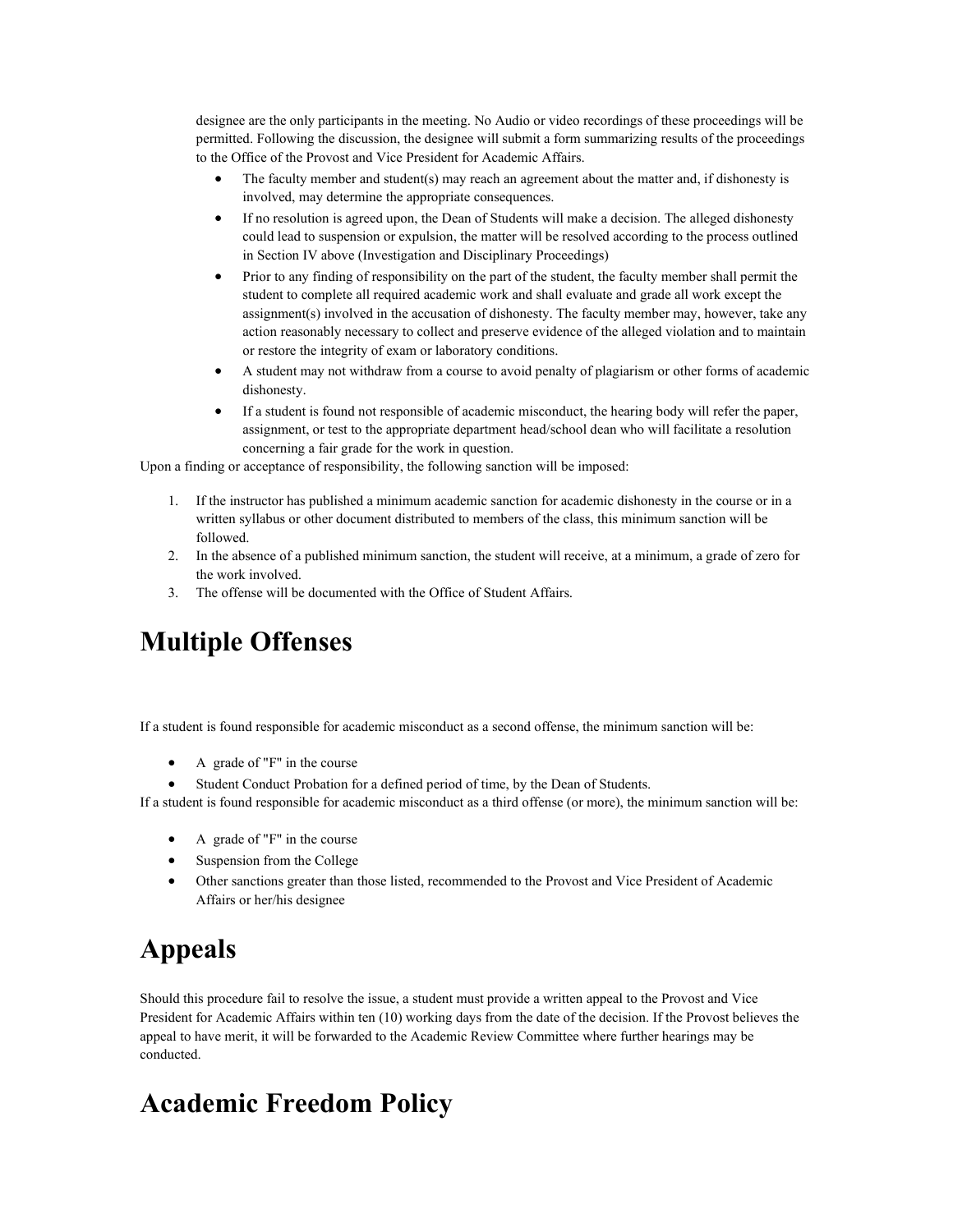ABAC subscribes to the "1940 Statement of Principles on Academic Freedom and Tenure" published by the American Association of University Professors. With respect to academic freedom and related responsibilities, these principles are as follows:

- The purpose of this statement is to promote public understanding and support of academic freedom and tenure and agreement upon procedures to assure them in colleges and universities. Institutions of higher education are conducted for the common good and not to further the interest of either the individual teacher or the institution as a whole. The common good depends upon the free search for truth and its free exposition.
- Academic freedom is essential to these purposes and applies to both teaching and research. Freedom in research is fundamental to the advancement of truth. Academic freedom in its teaching aspect is fundamental for the protection of the rights of the teacher in teaching and of the student to freedom in learning. It carries with it duties correlative with rights.
- Teachers are entitled to full freedom in research and in the publication of the results, subject to the adequate performance of their other academic duties; but research for pecuniary return should be based upon an understanding with the authorities of the institution.
- Teachers are entitled to freedom in the classroom in discussing their subject, but they should be careful not to introduce into their teaching controversial matter which has no relation to their subject. Limitations of academic freedom because of religious or other aims of the institution should be clearly stated in writing at the time of the appointment.
- College and university teachers are citizens, members of a learned profession, and officers of an educational institution. When they speak or write as citizens, they should be free from institutional censorship or discipline, but their special position in the community imposes special obligations. As scholars and educational officers, they should remember that the public may judge their profession and their institution by their utterances. Hence, they should at all times be accurate, should exercise appropriate restraint, should show respect for the opinions of others, and should make every effort to indicate that they are not speaking for the institution.
- In the classroom, faculty members should make every effort to create an environment in which intellectual diversity is valued and students have the assurance that they will not be penalized for expressing opinions or beliefs that differ from others' views.
- Students who feel they have been penalized because of expressed opinions or beliefs have the right to file a formal written complaint to this effect with the appropriate school dean. The complaint will be investigated and a determination will be made as to whether disciplinary action is necessary. If students remain unsatisfied with the outcome of the investigation, they have the right to appeal in writing to the Provost and Vice President for Academic Affairs.

Source: http://www.aaup.org/report/1940-statement-principles-academic-freedom-and-tenure

# **Academic Support**

Academic Support consists of the Academic Achievement Center (Tutoring Services), the Academic Support Counselors, and the Testing Center. In addition to tutoring and testing services, ABAC Academic Support Counselors assist with schedule adjustments, complete withdrawals, transient permission, registration, graduation, academic advising, major changes, academic success strategies, and learning support requirements. Academic Support is located on the Tifton campus as well as the ABAC at Bainbridge and ABAC at Blakely instructional sites. Students at the ABAC at Moultrie and ABAC at Donalsonville instructional sites can see the site coordinator. For additional information, please visit http://www.abac.edu/academics/academicsupport.

# **Appeal Process**

Students with mitigating circumstances may appeal financial aid ineligibility in writing. All students must complete the Satisfactory Academic Progress Appeal form and submit all the documentation requested on the form. Failure to supply all the requested documentation by the appeal deadline will result in a continued suspension until the next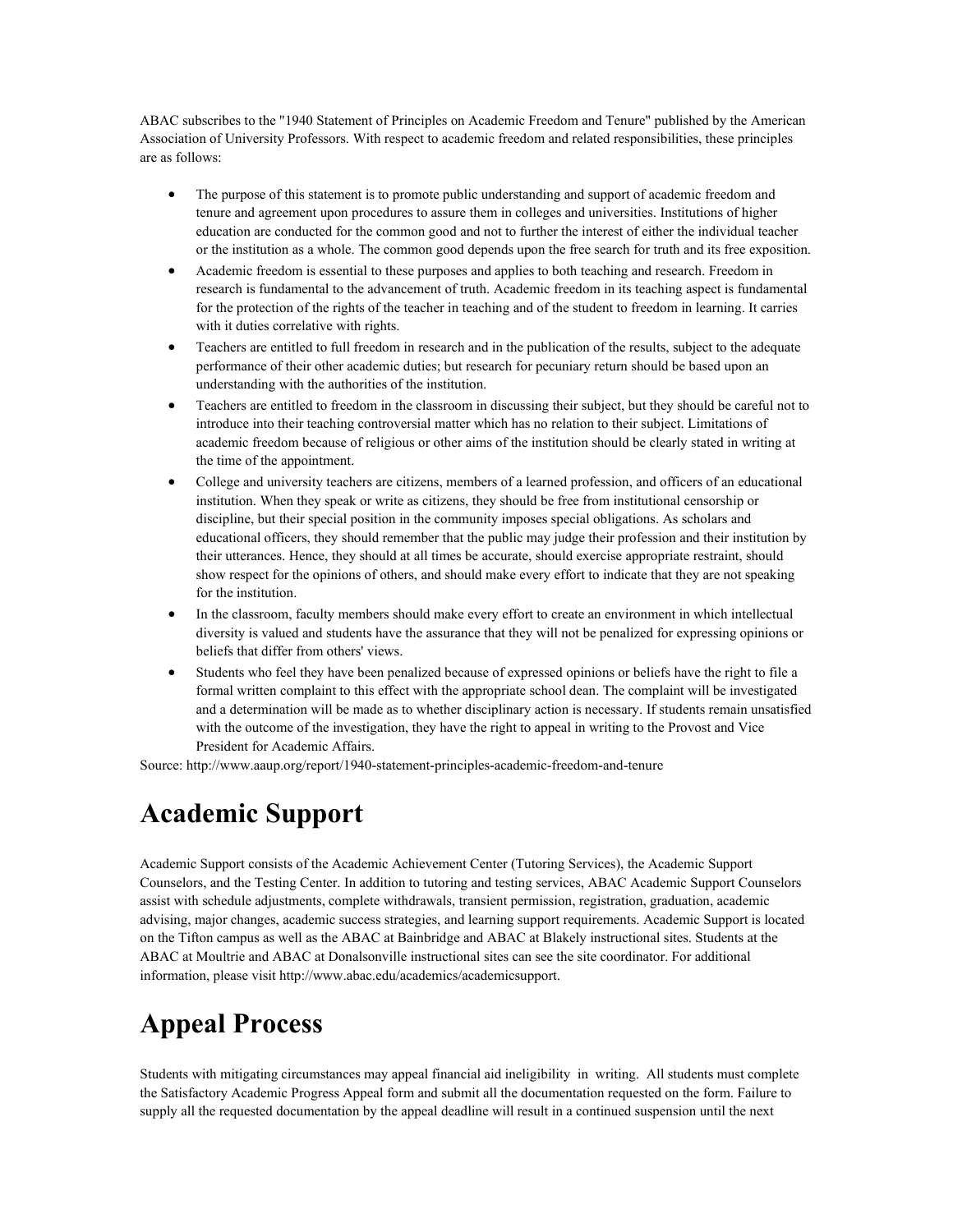appeal deadline for a future semester. All appeals should be forwarded to the Office of Financial Aid by the published deadline.

Mitigating circumstances are defined as unanticipated and unavoidable events or situations beyond students' control that prevent them from successfully meeting the standards of academic progress. If an appeal is granted, students are expected to adhere to all the stipulations set forth in the reinstatement letter as well as any academic plans that are required for the students to regain compliance with the standards as outlined above. Students who regain eligibility and subsequently fail to maintain progress or fail to abide by the stipulations for reinstatement are no longer eligible for appeal.

If the appeal is denied, the students will need to enroll using their own resources until they are in compliance with the measures of academic progress for financial aid.

# **Levels of Appeal**

# **Financial Aid Office**

Students may submit a written appeal, including any appropriate third- party documentation of the circumstances. Students are encouraged to present at least one letter of support from their academic advisor or a faculty member familiar with their situation. A financial aid counselor will notify students in writing of a decision within two (2) weeks of submission of all requested documents. The financial aid counselor reviewing the file reserves the right to advise students as to their course load and the possible need for counseling and/or academic advisement.

The Financial Aid Office will hear only one appeal per student per circumstance.

### **Director of Financial Aid**

Students who have had their initial appeal denied by a counselor may request a meeting with the Director of Financial Aid to present additional information that may not have been included in the initial appeal. The Director will inform such students in person and/or in writing of the appeal decision. The Director will read only one appeal per student per circumstance.

#### **Student Financial Aid Appeals Committee**

Students who have been denied by both a counselor and the Director of Financial Aid are eligible to appeal to the Student Financial Aid Appeals Committee if they can reasonably show that one of the following has occurred:

- The student has not received due process or
- The student is the object of discrimination or
- The student has not been treated in an equitable manner or
- The decision of the Financial Aid Counselor or Director of Financial Aid was arbitrary and capricious

Students seeking to appeal to the Student Financial Aid Appeals Committee should do so in writing. The written appeal should contain an explanation of why an additional appeal should be heard, based on the criteria above. The written appeal should be submitted to the Financial Aid Office at least two

weeks before the beginning of the semester for which the student is seeking to be reinstated. The Committee meets to review appeals once at the beginning of each semester and will notify students in writing of their appeal decision. The decision of the Student Financial Aid Appeals Committee will be final.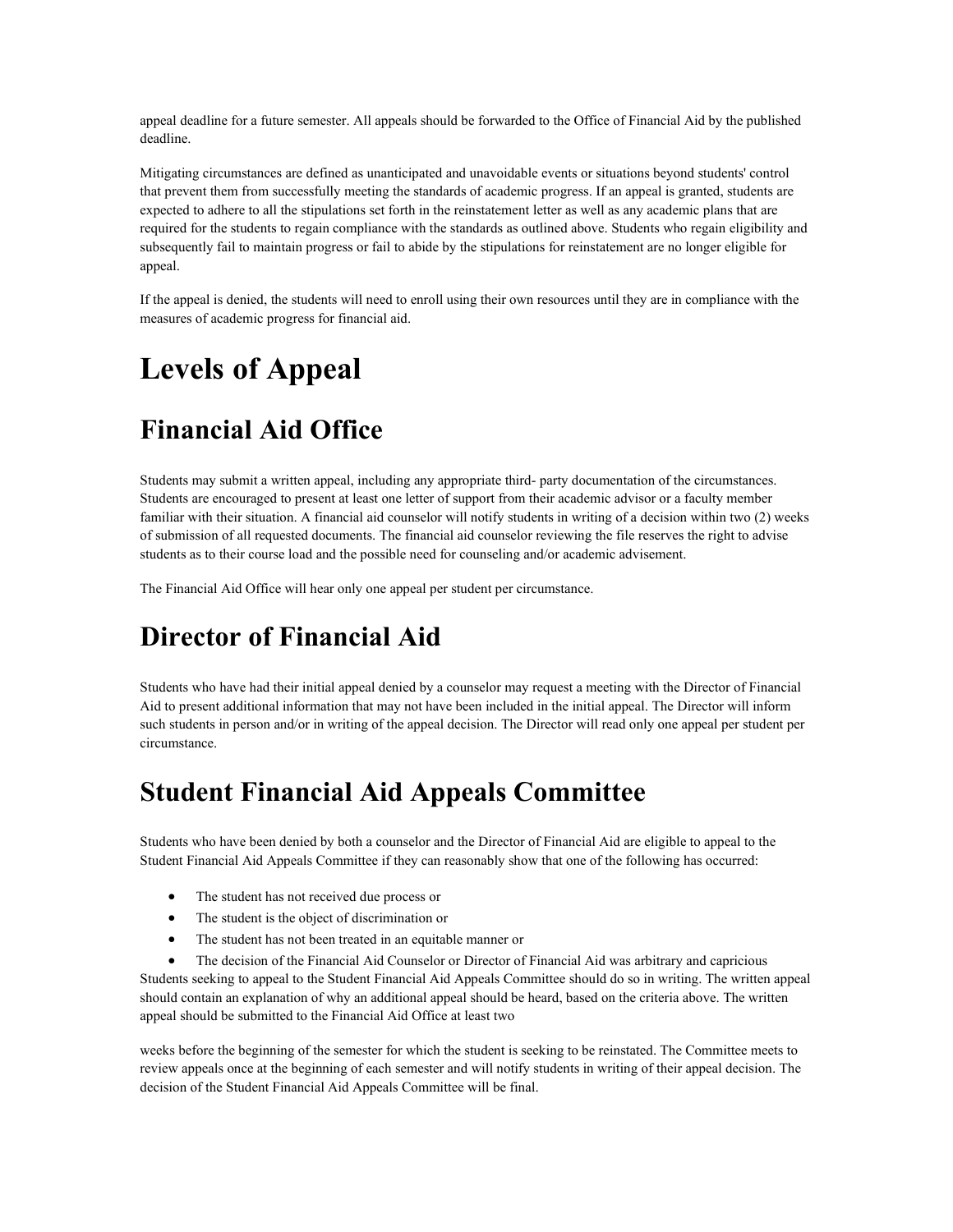# **Athletics and Recreation**

Intercollegiate athletics, both male and female, are an integral part of student life at ABAC. The College participates in six (6) intercollegiate sports--baseball, golf, men's and women's tennis, women's softball, and women's soccer. These intercollegiate sports teams are located on the Tifton campus.

Each full-time student is invited and strongly encouraged to try out for collegiate athletic teams.

ABAC is a member in good standing of Region XVII of the Georgia Collegiate Athletic Association and the National Junior College Athletic Association. The "Golden Stallions" and "Fillies" are always strong competitors against the best college competition available. All home athletic contests are free to all students with an ABAC ID, so come out and support your teams. Please visit www.abac.edu/athletics or call (229) 391-4928 for more info.

# **Campus Recreation**

ABAC offers all current students the opportunity to engage in campus recreation through Intramural Sports programming, Thrash Wellness Center, the Legacy Foundation Swimming Pool, and outdoor sports fields at the Tifton campus. The Student Wellness Center in Bainbridge and the work out room in Blakely is also available.

# **Intramurals**

Intramural participation is entirely voluntary, and students are encouraged to become involved, whether for competition or fun, in a group or as an individual; no additional fees are required. Intramural activities include basketball, bowling, softball, flag football, badminton, soccer, tennis, volleyball, and other special events. The desire for fun, exercise, social contact, and friendly competition in a wholesome, satisfying atmosphere furnishes the stimulation for the activities and tournaments offered. ABAC has been a member of the National Intramural Recreational Sports Association (NIRSA) since 1980 and has a full- and part-time director on staff. This office is committed to providing quality recreational engagement opportunities. For more information on ABAC's Campus Recreational Sports, visit http://www.abac.edu/student-life/campus-life/intramurals, or contact Recreational Sports in Tifton or in Bainbridge.

# **ABAC Thrash Wellness Center and Foundation Legacy Swimming Pool**

Thrash Wellness Center and the Legacy Foundation Swimming Pool have recently been renovated on the Tifton campus, and all students, faculty & staff are encouraged to incorporate new equipment and facilities into their routine toward a fit and healthy lifestyle. More information on hours of operation and guidelines can be found at http://www.abac.edu/athletics/facilities/thrash-gym and http://www.abac.edu/athletics/facilities/pool.

# **Sports Field Regulations**

- Recreational Fields reserved for current ABAC Students, Faculty and Staff only.
- No Pets.
- Fields may be closed by college officials when conditions necessitate.
- Must provide valid ABAC ID at all times No Exceptions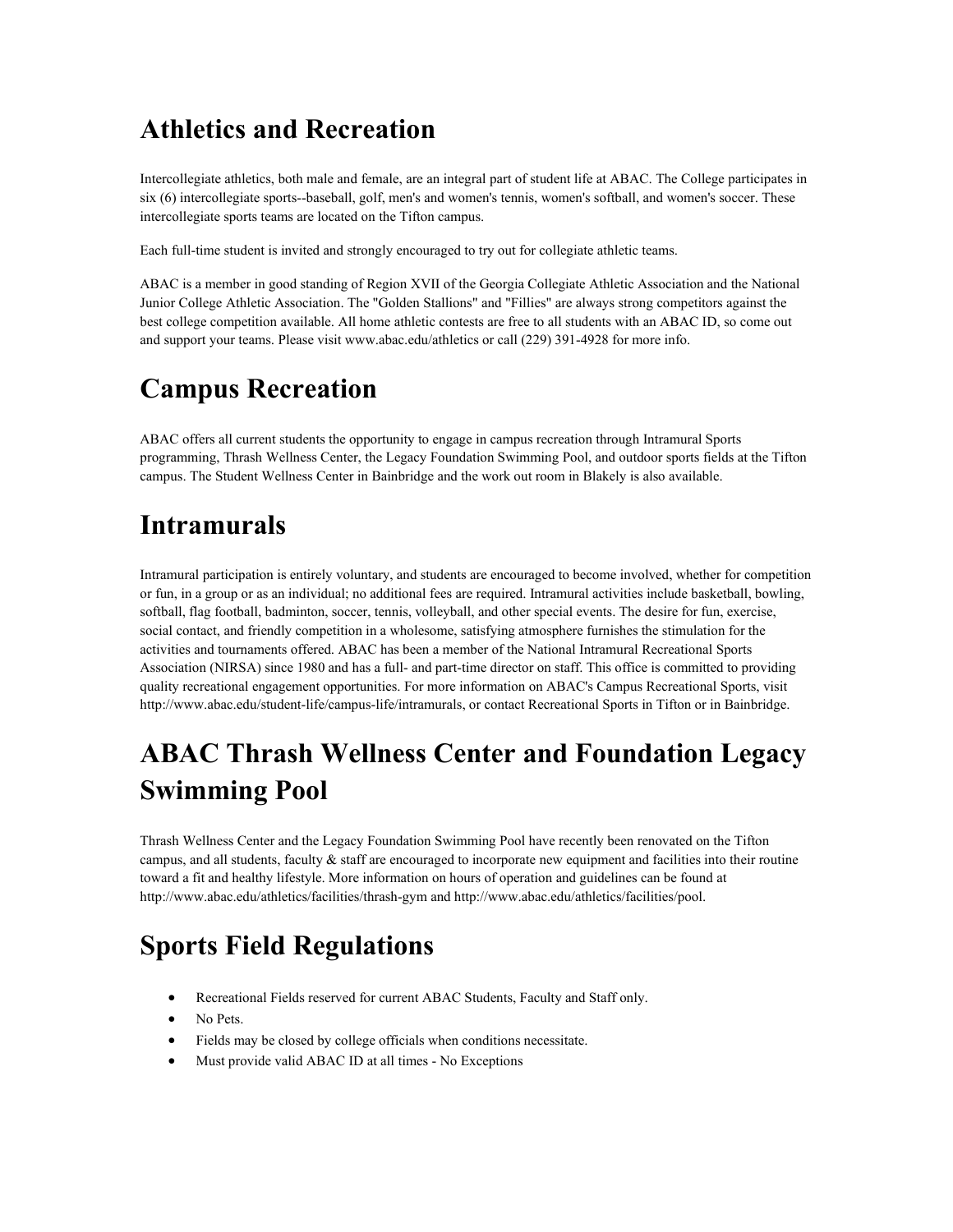# **Bainbridge Student Wellness Center and Blakely Workout Room**

Students have access to these facilities for the promotion of fun, fitness and wellness.

# **Forest Lakes Golf Club at ABAC**

Forest Lakes Golf Club, located at 80 Moorman Drive in Tifton, is owned by the ABAC Foundation and operated by ABAC. The course is maintained by an elite group of turfgrass students who use the golf facility as a learning lab for future employment in the turfgrass and golf course management industry. Forest Lakes Golf Club features a challenging, yet beautiful layout that encompasses many different aspects of the surrounding environment.

- Hours of Operation: The 9-hole course is open from 8:00 AM until sunset seven (7) days a week.
- Course Details: The par 72 course plays 6,970 yards from the gold tees over 18 holes. Forest Lakes features Tiftway Bermudagrass Greens and Tifway Bermudagrass fairways.
- Cost: On weekdays, ABAC students can play 9 holes for \$14.40 and 18 holes for \$20.70. On weekends and holidays, the cost is \$16.20 for 9 holes and \$22.50 for 18 holes. These prices include cart rental. Students must show their ABAC ID.

## **Lake Baldwin**

School of Agriculture and Natural Resources Aquatics Laboratory Regulations:

**Fishing**: Restricted to ABAC students only. Permit Required.

- Students must secure a fishing permit from the ABAC Wildlife Society Yow Building.
- When: Daylight to Dark
- Bait: Only artificial lures, worms, and crickets allowed. Bait fish are not permitted.
- Creel Limits: Bream any size 25, Bass over 12" 4, all other bass must be returned to lake.
- Swimming: Not permitted.

**Boating**: Not permitted (except as a part of a class or a supervised camp or group outing). Regulations will be strictly enforced. Violations could result in a \$25 fine, a voided permit, and/or disciplinary action.

### **Availability of Funds**

The Office of Financial Aid awards aid on a first come first served basis. Students who have their financial aid awards cancelled for failure to satisfy the standards of academic progress should be aware that receipt of originally awarded funds following reinstatement depends upon whether those funds have been awarded to other students and are available.

### **Campus Activities Board (CAB)**

ABAC's Campus Activities Board (CAB) plans and administers recreational, social, cultural, and educational activities for students. Any student can become a member of CAB. We highly encourage ABAC students to participate in campus events, provide feedback, and get involved in the process of making Abraham Baldwin Agricultural College a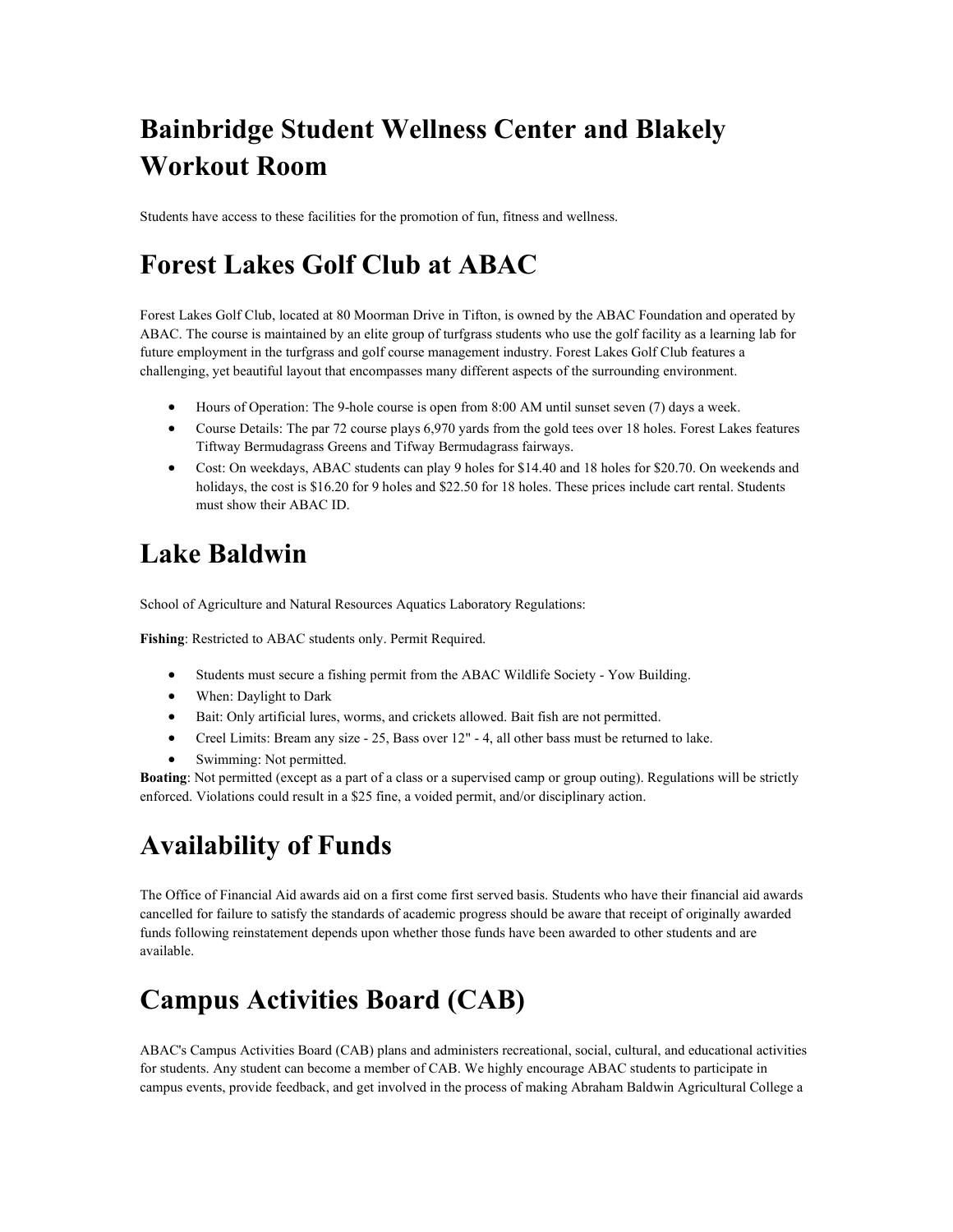more student-centered campus. Contact Campus Activities Board on either the Tifton or Bainbridge locations, or the Site Coordinators for Blakely, Donalsonville or Moultrie sites for more information.

### **Campus Alert Systems**

The ABAC Campus Alert Systems allows site administrators to communicate quickly with students, faculty, and staff at all site locations in the event of an emergency at any of the ABAC locations or affecting its operations such as class cancellations, site closures, severe weather or security incidents. Further, ABAC utilizes O365 email for communication to all students, faculty. and staff for emergency communications.

ABAC also utilizes an emergency siren system located at the Tifton campus for emergency alerts, primarily for weather-related events. The Tifton campus also provides LiveSafe mobile device application to all its students, faculty, and staff without cost to get notifications during an emergency and to able to report incidents to ABAC Police which is always monitored. The ABAC home page provides the most recent emergency updates; National Oceanic Atmospheric Administration (NOAA) weather radios are posted in strategically-located offices and buildings at the various ABAC sites; telephone trees (where assigned individuals call others to relay emergency messages) are utilized; and announcements are broadcast over police vehicle PA systems when warranted.

## **College Level Examination Program (CLEP) Tests**

If credit is earned via a CLEP test, the results are recorded by course, course number, and semester hours earned. Successful CLEP tests are credited toward graduation. Successfully completed tests will be counted in the maximum timeframe to complete a program but not in the GPA or successful completion calculation. A grade of K is awarded for successful CLEP tests in which students earn the minimum score.

#### **Computer Services and Technology**

Do you have questions about where to access computers? Are you having issues getting online? If so, Visit Tech Support for assistance with troubleshooting connection problems. Tech Support is located on the 2nd Floor of Branch Hall in Tifton.

All ABAC computers have high-speed internet access and Microsoft Office. Laser black/white and color printing are also available. Your ABAC Gold Card entitles you to \$10 in printing services for full-time students, and \$5 in printing services for part-time students, each semester. Additional printing can be paid for by adding funds to your Gold Card at any PHIL station.

Wireless internet access is available in many academic buildings. Visit Tech Support for assistance with troubleshooting connection problems.

#### **Office 365 for Email**

All students are given an ABAC email account and assigned a Stallions email address upon acceptance to the College. This email account is the official means of communication between the student and ABAC faculty and staff. Students should check their account frequently to keep up to date on College announcements and other communication. For information regarding account issues, setting-up email on your mobile device, etc. visit http://www.abac.edu/myabac.

#### **GeorgiaView (D2L) for On-Line Learning and Classroom Support**

All online course instructors use GeorgiaView (D2L). Also, many instructors use GeorgiaView as an online resource for classroom enhancement in traditionally-taught courses. To access your login for GeorgiaView, click on the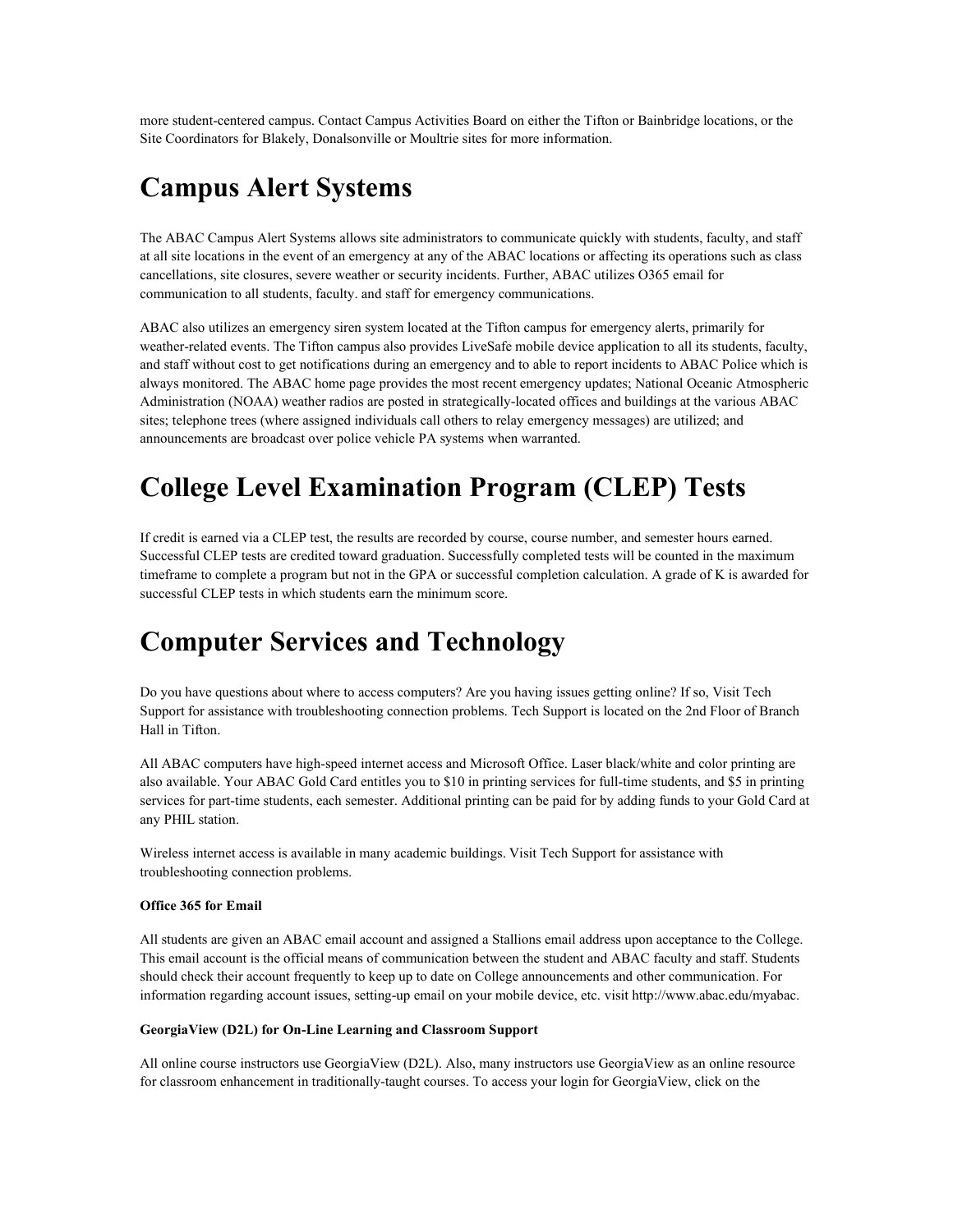MyABAC link in the upper right corner of the ABAC home page look for the GeorgiaView icon and follow the directions.

#### **Helpful Links**

ABAC's home page is located at http://www.abac.edu. Access MyABAC on the top right-hand corner of ABAC home page for important student links.

#### **Definitions and Prohibited Conduct**

**Community**: Students, faculty, and staff, as well as contractors, vendors, visitors and guests.

**Complainant**: An individual lodging a complaint. The complainant may not always be the alleged victim.

**Consent**: Words or actions that show a knowing and voluntary willingness to engage in mutually agreed-upon sexual activity. Consent cannot be gained by force, intimidation or coercion; by ignoring or acting in spite of objections of another; or by taking advantage of the incapacitation of another where the respondent knows or reasonably should have known of such incapacitation. Minors under the age of 16 cannot legally consent under Georgia law. Consent is also absent when the activity in question exceeds the scope of consent previously given. Past consent does not imply present or future consent. Silence or an absence of resistance does not imply consent. Consent can be withdrawn at any time by either party by using clear words or actions.

**Dating Violence**: Violence committed by a person who is or has been in a social relationship of a romantic or intimate nature with the alleged victim. Dating violence includes, but is not limited to, sexual or physical abuse or the threat of such abuse. Dating violence does not include acts covered under the definition of domestic violence.

**Domestic Violence**: Violence committed by a current or former spouse or intimate partner of the alleged victim; by a person with whom the alleged victim shares a child in common; by a person who is cohabitating with, or has cohabitated with, the victim as a spouse or intimate partner, or by a person similarly situated to a spouse of the alleged victim.

**Incapacitation**: The physical and/or mental inability to make informed, rational judgments. It can result from mental disability, sleep, involuntary physical restraint, status as a minor under the age of 16, or from intentional or unintentional taking of alcohol and/or other drugs. Whether someone is incapacitated is to be judged from the perspective of an objectively reasonable person.

**Nonconsensual Sexual Contact**: Any physical contact with another person of a sexual nature without the person's consent. It includes but is not limited to touching (or penetrating) of a person's intimate parts (such as genitalia, groin, breasts, or buttocks); touching (or penetrating) a person with one's own intimate parts; or forcing a person to touch their own or another person's intimate parts.

**Confidential Employees**: Institution employees who have been designated by the Institution's Coordinator to talk with an alleged victim in confidence. Confidential Employees must only report that the incident occurred and provide date, time, location, and name of alleged respondent (if known) without revealing any information that would personally identify the alleged victim. This minimal reporting must be submitted in compliance with Title IX and the Jeanne Clery Disclosure of Campus Security Policy and Campus Crime Statistics Act ("Clery Act"). Confidential Employees may be required to fully disclose details of an incident in order to ensure campus safety.

**Privileged Employees**: Individuals employed by the institution to whom a complainant or alleged victim may talk in confidence, as provided by law. Disclosure to these employees will not automatically trigger an investigation against the complainant's or alleged victim's wishes. Privileged Employees include those providing counseling, advocacy, health, mental health, or sexual-assault related services (e.g., sexual assault resource centers, campus health centers, pastoral counselors, and campus mental health centers) or as otherwise provided by applicable law. Exceptions to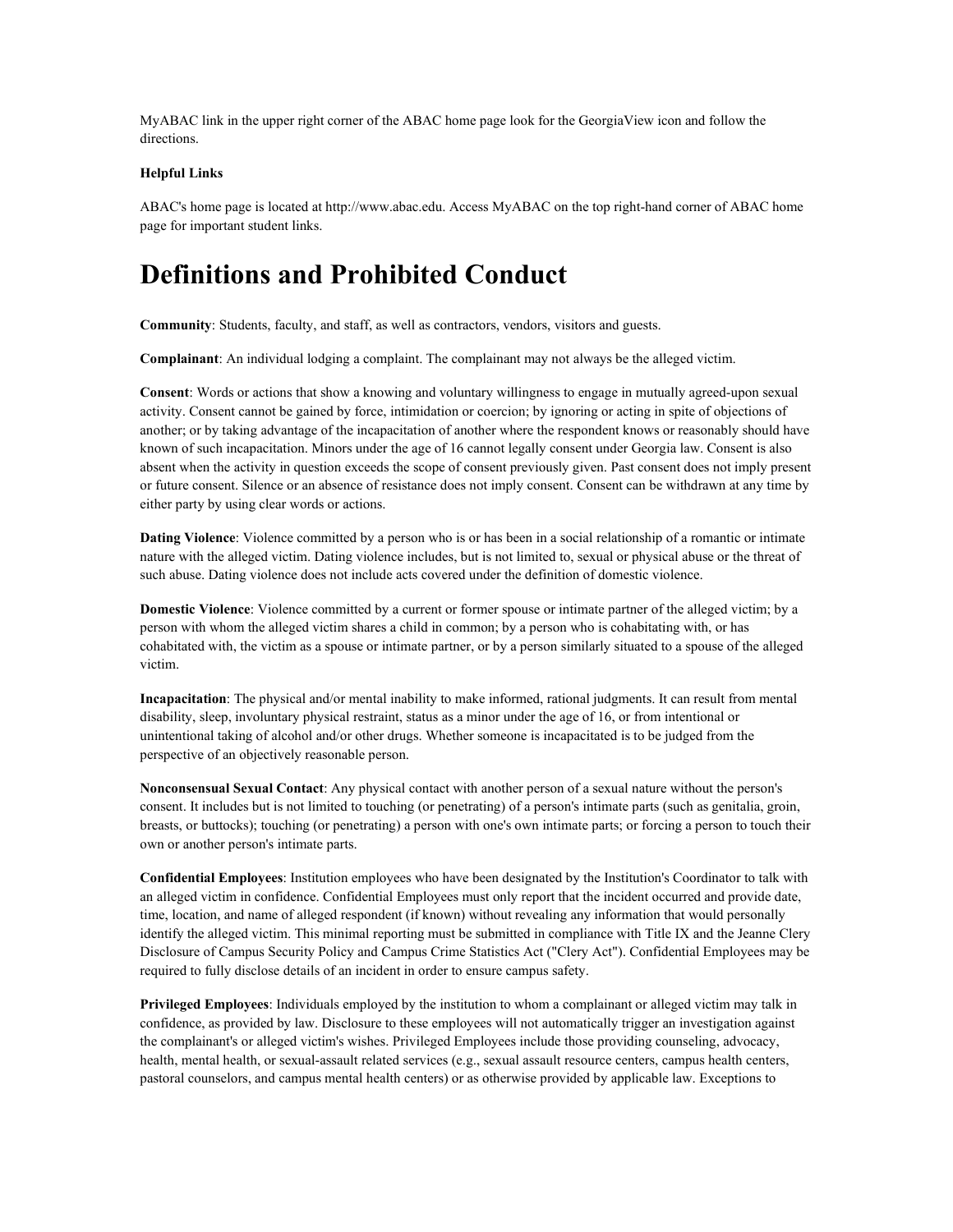confidentiality exist where the conduct involves suspected abuse of a minor (in Georgia, under the age of 18) or otherwise provided by law, such as imminent threat of serious harm.

**Respondent**: Individual who is alleged to have engaged in conduct that violates this Policy.

**Responsible Employees**: Those employees who must promptly and fully report complaints of or information regarding sexual misconduct to the Coordinator. Responsible Employees include any administrator, supervisor, faculty member, or other person in a position of authority who is not a Confidential Employee or Privileged Employee. Student employees who serve in a supervisory, advisory, or managerial role are in a position of authority for purposes of this Policy (e.g., teaching assistants, residential assistants, student managers, orientation leaders).

**Sexual Assault**: Sexual assault is a form of sexual misconduct and represents a continuum of conduct that includes non-consensual sexual contact between an individual and another person. Examples of sexual assault under this policy include, but are not limited to, the following behaviors, if non-consensual:

- 1. Sexual intercourse;
- 2. Any sexual touching, including penetration, with any object. Sexual touching is contact of a sexual nature, however slight;
- 3. Touching of intimate body parts such as mouth, genitalia, groin, breast, buttocks, inner thighs, or any clothing covering them;
- 4. The removal of another person's clothes;
- 5. Touching a person with one's own intimate body parts; 6. Compelling another to touch one's intimate body parts.

**Sexual Exploitation**: Taking non-consensual or abusive sexual advantage of another for one's own advantage or benefit, or for the benefit or advantage of anyone other than the one being exploited. Examples of sexual exploitation may include, but are not limited to, the following:

- 1. Invasion of sexual privacy;
- 2. Prostituting another individual;
- 3. Non-consensual photos, video, or audio of sexual activity;
- 4. Non-consensual distribution of photo, video, or audio of sexual activity, even if the sexual activity was consensual;
- 5. Intentional observation of nonconsenting individuals who are partially undressed, naked, or engaged in sexual acts;
- 6. Knowingly transmitting an STD or HIV to another individual through sexual activity;
- 7. Intentionally and inappropriately exposing one's breasts, buttocks, groin, or genitals in non- consensual circumstances; and/or
- 8. Sexually-based bullying.

**Sexual Harassment**: Unwelcome verbal, nonverbal, or physical conduct, based on sex or on gender stereotypes, that is implicitly or explicitly a term or condition of employment or status in a course, program, or activity; is a basis for employment or educational decisions; or is sufficiently severe, persistent, or pervasive to interfere with one's work or educational performance creating an intimidating, hostile, or offensive work or learning environment, or interfering with or limiting one's ability to participate in or to benefit from an institutional program or activity.

**Sexual Misconduct**: Includes, but is not limited to, such unwanted behavior as dating violence, domestic violence, nonconsensual sexual contact, sexual exploitation, sexual harassment, and stalking. Sexual misconduct may vary in its severity and consists of a range of behaviors or attempted behaviors. Sexual misconduct includes, but is not limited to, the following examples of prohibited conduct as further defined below:

- 1. sexual assault (paragraph E )
- 2. sexual harassment (paragraph F)
- 3. sexual exploitation (paragraph G)

**Stalking**: Engaging in a course of conduct directed at a specific person that would cause a reasonable person to fear for their safety or the safety of others or suffer substantial emotional distress. Course of conduct means two (2) or more acts, including, but not limited to, acts in which the stalker directly, indirectly, or through third parties, by any action,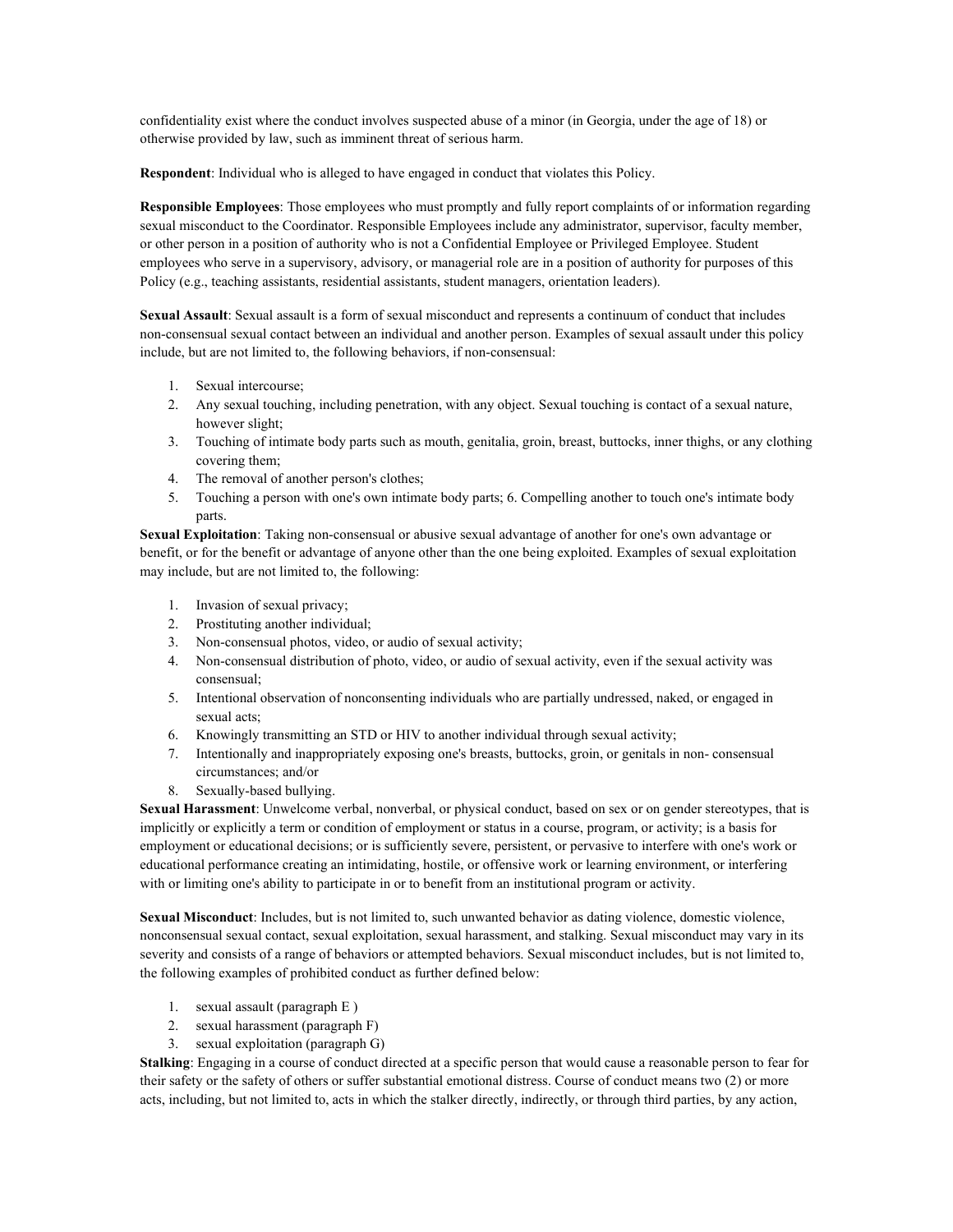method, device, or means, follows, monitors, observes, surveils, threatens, or communicates to or about a person, or interferes with person's property. Reasonable person means a reasonable person under similar circumstances and with similar identities to the victim. Substantial emotional distress means significant mental suffering or anguish that may, but does not necessarily require, medical or other professional treatment or counseling.

# **Dining Services**

In Tifton, ABAC is proud to offer a dining program complete with signature brands and menu selections that entail just about every item you can imagine whether it's a hot and hearty breakfast, a home-style dinner, or a fun filled special event for you and your friends. Purchases can be made in all dining locations by using cash, credit cards, or Dining Dollars.

# **Donaldson Dining Hall**

The main dining location for students with meal plans in Tifton, the Donaldson Dining Hall, which offers breakfast, lunch, and dinner Monday through Friday, and brunch and dinner on weekends.

# **Aggie's Convenience Store**

The Aggie's C-Store, located in Tifton in Town Hall, ABAC Place, provides a wide selection of grab and go meals, sandwiches, salads, and smoothies as well as supplies to stock your refrigerator and residence hall pantry.

# **Lakeside Convenience Store**

Located next to the Cyber Café at ABAC Lakeside, the C-Store offers grab and go meals, sandwiches, salads, and food items to stock your refrigerator.

# **Eligibility**

### **Determining Title IV Aid Eligibility**

ABAC has established policies and procedures to determine whether the documentation obtained supports the student's explanation and demonstrates that the student did not enroll for the purpose of receiving a Title IV credit balance payment. ABAC must document the decision in the student's file.

# **Eligibility Approved**

If the documentation supports an assertion that the student did not enroll in multiple schools/programs solely to obtain the credit balance payment, the student is eligible for additional Title IV funds. ABAC must document its determination in the student's file and process the student's Title IV aid accordingly.

# **Eligibility Denied**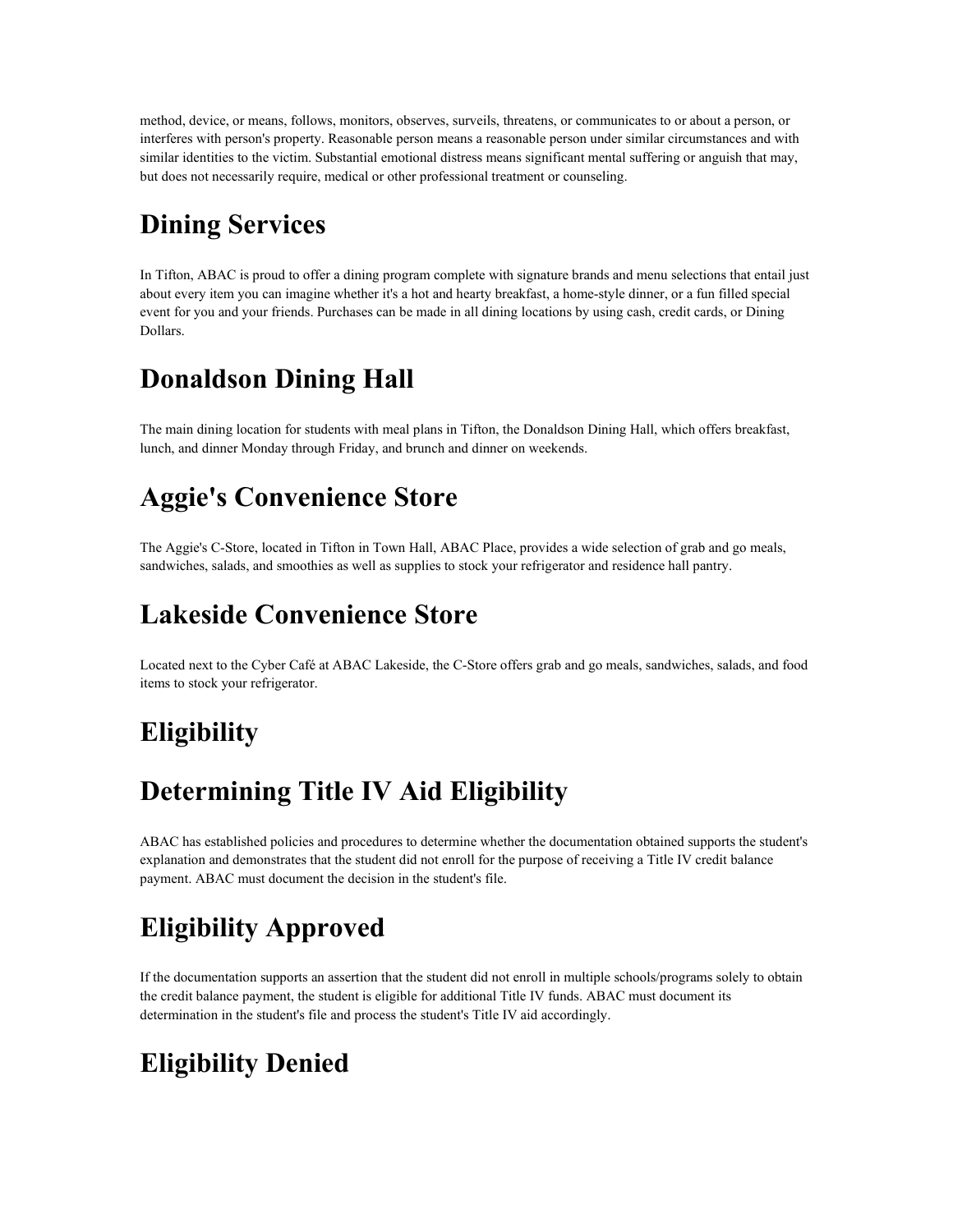The student loses eligibility for all Title IV aid if both of the following are true: (1) The student did not earn academic credit at one or more of the prior schools. (2) After reviewing a student's submitted UEH

Appeal Form, ABAC determines that the documentation fails to disprove that the student enrolled in multiple programs solely to obtain the credit balance payment.

ABAC must document its determination in the student's file and provide the student with an opportunity to question and appeal the decision. The Office of Financial Aid will also provide students with information about regaining eligibility. Reinstatement of Eligibility

All students who have lost eligibility for all Title IV aid and would like to appeal for reinstatement must complete a UEH Appeal Form. If granted, students must adhere strictly to all conditions of their reinstatement.

*Note: The school's policies require that the student complete academic credit as at least a part of the basis for a UEH appeal and potential reinstatement of Title IV aid.*

When students regain eligibility under these provisions, eligibility for Pell Grant and campus-based aid begins in the payment period during which the students regained that eligibility. For Direct Loans, eligibility begins with the period of enrollment during which the students regained eligibility.

#### **English as a Second Language (ESL)**

English as a Second Language courses are not required for degree completion and, therefore, do not increase the maximum timeframe for program completion

#### **Evaluation Periods and Communication**

The Office of Financial Aid will evaluate satisfactory academic progress at the end of each term. All credit hours are measured whether the student received financial aid or not to pay for those credits. Students will not receive credit hours earned for courses that are audits. Withdrawals and Incompletes are counted as attempted courses and these grades will negatively affect a student's satisfactory academic progress.

All communications regarding satisfactory academic progress will be sent by mail and email after all grades have been posted and the evaluations complete. The status is also posted in the Financial Aid Status section of students' Banner accounts. In addition, letters are sent via the US Postal Service when students have utilized their appeal process.

# **Financial Aid**

The Office of Financial Aid has two locations: 1) Second floor of Branch Hall (Tifton) 2) Mobley Administrative building (Bainbridge). Please visit the office nearest you. Through a program of institutional, state and federal aid, ABAC can assist a qualified student in obtaining a college education. Students with limited resources can be offered a package which will help further their education beyond the high school level. One purpose of the Financial Aid Program is to recognize students who appear to have outstanding potential (merit-based awards). Another purpose is to provide assistance to students who, without such aid, would be unable to attend college (need-based awards).

Financial aid is awarded on the basis of financial need and scholastic achievement. The college uses the Free Application for Federal Student Aid (FAFSA) to determine financial need. The FAFSA is available online at http://ww.FAFSA.ed.gov. Male students receiving financial aid are required to comply with the Selective Service registration procedure. Students must certify that they are not in default on any Title IV educational loans, do not owe a repayment on any Title IV educational grants, and have not borrowed in excess of loan limits. Students must be working toward a degree to receive federal financial aid. The school defines an academic year as 24 credit hours and 30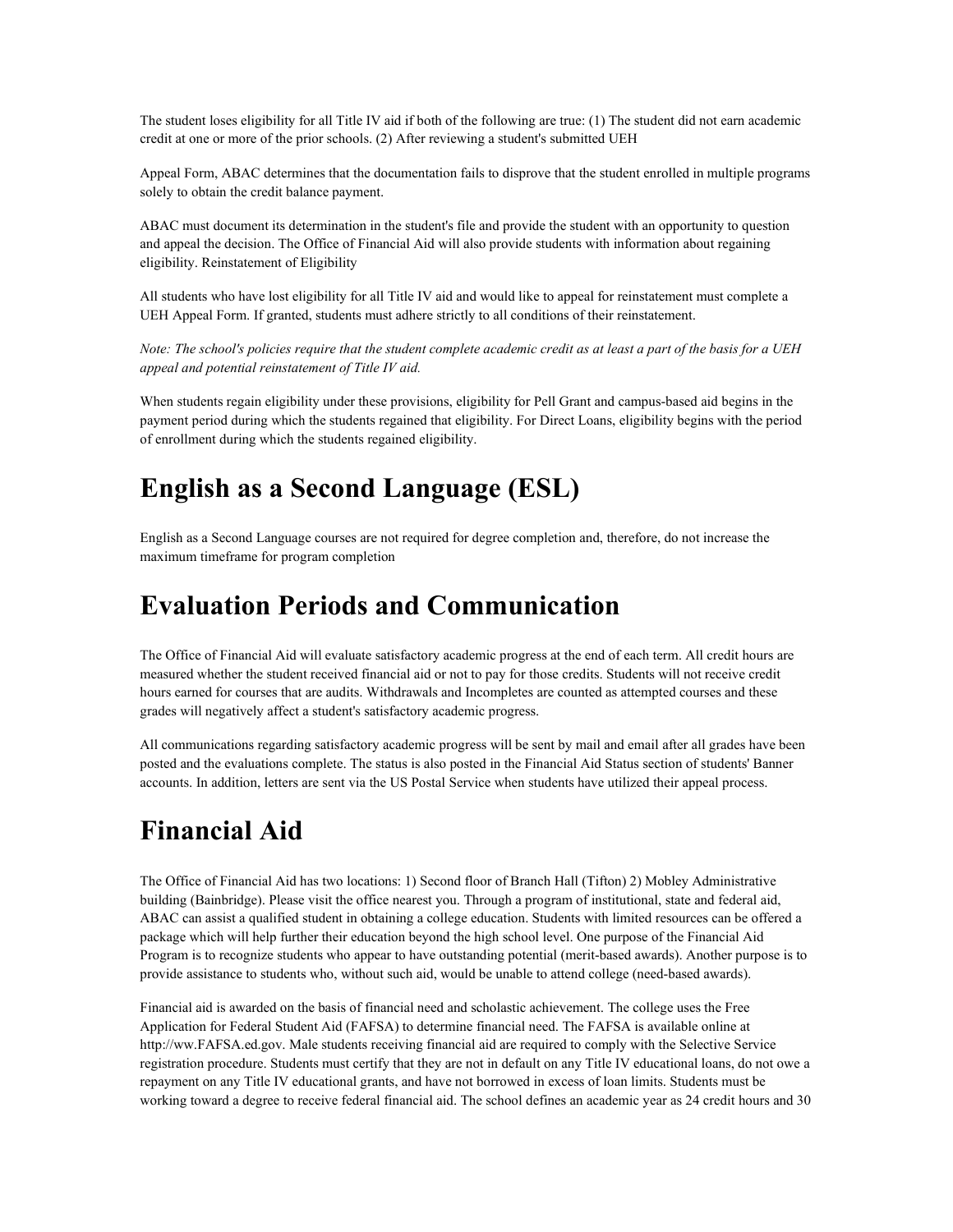weeks of instruction for financial aid purposes and a student must take 12 or more credit hours each semester to be considered as a full-time student.

| <b>Enrollment Schedule</b> | <b>Enrollment Hours</b> | <b>Payment Status</b> |  |
|----------------------------|-------------------------|-----------------------|--|
| Full-Time                  | 12 or more              | 100%                  |  |
| Three-Quarter-Time         | $9 - 11$                | 75%                   |  |
| Half-Time                  | $6 - 8$                 | 50%                   |  |
| Less-than-Half-Time        | 5 or less               | 25%                   |  |

Applicants for financial aid are requested to have the results from the FAFSA and all other required documentation in the Office of Financial Aid by May 1 for returning students and July 1 for new students to ensure completed processing for fall term. Applications received after this date will be considered provided funds are available, in the order of the date of receipt. Students enrolled less than full-time will receive full consideration for financial aid. In planning for their college years, students should understand that all financial aid programs operate on a first come, first served basis. **Students are encouraged to make application for financial aid (merit or need-based) at least 10 weeks in advance of the time they intend to enroll.** Failure to apply on a timely basis may significantly reduce the amount of aid students receive.

Eligibility for receiving financial assistance at ABAC is determined by comparing the cost of attending college with the ability of the students (and parents or spouse) to satisfy these expenses. Cost of attendance is calculated for each of several groups of students at ABAC using criteria such as resident status and living accommodations. For each of these student groups, cost of attendance includes anticipated expenses such as room and board, books and supplies, personal expenses, and the ability of the students (and parents or spouse) to contribute to college expenses. The ability of the students (and parents or spouse) to contribute to college expenses (also called the Expected Family Contribution) is determined by the U.S. Department of Education using criteria established by that agency. Factors used in determining ability to pay include, but are not limited to, all appropriate assets and income (earned and unearned). The factors vary from year-to-year.

A FAFSA must be filed for each year that students wish to be considered for aid. Awards for each year are based upon proper completion and timely filing of the FAFSA; completion of the verification process, if warranted; the availability of federal, state and/or institutional funds; and eligibility for the individual programs for which students are applying and the applicant's continued enrollment and ability to maintain satisfactory academic progress. The amount of assistance may increase or decrease from one year to the next depending upon educational costs, the financial circumstances of the family and the level of program funding. Eligibility does not carry over from one year to the next.

A number of applications are randomly selected for verification purposes each year. When students' applications are selected, they will be required to submit documentation as requested to verify specific information from their financial aid application. Failure to submit the appropriate documentation in a timely manner will prevent the award of federal financial aid.

- **Grants**
- Loans
- Refund Policy
- Satisfactory Academic Progress
- Scholarships
- Students' Rights and Responsibilities for Financial Aid
- Work Opportunities
- Appeal Process
- College Level Examination Program (CLEP) Tests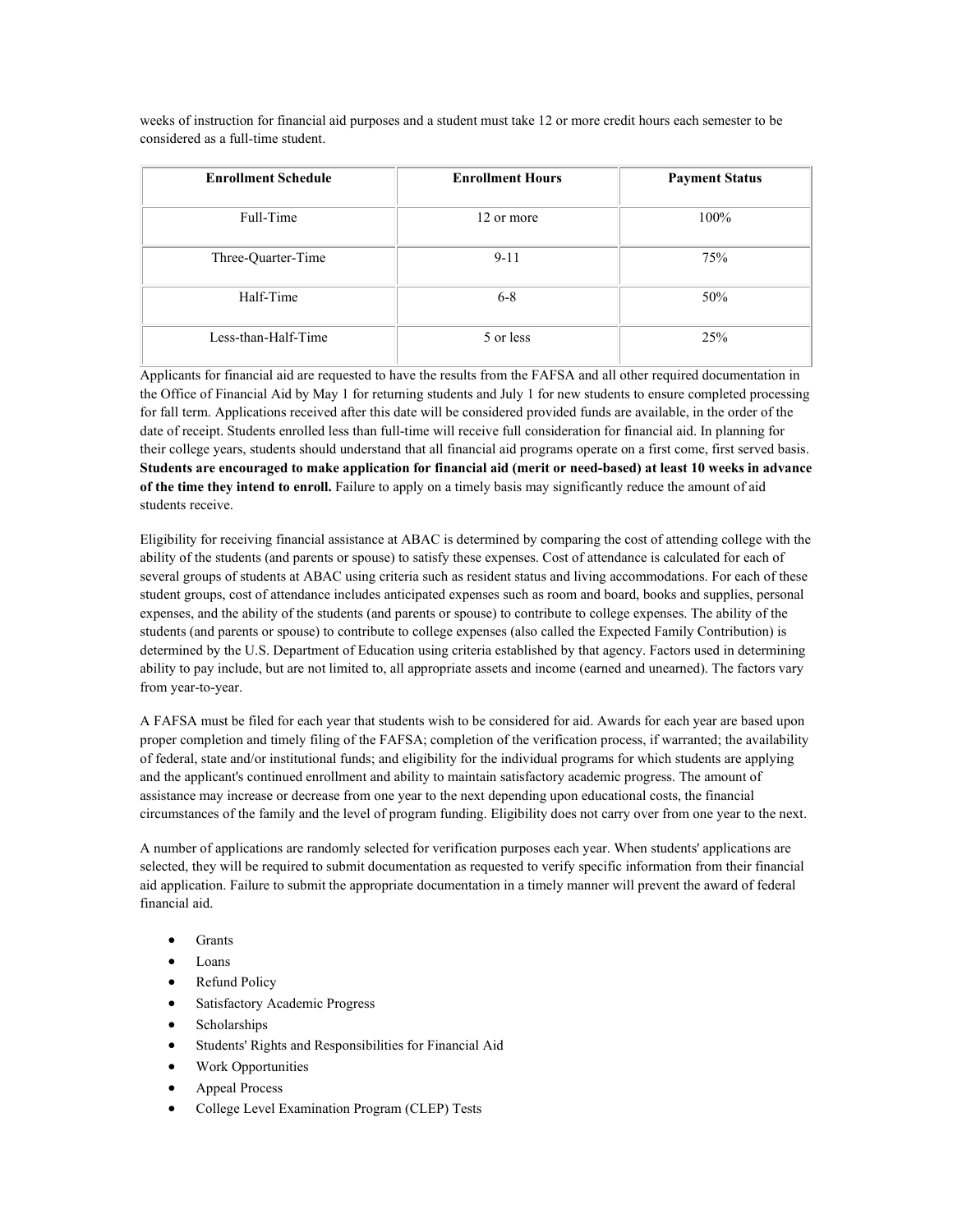• Evaluation Periods and Communication

# **Financial Aid Status**

#### **Financial Aid Warning Status**

The Financial Aid Warning status is used for students who are not meeting (1) the overall GPA or (2) 67% completion requirement for the first time. Students who are placed on financial aid warning are not required to appeal. Financial aid warning is an automatic grace period that allows students one term to satisfy the standards of academic progress. A student can be placed on warning only once.

#### **Financial Aid Suspension Status**

Students who are not making satisfactory progress at the end of the semester they are on Financial Aid Warning will be placed on Financial Aid Suspension and will not be eligible for financial aid until they are again making progress. Students may appeal if they have extraordinary circumstances.

### **Financial Aid Probation Status**

All students who have been reinstated to financial aid eligibility through appeal are reinstated on a provisional basis. Students who are reinstated on provisional/probationary status and are expected to satisfy the standards of academic progress after one term of attendance will not require an academic

plan. Students who are reinstated on provisional/probationary status and are not expected to satisfy the standards of academic progress after one term of attendance will require an academic plan.

Provisional/probationary students for purposes of financial aid will continue to be eligible for financial aid as long as the students adhere to the reinstatement conditions and academic plan as outlined in the agreement.

The purpose of the academic plan is to ensure the students satisfy the standards of progress within a specified time period or are able to complete a program of study successfully within a specific time frame.

# **Gold Card**

Your ABAC Gold Card is your official ABAC ID card. In addition to being a required photo ID for ABAC events and services, you can use your Gold Card to make purchases where services are available. All students are expected to carry a picture ABAC ID with them whenever they are on an ABAC location. Do not lend your ID to anyone for any reason. IDs must be surrendered to any ABAC college official (ABAC Police, faculty, staff, CA, etc.) upon request. IDs will be required to enter the ABAC Dining Hall and other campus activities. Fake IDs are prohibited and the student will be turned over to the Office of Dean of Students for sanctioning. In Tifton, Gold Cards are made in the John Hunt Town Center. At the instructional sites in Bainbridge, Blakely, Donalsonville, and Moultrie, please see your site coordinator.

New ID will be issued each fall. Lost IDs will incur a \$25 charge, while damaged IDs are replaced at no cost. Money must be deposited into your ABAC Gold Card general dollars account in order to activate the debit card function. Deposits can be made at several locations using the allocated deposit machines. Deposits of \$50 minimum, can be made at the cashier's window in Branch Hall in Tifton. When purchases are made, the amount of the purchase is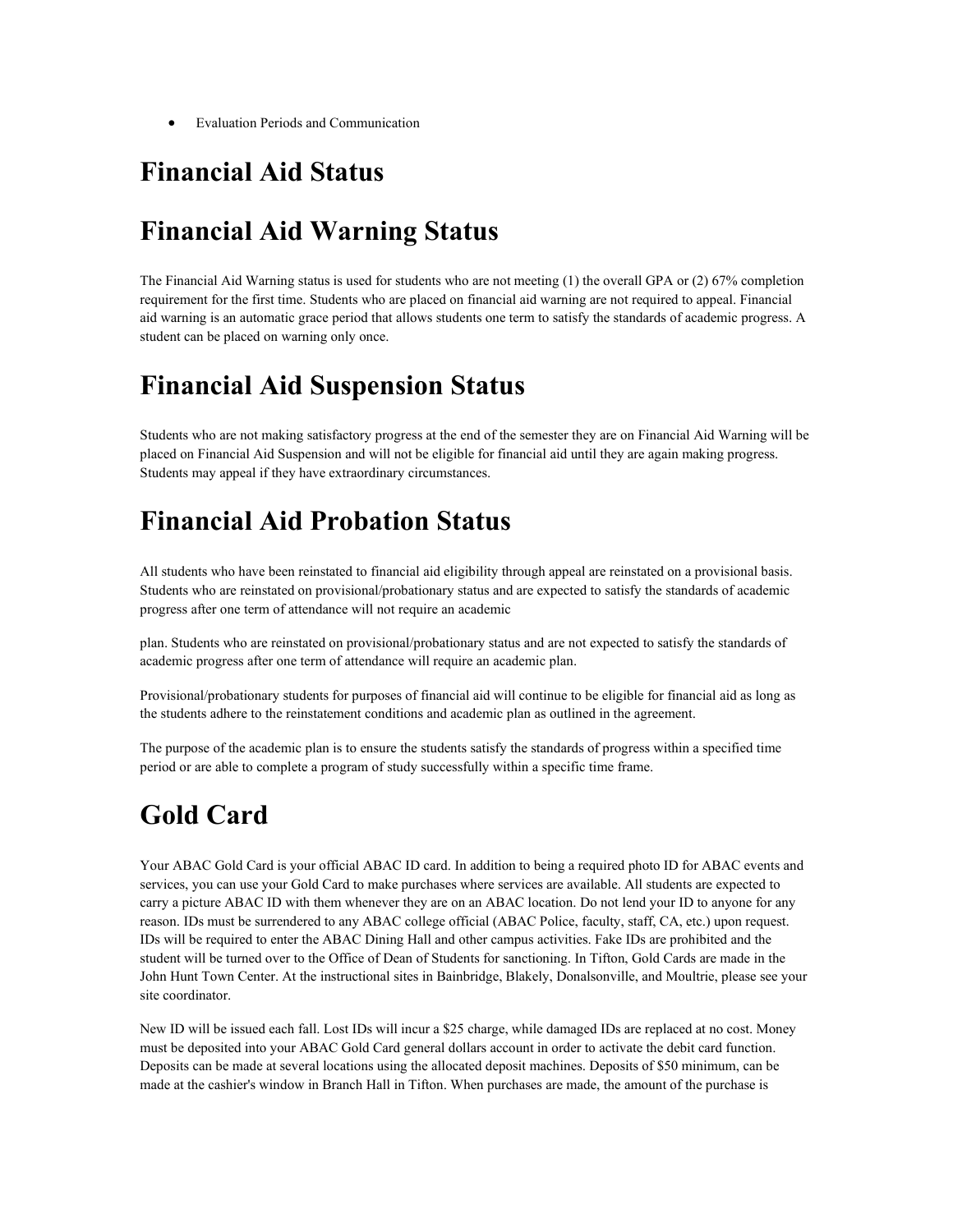automatically deducted from the Gold Card account up to the available balance. There are no interest charges, monthly service charges, or annual maintenance fees to use your card.

Complete information on the ABAC Gold Card, including policies and procedures for acquiring and using your card, can be found on the ABAC website under Student Life.

#### **Lost, Stolen, or Replacement Cards**

Report immediately any lost or stolen card or unauthorized card usage in person to the ABAC Gold Card office or speak with your coordinator on your location during regular business hours. After hours, contact ABAC Police at (229) 391-5060 and then return to the Gold Card Office the following business day to purchase a new card. You are responsible for all usage of the card prior to proper notification.

If possible, in all circumstances of card replacement, the old card should be turned in to be destroyed. There is no charge for the replacement of damaged cards. There is a fee of \$25 for all lost cards.

Damaged cards are replaced at no cost as long as the damaged card is returned. New IDs are issued each fall. Residential students will receive new cards upon check in to the residence halls. Commuter students on the Tifton campus may pick up their Gold Cards beginning the second week of July from the John Hunt Town Center.

### **Discounts**

A number of local businesses including restaurants, provide discounts to ABAC students with their ABAC Gold Cards. A complete listing of these discount offers can be found under Gold Card on the Student Life tab of the ABAC website http://www.abac.edu/wp-content/uploads/2012/11/Gold-Card- Discounts3.pdf

### **Grants**

# **Federal Pell Grant**

This federal aid program is designed to assist undergraduate students who demonstrate they are unable to attend college without financial assistance. This form of financial assistance is a grant with no repayment required. Applicants must be enrolled at ABAC in a degree program and be citizens or permanent United States residents. The amount of the grant is governed by financial need and the cost of attending ABAC for an academic year. The duration of the students' eligibility for a Pell Grant is limited to the time students are enrolled in an undergraduate degree or certificate program of four (4) years or less and are making satisfactory academic progress. Application is made by completing the FAFSA online.

# **Federal Supplemental Educational Opportunity Grant (SEOG)**

Grants ranging from \$100 to \$4,000 per academic year are available through this federally funded program. These grants are awarded to students who have demonstrated financial need. Grants are renewable each year during undergraduate study, provided students show satisfactory academic progress and financial need. Funding for this program is limited, so not all students who are eligible will receive a SEOG award. Application is made by completing the FAFSA.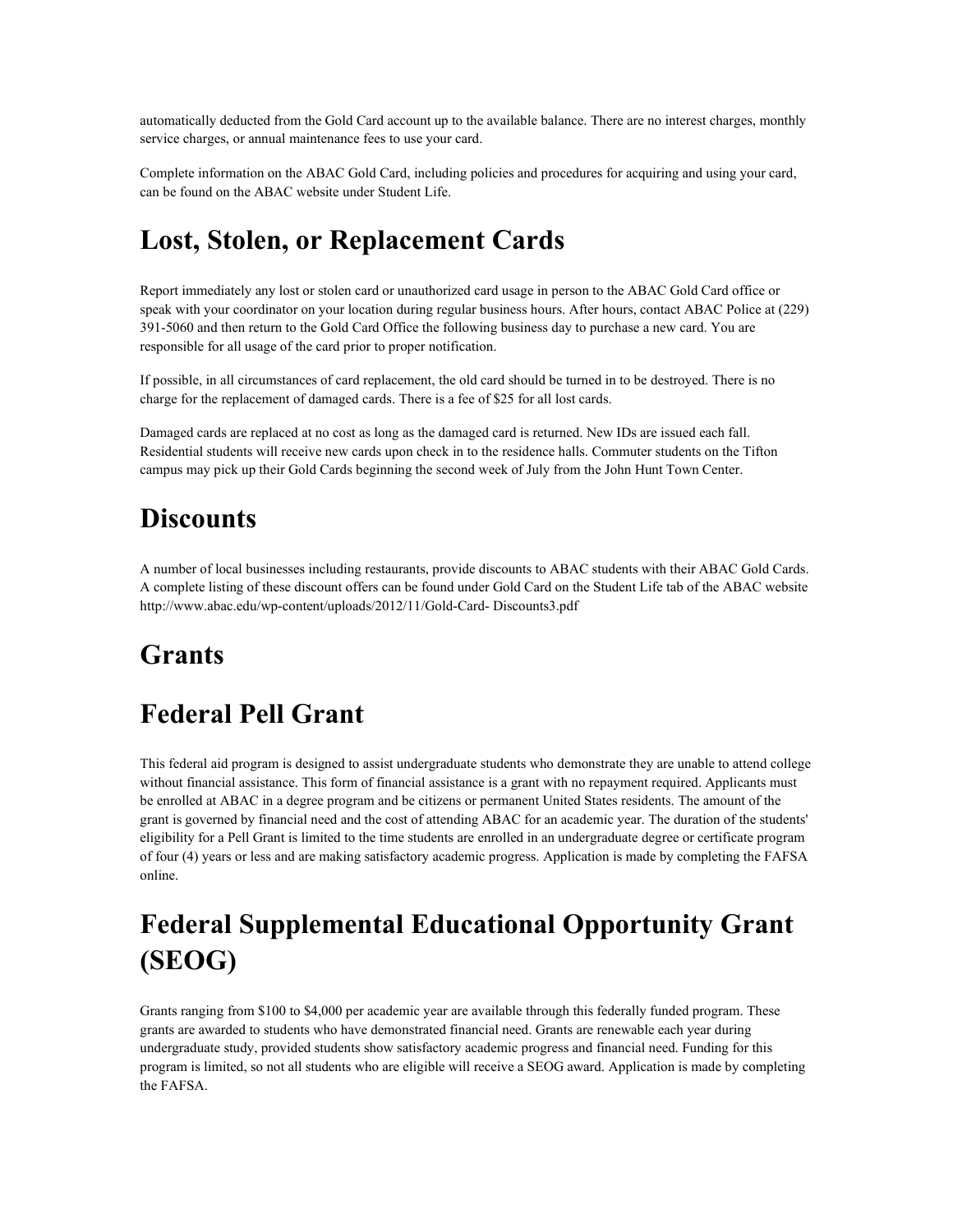# **Helping Outstanding Pupils Educationally (HOPE)**

The HOPE Scholarship and Zell Miller Scholarship are funded by the Georgia Lottery for Education and are available to eligible Georgia high school graduates. Students may gain HOPE eligibility by having a 3.0 overall GPA at the 30th, 60th, or 90th attempted hour. Full time enrollment is not a requirement.

Students attending public colleges or universities receive a HOPE Award Amount based upon a per hour rate payable up to 15 hours at the institution they are attending. Grade point eligibility for entering freshmen is based on a minimum 3.0 HOPE GPA as calculated by Georgia Student Finance Commission (GSFC) and meet specific rigor course requirements; and for Zell Miller, the requirements are either a minimum 3.7 Zell Miller grade point average, as calculated by GSFC, combined with a minimum score of 1200 on the math and reading portions of the SAT test or a minimum composite score of 26 on ACT as determined by the high school and reported to the GSFC, or the student was the salutatorian or valedictorian at their high school.

ABAC students currently receiving HOPE or Zell Miller may renew the scholarship based on ABAC's certification of their grade point eligibility on their course work attempted and the completion of their financial aid application. All HOPE Scholarship recipients must have a 3.0 GPA and Zell Miller must have a 3.3 GPA (however, they can continue with HOPE if they fall below 3.3 and have at least a 3.0) at the end of having attempted 30 hours, 60 hours, 90 hours, AND at the end of each spring semester, to continue their eligibility. If new students are enrolled in fewer than twelve (12) credit hours for each of their first three (3) terms in a row, they are considered a three-term checkpoint and are checked at the end of the third term. After the three-term checkpoint is applied once to students, the end-of-spring checkpoints must be applied to the students regardless of the number of hours enrolled each term.

Students who have lost HOPE eligibility may regain it upon having attempted 30 hours, 60 hours and 90 hours, if their GPA has reached 3.0 and it can only be regained once. But HOPE eligibility cannot be gained or regained at the endof-spring checkpoint. HOPE Scholarship recipients will have a paid-hours limit in addition to an attempted hours limit. The total cumulative credit hours for which students can receive payment from any combination of credit hours from the Dual Enrollment (through spring term 2011) program plus HOPE Grant hours plus HOPE Scholarship hours are 127 semester hours.

Students applying for HOPE must complete a FAFSA or the GSFAPPS (state application at https://www.gafutures.org/hope-state-aid-programs/state-aid-applications. Transfer students who previously received HOPE at other institutions will be evaluated based on their GPA on all previous course work attempted after high school graduation. HOPE recipients who wish to enroll as transient students at other HOPE eligible institutions are eligible to receive HOPE funds at the host institution.

#### **Health Center**

The Tifton campus provides students with health care services and health-related educational programs consistent with its mission and reflecting the needs of the campus community. The Health Center is located in the Health Sciences Building in Tifton. The Health Center is staffed by nurse practitioners and registered nurses who provide care for acute illnesses and minor injuries.

Health Center Hours: Monday - Thursday, 8:00 a.m. - 5:00 p.m. Friday, 8:00 a.m. - 2 p.m.

The Health Center is open from the first day of classes until the final day of final examinations each semester for patient care. The Health Center is open during semester breaks for immunizations and access to records. Visit the Health Center website at http://www.abac.edu/student-life/health-center for updated information on hours and services. Students with serious illness or injury should seek emergency health care in the community or call "911".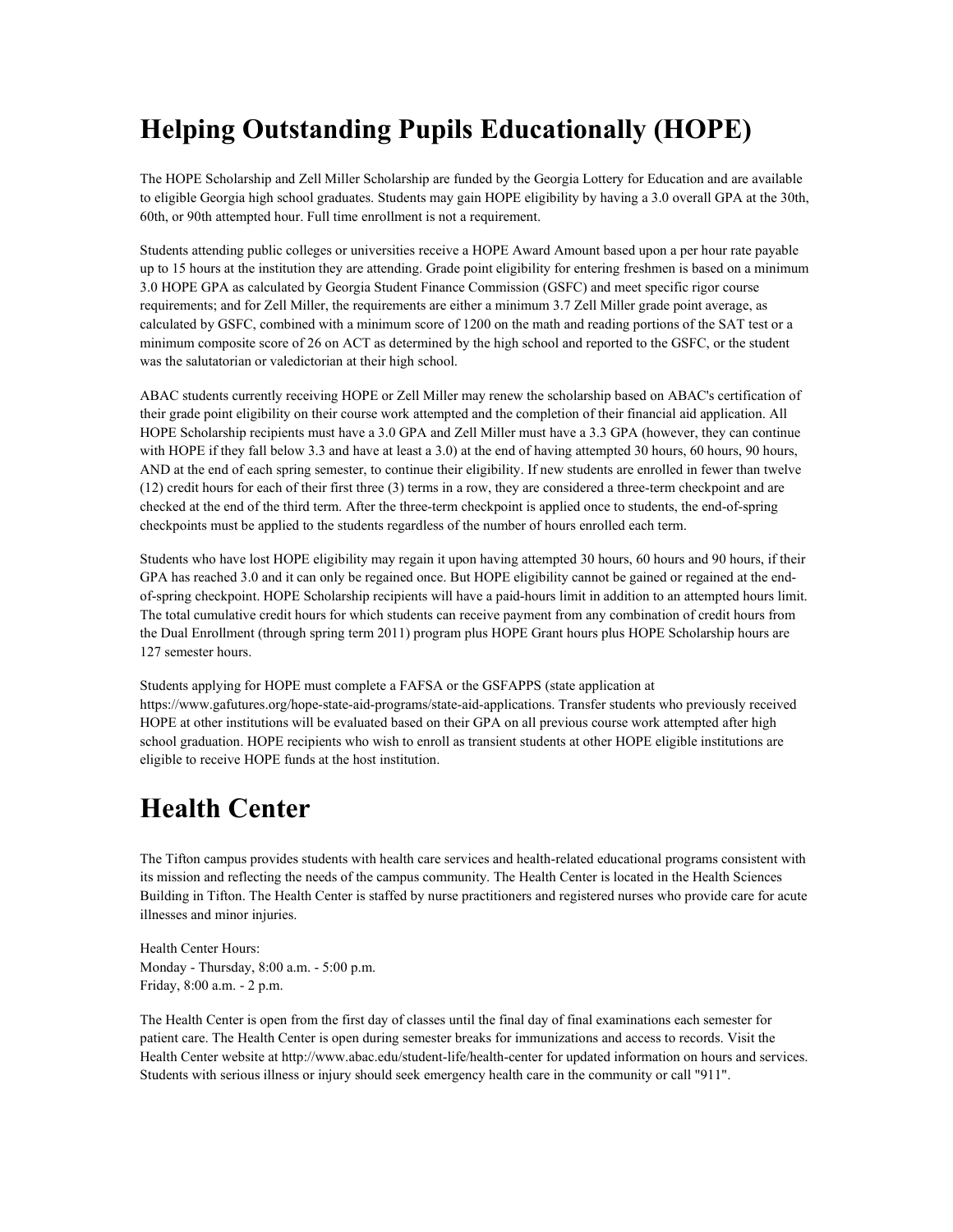Charges may apply to cover the cost of some medical supplies, laboratory tests and medications. The Health Center has a limited formulary of the most commonly used prescription and non-prescription medications used in college health. Students seeking health care in the community by referral from the Health Center are responsible for any costs incurred.

## **Student Health Insurance Plan**

ABAC's Student Health Insurance Plan (SHIP) is a comprehensive health insurance plan available to students. This plan complies with the Affordable Care Act (ACA) requirements. Health insurance is required of athletes, international students holding J or F visas and nursing students. All other students should strongly consider obtaining health insurance from this or another source. Parents and students may find ABAC's SHIP is an affordable alternative for health insurance. More information can be found regarding SHIP at http://www.abac.edu/funding-myeducation/student-health-insurance.

#### **Using Health Insurance at the Health Center**

The Health Center accepts all major insurances. Students are encouraged to bring their health insurance cards to the clinic when they come for services. Insurance will be filed for clinic visits. The cost of the visit is applied to the deductible, and the Health Center does not bill the patient for the unpaid balances.

# **Required Immunizations**

Students must submit a certificate of immunization to the Admissions Office prior to admission to the College. This form is part of the admission requirements.

| <b>MMR</b> | Students born in 1957 or later must prove immunity to measles, mumps, and rubella by taking two (2) Measles, Mumps, and Rubell                                                                                                             |
|------------|--------------------------------------------------------------------------------------------------------------------------------------------------------------------------------------------------------------------------------------------|
|            | vaccinations or by providing laboratory evidence of immunity.                                                                                                                                                                              |
| TDAP       | Students must have taken a Tetanus-Diphtheria-Pertussis (TDAP) booster within 10 years of acceptance.                                                                                                                                      |
| Varicella  | Students must prove immunity to varicella (chicken pox). This proof may be established by giving a history of chicken pox or shing                                                                                                         |
|            | care provider with the date of illness or by taking two (2) varicella vaccinations or by providing laboratory evidence of immunity.                                                                                                        |
| Hepatitis  | Students under the age of 19 years must prove immunity to Hepatitis B.                                                                                                                                                                     |
| B          | This proof may be established by taking three (3) Hepatitis B vaccines or providing laboratory evidence of immunity.                                                                                                                       |
| Meningitis | Students planning to reside in campus housing must receive information regarding meningococcal disease. For students electing to t<br>five $(5)$ years. Otherwise, students must sign a form that documents that they decline the vaccine. |
|            |                                                                                                                                                                                                                                            |

*Note: Students are strongly encouraged to make a copy of their immunization records and keep these records among their important papers.*

### **HOPE Scholarship Provisions**

To maintain eligibility for the HOPE Scholarship, degree-seeking HOPE scholars have the following additional GPA requirements, as set forth by the State of Georgia: Such students will be required to demonstrate a minimum overall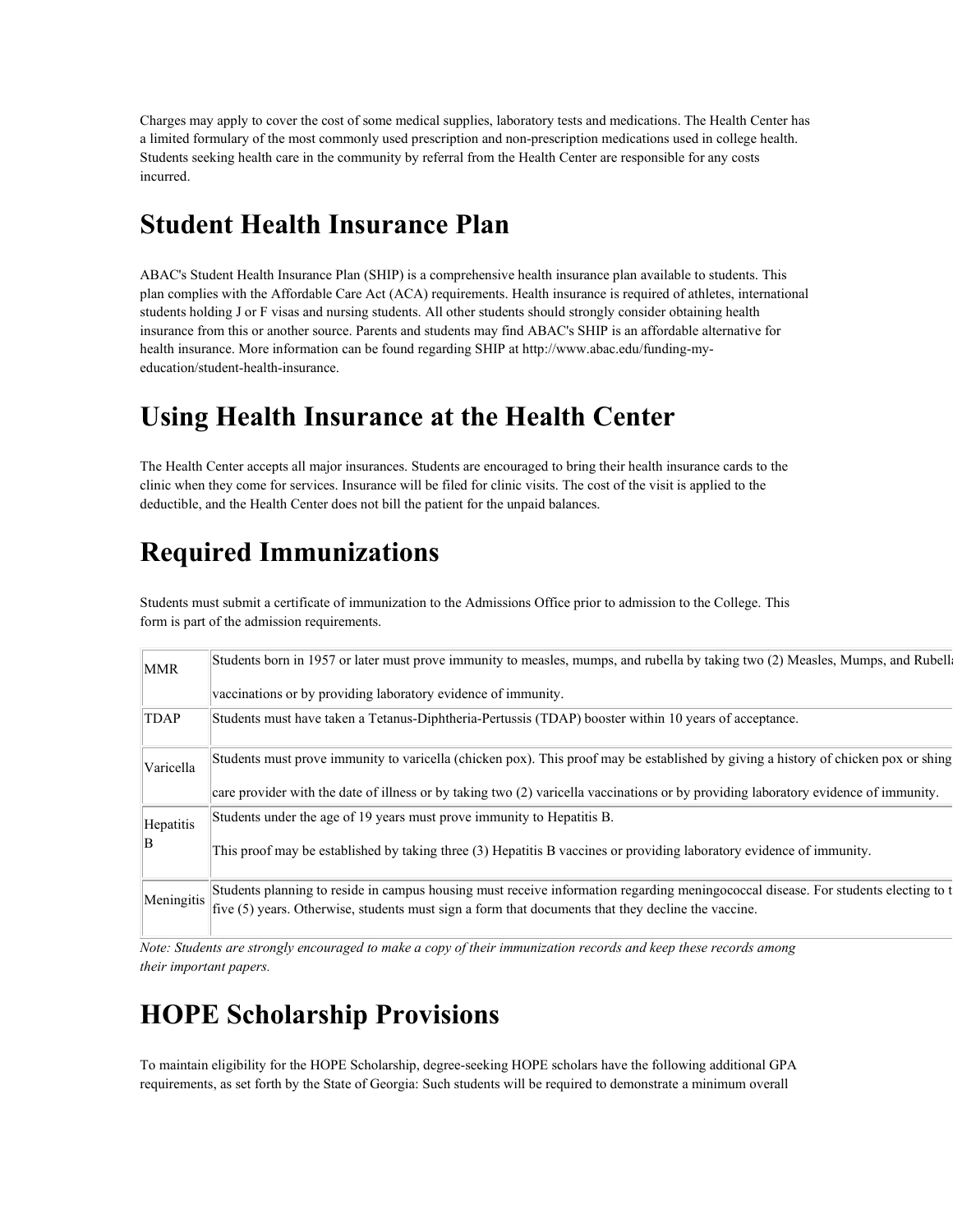GPA of 3.00 and degree seeking Zell scholars are required to demonstrate a minimum overall GPA of 3.30 when they have attempted 30, 60, and 90 hours and at the end of the spring term.

#### **Insurance**

An affordable student health insurance plan is available through United Healthcare/Student Resources. Insurance is required for the following types of students:

All International students holding F or J visas.

All students enrolled in the Nursing program.

The cost that will be charged is based on the age of the students and may range from \$1,700 - \$2,700 annually for the student alone. Family and Spouse plans are available as well. Waivers are subject to the discretion of United Healthcare for certain situations. Student Health Insurance is not refundable through the institution. All F1 Visa Status Athletes are required to purchase an additional Rider for insurance coverage during practice and competition events. Waivers for the Rider are also subject to the discretion of United Healthcare and must be applied for through the provider as well. For more information on insurance click on link: http://www.abac.edu/funding-my-education/student-health-insurance or contact the Office of Student Accounts.

# **Inter-Club Council & Student Clubs (ICC)**

The Inter-Club Council (ICC) serves to register and guide all student clubs and organizations on the various ABAC locations. The ICC on the Tifton campus and the ABAC at Bainbridge site acts as a resource, leadership forum, and advocacy group for student organizations. The Inter- Club Council strives to ensure that student groups at ABAC work cooperatively and within the guidelines set forth by the institution.

With approximately 50 student clubs in addition to the organizations described above, ABAC has at least one group to match the interests of every student. Most major fields of study have an affiliated club, which sponsors activities and programs to supplement students' learning in the classroom. Phi Kappa Phi and Phi Theta Kappa cater to honors students. The College Republicans and College Democrats provide opportunities for students to debate and participate in current events. The Cultural Latina Club and the Brother 2 Brother focus on various cultural interests. Other clubs, such as the Baptist Collegiate Ministries (BCM) and Young Life, emphasize the spiritual side of college life. So, choose a club (or start a new one!) that looks interesting and check it out. Don't be a wallflower!

# **Learning Support Credits**

Learning Support credits will be added to the number of credit hours needed for degree completion and evaluated as stated above.

# **Library**

The mission of the ABAC Libraries is to support ABAC through being a dedicated resource for engaging and encouraging teaching and learning opportunities. In keeping with this mission, the ABAC Libraries will provide access to resources and information for life-long learning.

The ABAC Libraries are dedicated to providing library resources that meet student academic needs. In alignment with the Libraries' mission and Collection Development Policy, the Libraries contain resources that support and augment the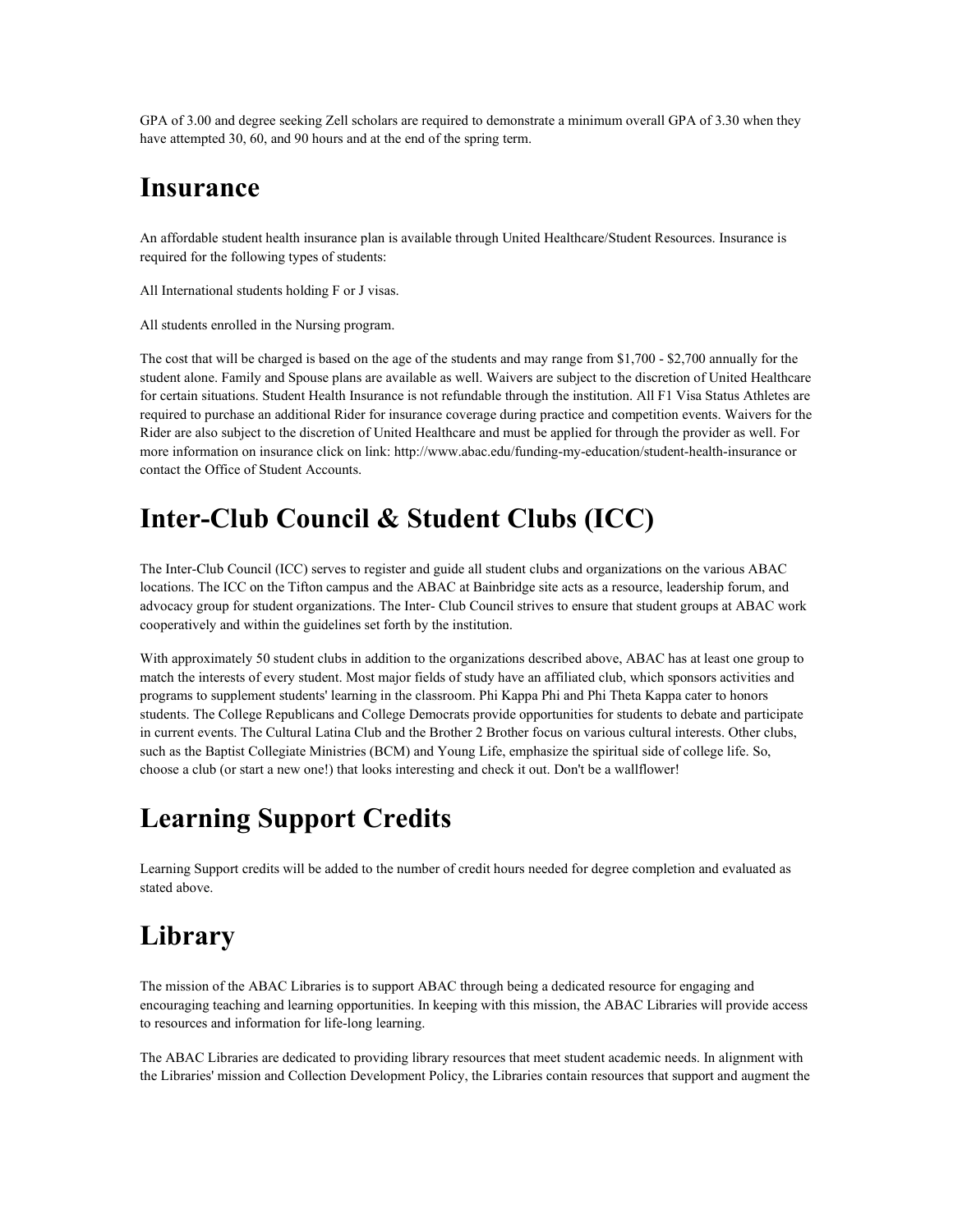College's curriculum. All materials except for equipment, special collections and course reserves are stored on open shelves. Items in the physical collections are catalogued and shelved according to the Library of

Congress Classification System. Physical items are loaned to currently enrolled students with their Gold Card. Physical resources that are not available through the ABAC Libraries may be requested via GIL Express and/or Interlibrary Loan. Access to online collections is provided through the GALILEO Interconnected Libraries (GIL) and Georgia's Virtual Library (GeorgiA LIbrary LEarning Online). Students access GIL and GALILEO using their College email account and password.

The ABAC Libraries provide access to wifi, computers, printers, photocopying, etc. The Libraries also provide study spaces, group library instruction, and one-on-one reference and research assistance.

For more information about library services on each location, hours, policies, and events, please visit: https://www.abac.edu/academics/abac-libraries/.

#### **Loans**

# **Federal Direct Parents Loan to Undergraduate Students (PLUS)**

Parents may borrow up to the cost of attendance minus any other financial aid per academic year on behalf of eligible dependent students. Applicants do not have to demonstrate financial need. Application is made by completing the FAFSA and Direct Parent Loan Application.

### **Federal Direct Loans**

Students may qualify for a "subsidized" Federal Direct Loan which is based on financial need. The federal government will pay the interest on the subsidized loan while students are in college. Any first- time borrower, or borrowers who have paid off their loan prior to July 1, 2013 and are borrowing again, can receive subsidized loans only within 150% of the length of their program of study. Students may qualify for an "unsubsidized" Federal Direct Loan, regardless of need. Interest will accrue on unsubsidized loans during the in-school and repayment periods. Dependent undergraduate students can borrow up to \$5,500 as a freshman; up to \$6,500 as a sophomore; and \$7500 as a junior or senior in a bachelor's degree program. Independent undergraduate students and students whose parents are unable to obtain the PLUS Loan can borrow up to \$9,500 as a freshman (at least \$6,000 of this amount must be unsubsidized); up to \$10,500 as a sophomore (at least \$6,000 of this amount must be unsubsidized); and up to \$12,500 as a junior or senior in a bachelor's degree program (at least \$7,000 of this amount must be unsubsidized). Applicants will complete the FAFSA to determine eligibility. Direct Loans for first- time borrowers carry a variable interest rate, capped at 8.25%. An origination fee of varying amounts may be deducted from the students' loan proceeds. Repayment is not required as long as students are enrolled at least half-time. Students will have a six-month grace period after they cease to be enrolled before repayment must begin. The total outstanding loans that dependent undergraduate students may have cannot exceed \$31,000. Independent undergraduate students may borrow up to a total of \$57,500.

These annual loan limit amounts are the maximum yearly amounts students can borrow in both subsidized and unsubsidized loans. Students can have one type of loan or a combination of both. Students cannot borrow more than their cost of attendance minus any other financial aid received. Also, students must be enrolled at least half-time in a qualifying program of study and must complete online Entrance Counseling and a Master Promissory Note.

# **Mail Center**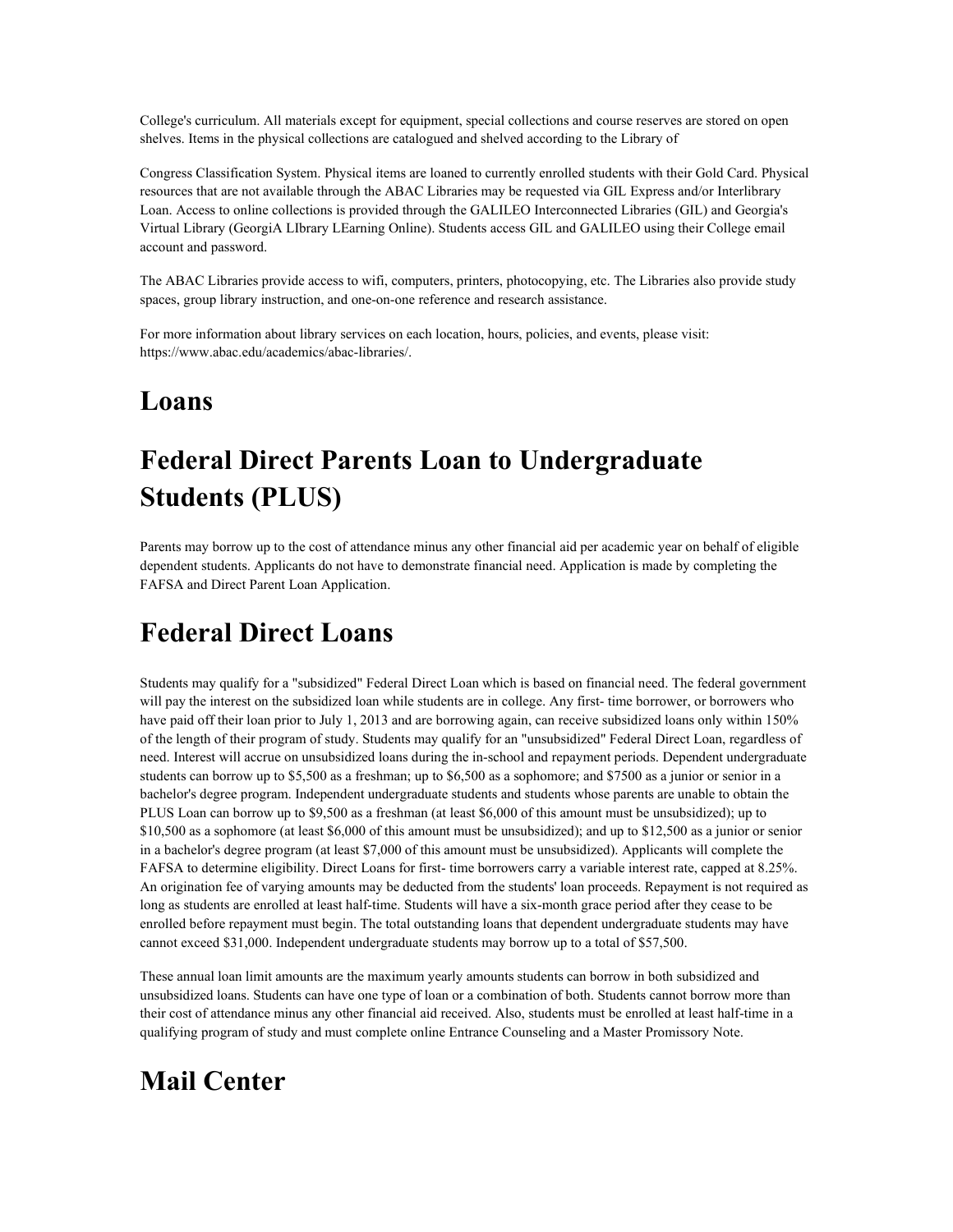The ABAC Mail Center is located on the first floor of the Branch Hall in Tifton. Any residential student desiring to receive mail in the Mail Center must have an assigned mailbox. There is no charge for this service. The correct mailing address is Student name, ABAC box number, 2802 Moore Highway, Tifton, GA 31793. The student's box number must be on all mail. The Mail Center window is open for service Monday - Thursday from 11:00 AM to 3:00 PM and Friday from 11:00 AM to 2:00 PM.

## **Methods of Payment**

Acceptable methods of payment are as follows:

- Web check/electronic check via the eStallion student account
- Web credit card via the eStallion student account (MasterCard, American Express, Visa, Discover)
- Check or money order via US Postal Service delivered to the following address: Abraham Baldwin Agricultural College ABAC #42 2802 Moore Highway Tifton, GA 31793
- Cash, check, money order, or credit card (MasterCard, American Express, VISA, Discover) in person at the Cashier's Window on the second floor of Branch Hall in the Office of Student Accounts.

ABAC uses an electronic billing system, eStallion, through Stallion email accounts to notify students of any outstanding balances. Students are encouraged to check their email account on a regular basis, as this is the official means of sending billing notification even after the enrollment period may have ended. eStallion provides students easy access to their student financial accounts and to pay tuition and fees. Students may also set up authorized user accounts for parents and other individuals who will be paying on their behalf. Students, or authorized users, may pay on-line using MasterCard, Discover Card, VISA, and American Express. The cardholder will pay a credit card transaction fee of 2.85% of payment amount, or a minimum of \$3.00, regardless of place or time of payment. Alternatively, on-line payments can be made via Webcheck or an ACH transaction, with no additional fees.

Students will be required to acknowledge that they understand and agree to the Financial Agreement Authorization in Banner. This authorization is a legally binding agreement that explains the student's responsibility in regard to the student's financial account with Abraham Baldwin Agricultural College.

The student receivable process begins when charges are posted to a student's account. If the student's account is not paid by the due date, a past due balance hold will be placed and further collection efforts will be made to collect the amount owed. If the account is sent to a collection agency, additional fees will be added to the balance due. These fees may add up to over 33.33% of the original balance due. In addition, a delinquency report may be filed with a credit bureau.

### **Non-Academic Conduct Code**

### **Alcohol**

The possession, consumption, and/or manufacture of alcoholic beverages on Abraham Baldwin Agricultural College property is prohibited.

If a student is under the age of 21 and determined to be under the influence of alcohol, he/she will be legally cited for underage consumption of alcohol and the case will be referred to the appropriate legal authorities for disposition by the appropriate judicial process.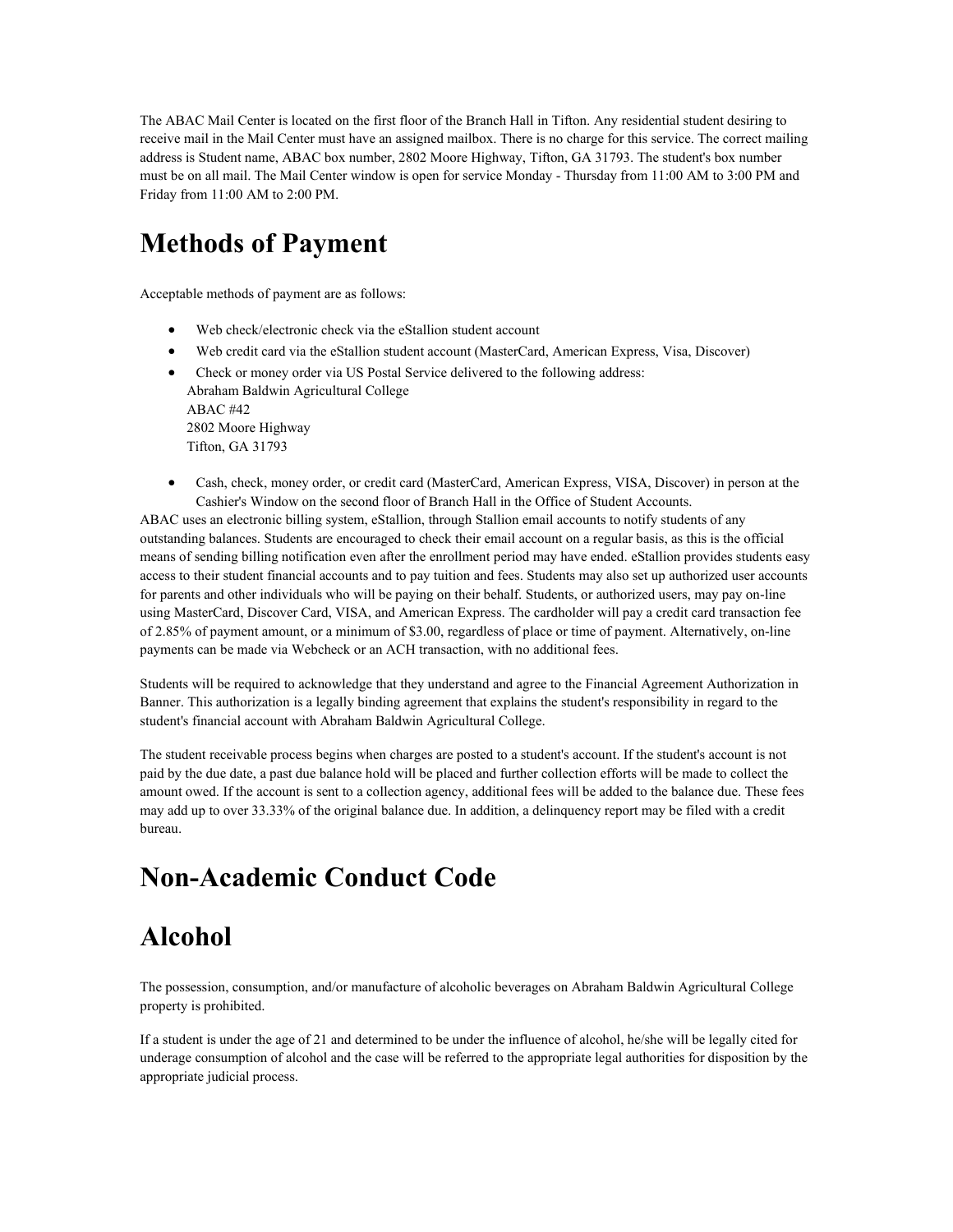A student in an intoxicated state manifested by boisterousness, rowdiness, obscene or indecent appearance, or by vulgar, profane, lewd language or other disorderly behavior may be cited and referred to the appropriate authorities for disposition by the appropriate disciplinary process.

No student shall furnish or cause to be furnished any alcoholic beverage to any person under the legal drinking age of 21.

# **Drugs**

The possession or use (without valid medical or dental prescription), manufacture, distribution, or sale of any drug controlled by federal or Georgia law is prohibited.

Possession and/or use of drug paraphernalia, including but not limited to any form of bong or smoking device, such as a hookah is prohibited.

# **Tobacco**

In accordance with the University System of Georgia (USG) policy (BOR Policy Manual, Section 9.1.7), all USG institutions became tobacco free on October 1, 2014. Use of all forms of tobacco, including e-cigarettes and vapors, is prohibited on all campus property.

# **Damage to Property**

Malicious or unnecessary damage or destruction of property belonging to Abraham Baldwin Agricultural College, its visitors, or to a member of the college community is prohibited.

Improper disposal of any form of litter is prohibited.

Unauthorized writing on or defacing of College property is prohibited.

# **Disorderly Assembly**

The Board of Regents (BOR) Policy Manual, Section 12.2, states, "Any student, faculty member, administrator, or employee, acting individually or in concert with others, who clearly obstructs or disrupts, or attempts to obstruct or disrupt any teaching, research, administrative, disciplinary, or public service activity, or any other activity authorized to be discharged or held at any USG institution is considered by the Board to have committed an act of gross irresponsibility and shall be subject to disciplinary procedures, possibly resulting in dismissal or termination of employment" (BR Minutes, 1968-69, pp. 166-168; 1970-71, p. 98).

No person or group of persons shall obstruct the free movement of other persons about the campus, interfere with the authorized use of facilities, or prevent the normal operation of the College.

This section should not be construed so as to deny any students the right of peaceful assembly, within reasonable time, manner, and place regulations (See Freedom of Expression Policy in this Handbook).

# **Disorderly Conduct**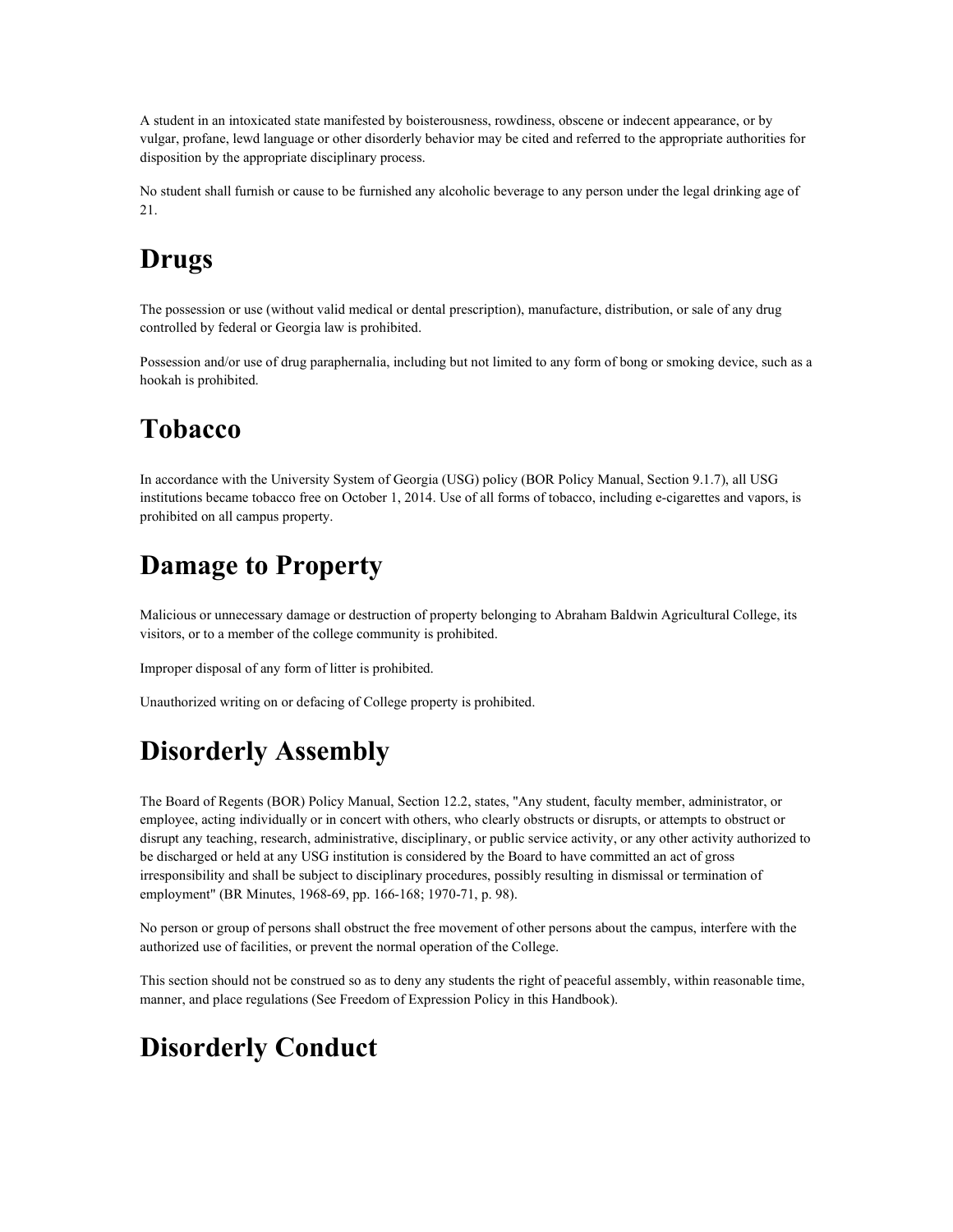Disorderly or obscene conduct or breach of the peace on College property or at any function sponsored or supervised by the College or any recognized College organization is prohibited.

No person shall push, strike, or physically assault any member of the faculty, administration, staff, student body, or any visitor to the campus.

Conduct on College property or at functions sponsored or supervised by the College or any recognized College organization which materially interferes with the normal operation of the College or the requirements of appropriate discipline is prohibited.

No student shall enter or attempt to enter any dance, social, athletic, or any other event sponsored or supervised by the College without credentials for admission (official ABAC identification card ticket, invitation, etc.) or in violation of any reasonable qualifications established for attendance. At such College functions a student must present proper credentials to properly identified College faculty or staff upon request.

Conduct and/or expressions which are obscene, or which are offensive to the prevailing standards of an academic community are prohibited.

No student shall interfere with, give false name to, or fail to cooperate with any properly identified College officials while these persons are in performance of their duties.

Verbal or sexual harassment, terroristic threats or abuse, and sexual assault are prohibited.

No student shall deliberately fail to heed a disciplinary summons, oral or written, to report to an administrative official or student conduct committee.

Failure to comply fully with a disciplinary sanction is prohibited.

The use of cell phones, pagers, or any other electronic devices in a manner that causes a disruption in the classroom, library, or other college facilities is prohibited.

#### **Falsification of Records**

No student shall alter, counterfeit, forge, or cause to be altered, counterfeited, or forged any record, form, or document used by the College.

### **Explosives**

No student shall possess, furnish, sell or use explosives of any kind on College property or at functions sponsored or supervised by the College or any registered College organization.

# **Fire Safety**

No person shall tamper with, damage, or disconnect any fire safety equipment.

No student shall set or cause to be set any unauthorized fire in or on College property.

The possession or use of fireworks on College property or at events sponsored by or supervised by the College or any registered College organization is forbidden. Fireworks are defined as any substance prepared for the purpose of producing a visible or audible effect by combustion, explosion, or detonation.

The unlawful possession, sale, furnishing, or use of any incendiary device is prohibited.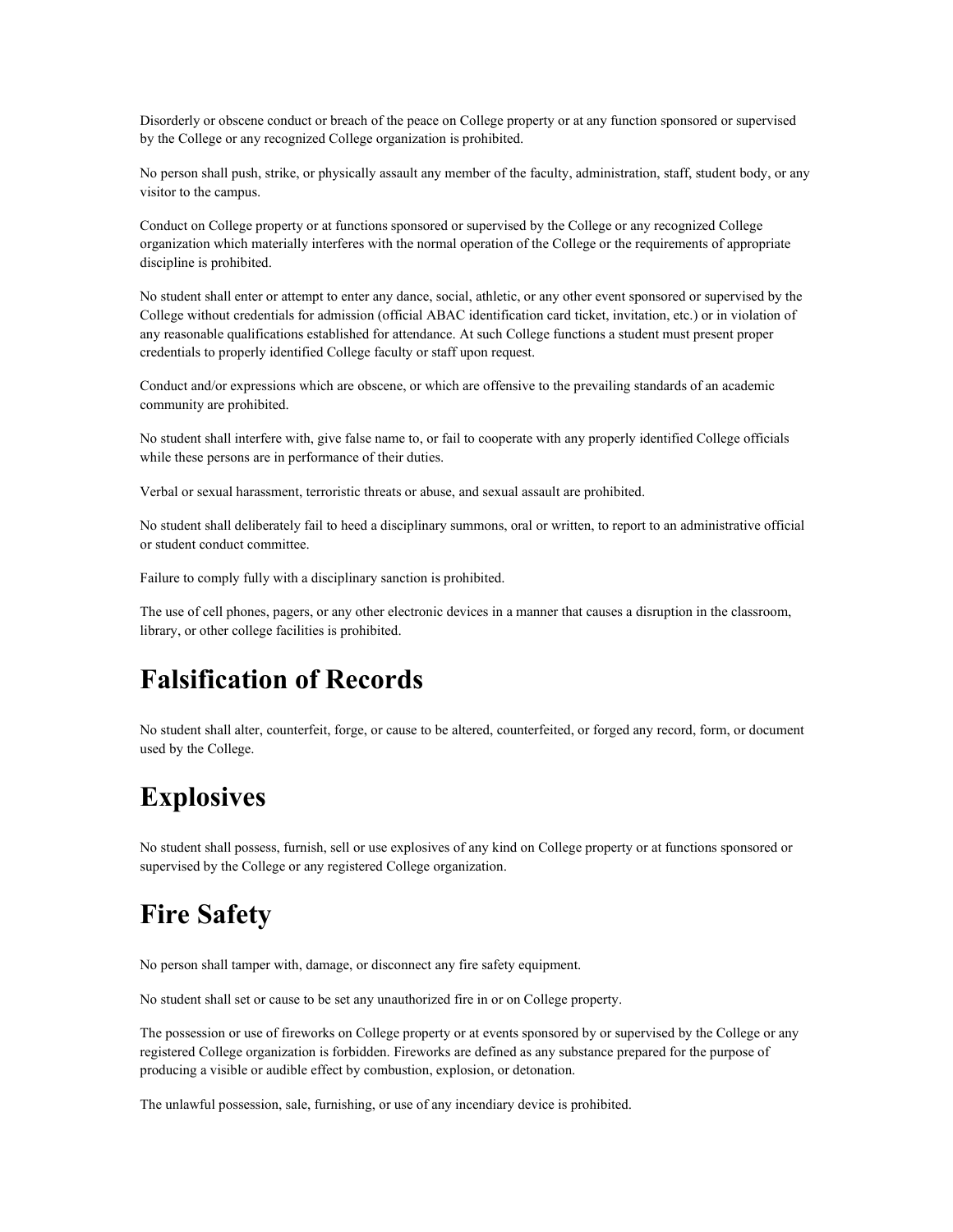No student shall make, or cause to be made, a false fire alarm or issue a false bomb threat.

Remaining in a campus facility during a fire alarm without permission by the appropriate authorities is strictly prohibited.

### **Weapons**

For information on Campus Carry (House Bill 280), please refer to House Bill 280, commonly known as the "campus carry" legislation, effective July 1, 2017. Here are guidelines developed by the Office of Legal Affairs for the implementation of House Bill 280 that must be followed on all University System campuses on and after that date. Learn more at http://www.usg.edu/hb280.

# **Hazing**

All ceremonies of induction, initiation, orientation, or private actions by individuals which tend to cause or allow mental or physical suffering are prohibited. Specifically, hazing is defined as any action taken or situation created intentionally, whether on or off campus, to produce mental or physical discomfort, embarrassment, harassment, ridicule, or the breaking of College rules.

# **Joint Responsibility for Infractions**

Students who knowingly act in concert to violate the Student Code of Conduct (SCC) may be disciplined jointly, except where sanction could lead to suspension or expulsion, in which case students shall be dealt with individually under Level 2 or Level 3 process (see disciplinary process).

Under the SCC, students are liable for the actions of their visitors if the student is aware of, or in the presence of the visitor when the visitor violates articles of the SCC.

### **Misuse of Student Identification Cards or Permits**

Lending, selling, or otherwise transferring a student identification card or parking permit is prohibited.

The use of a student identification card or parking permit by anyone other than its original holder is prohibited.

No student may obtain under false pretenses any additional student identification cards or permits.

The creation of a fake identification card or parking permit as well as the altering of a valid student identification card or parking permit is prohibited. The replication and distribution of the same is also prohibited.

Failure to surrender a College identification card or permit to a properly identified and authorized College official is prohibited.

Intentionally damaging an ABAC identification card is prohibited. It is the student's responsibility to have a damaged card replaced.

Failure to display ID during campus break, holidays, weekends, and evenings (7:00 PM to 7:00 AM) is prohibited.

# **Theft**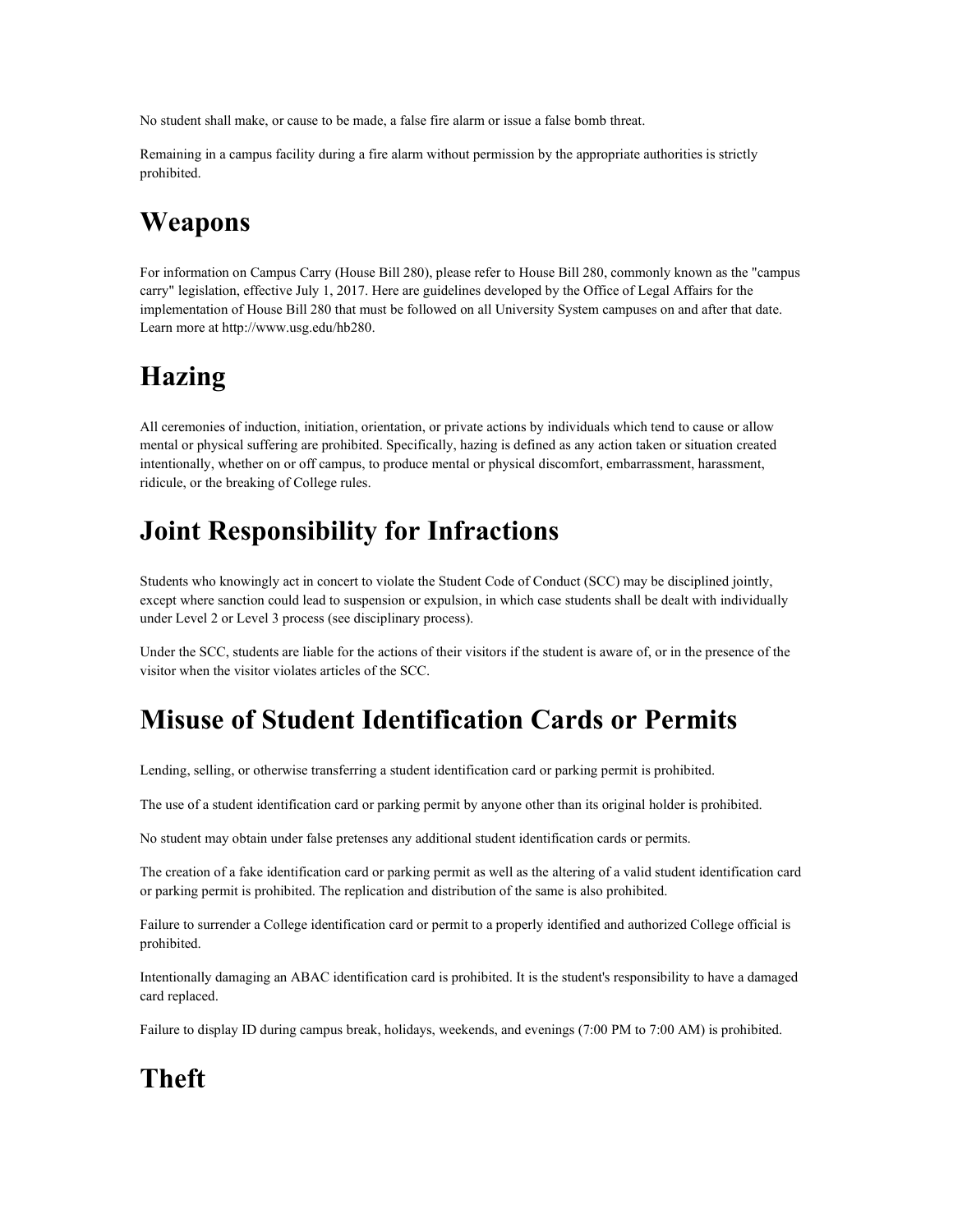No student shall sell anything not their own without written permission of the owner.

No student shall take, attempt to take, or keep in their possession items of Abraham Baldwin Agricultural College property or items belonging to students, student groups, College employees, or visitors without proper authorization.

The illegal or unauthorized use of another's personally identifiable information is prohibited. Violations include, but are not limited to, knowingly and willfully assuming and using any and all personal identifying information, including photographs, without the consent or authorization of said owner for the purpose of misrepresenting oneself. Using, selling, or transferring that information to obtain any benefits, credit, goods, services or other items of value in the name of said owner or to otherwise do harm to said owner is a violation of the Code of Conduct.

### **Unauthorized Entry or Use of College Facilities**

No student shall make unauthorized entry into any building, office, or other facility; nor shall any student remain without authorization in any building after normal closing hours.

No student shall allow, aid, or assist persons in making unauthorized entry into any building, office, or other facility.

No student shall make unauthorized use of any facility. Upon appropriate notice by officials, authorization for the use of facilities may be withdrawn or otherwise restricted.

The possession of illegal articles on College property or in campus facilities is prohibited.

No student shall knowingly use College or student organization owned equipment, supplies, or property without proper authorization.

#### **Traffic Violations**

Traffic regulations as specified in the Abraham Baldwin Parking and Traffic Regulations booklet are considered part of the Student Code of Conduct. These rules and regulations will be used as a standard for all cases pertaining to the Traffic Appeals Committee. (See section on Traffic Appeals Committee in this Handbook.)

# **Inappropriate Use of College Computing Facilities and Equipment**

Rules and regulations regarding appropriate use of College computing facilities and equipment as specified in the Policy on Student Use of Technology Resources are considered to be a part of the Student Code of Conduct. Students are responsible for being aware of these policies and of abiding by them. (See Policies section on Student Use of Technology Resources in this Handbook.)

# **Student Housing Policy**

Abraham Baldwin Agricultural College offers on-campus housing at the Tifton campus only. Campus residence life is an important part of the college experience. On-campus living is much more than simply a convenience to students. Students living in a community of fellow students are positively influenced regarding retention, personal growth and development, participation in extra-curricular activities, and overall successful adaptation to the college experience. ABAC requires all freshmen to live on campus unless they meet one of the following criteria: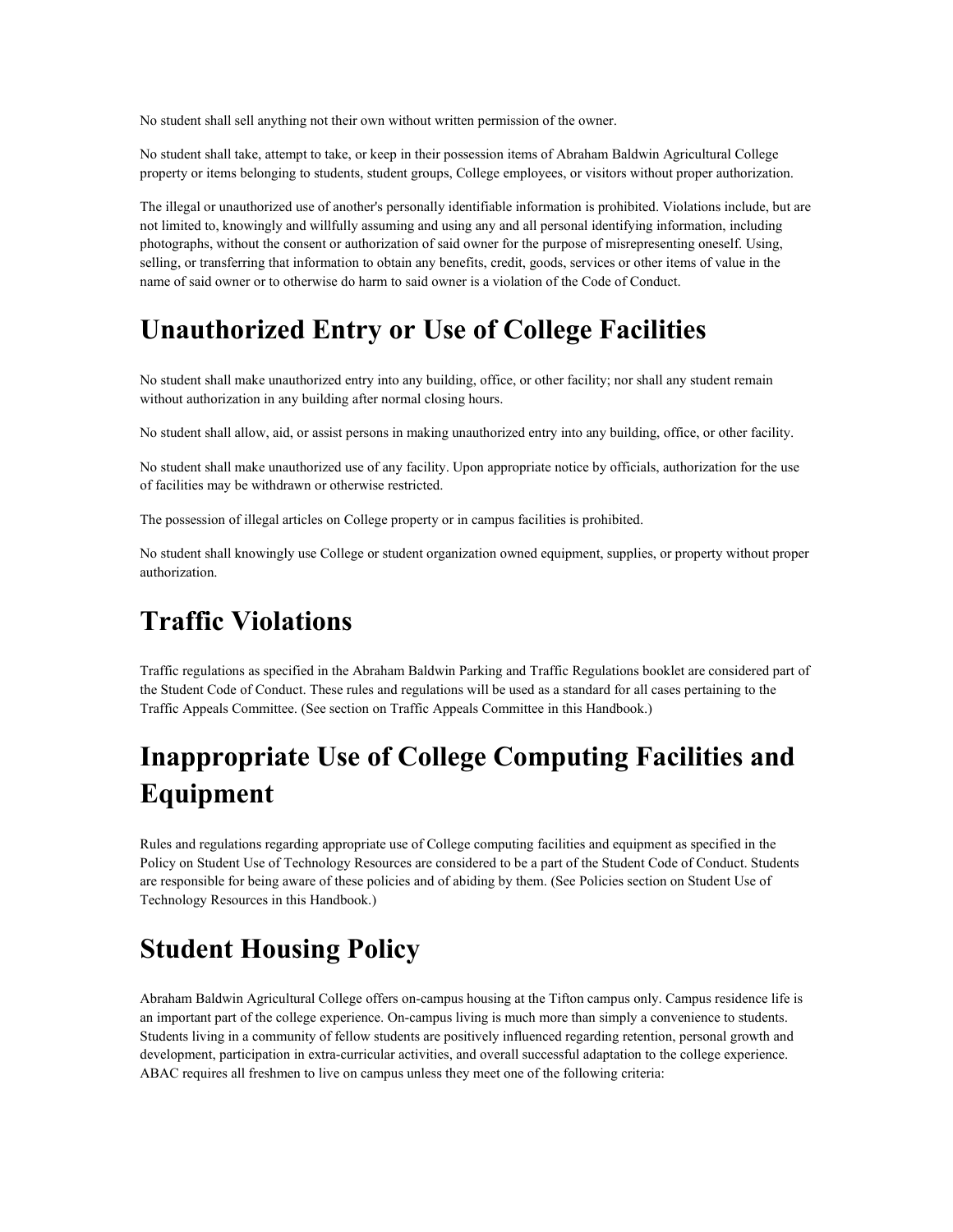- Earned a minimum of 30 semester hours of collegiate level credit after high school graduation and have satisfied Learning Support requirements,
- Living with and commuting daily from the legal residence of a parent, legal guardian, or grandparent within a 50-mile radius of Tifton,
- Married.
- Single parent,
- 21 years of age prior to September 1 of the academic year, or
- Enroll only in courses on the Moultrie, Bainbridge, Blakely, or Donalsonville sites.

To be exempted from this requirement, a student must apply for exemption through the Housing Portal at: https://abac.starrezhousing.com/StarRezPortal/Default.aspx?Params=L9ezxPcQnQuRGKTzF%2b4sxeNblvAA%2b26c . The Guide to Residential Living, provided to each student online, contains procedures and rules for living in College residence halls. This booklet, the Housing Contract, and any "house rules" which have been approved by the Dean of Students and posted in the residence halls are considered a part of the Student Code of Conduct.

Minor infractions of Residence Life & Housing policies and procedures will be dealt with through informal conferences with Residence Life staff. Students subject to an informal conference conducted by a member of the Residence Life staff are accorded the following procedural protections:

- Written notice of charges prior to the scheduled conference.
- An explanation of the evidence against them.
- An opportunity to respond to evidence against them and to produce evidence on their behalf.
- The right to request administrative review of their case at the next highest level.

In cases where the alleged misconduct may result in expulsion, suspension, or disciplinary removal from College housing, the case shall be adjudicated according to the procedures outlined in Sections III-V above.

## **Nursing Students**

Nursing students should be aware that additional requirements must be met for the successful completion or entry into the program. Students must consult with their advisor to ensure they are on track for successful completion of the program.

*Note: All nursing students who transfer credit to ABAC must also be in compliance with the GPA Rule, 67% Successful Completion, and 150% Maximum Timeframe at the time of admission.*

# **Policies and Procedures Governing Student Activity and Other Mandatory Student Fees**

The College follows/uses the USG policy on the collection and use of mandatory student fees. This policy can be found at the following link:

http://www.usg.edu/business\_procedures\_manual/section24/C2050/#p24.3.1\_mandatory\_student\_fees

In keeping with that policy, the following procedures have been established for the administration of Student Activity Fee funds:

### **Responsibility for Administration of Funds**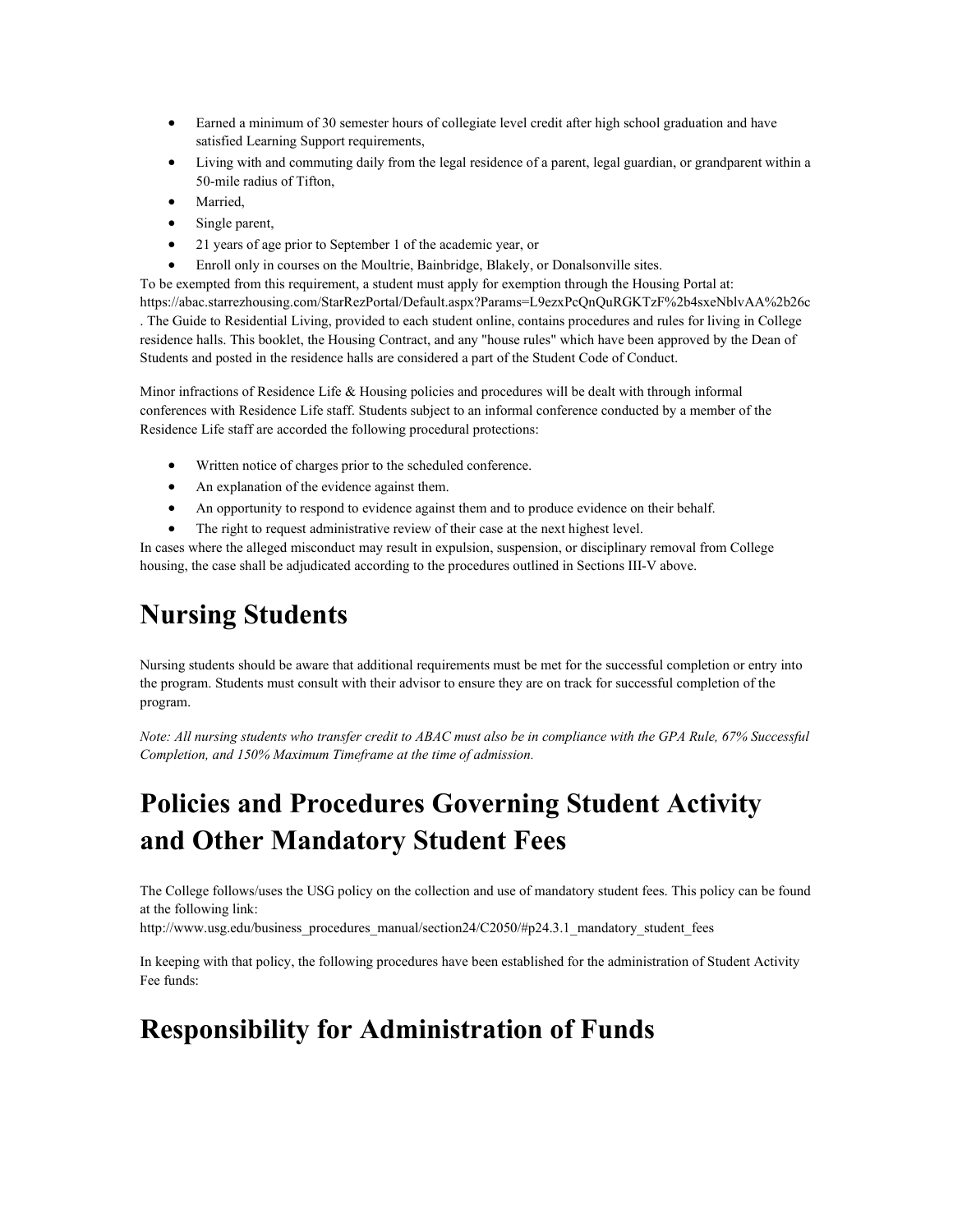*Authority*: Board of Regents policy dictates that "all mandatory student fees collected by an institution shall be budgeted and administered by the president using proper administrative procedures, which shall include the advice and counsel of an advisory committee composed [of] at least 50 percent students.

Students shall be appointed by the institution's Student Government Association. All payments from funds supported by student mandatory fees shall be made according to approved business procedures and the appropriate business practices of the institution." The President has delegated responsibility for allocation and accountability of Student Activity Fee (SAF) funds to the Vice President for Finance and Operations (VPFO) and the Provost and Vice President for Academic Affairs (VPAA). In turn, the VPFO and the VPAA rely heavily on the Comptroller and the Dean of Students, respectively, for day- to-day administration of funds.

*Purpose and principles for use of SAF funds*: In 2013, through a process that involved input from students, faculty, and administrators, ABAC developed a structured (tiered) approach to the allocation of funds received from Student Activity Fees. The goal was to develop an allocation model that:

- 1. Funds a range of current and future student activities that meet the student life and learning environment needs of students,
- 2. Provides a simple and transparent allocation process that meets BOR and ABAC policy requirements with respect to allocation of SAF, and
- 3. Assigns fiscal accountability and responsibility to the deans for the expenditure of funds for Student Activity Funds that are associated with certain co-curricular activities.

Revenues received from Student Activity Fees are allocated to three (3) categories:

- 1. **Category 1 - Budgeted reserves** to be used to support capital needs in support of student activities. Management for this budget category shall reside with the Vice President for Finance and Operations.
- 2. **Category 2 - Institutional programs** salary, benefits, and operating funds to support student activities associated with SGA, Intramural and Recreational Sports, Ambassadors, Aquatics, Campus Activity Board (Interclub Council), Wellness Centers, Forest Lakes Golf Course, Phi Kappa Phi, Phi Theta Kappa, Student Publications, Student Radio Stations, and license fees. Management for this budget category shall reside with the Dean of Students.
- 3. **Category 3 - Academically-allied student activity programs** programs that are tied directly to academic programs. Management for this budget category shall reside with the Academic Deans. Qualifying criteria for Category 3 are:
	- Clubs, teams, groups, etc. linked directly with the offering of an academic program, and
	- Clubs, teams, groups, etc. that are linked to regional or national organizations that have collegiate education as a part of their mission, and
	- Clubs, teams, groups, etc. that contribute to at least one of the following: leadership, career development, or scholarship.

The Vice President for Finance and Operations and the Dean of Students maintain a list of the organizations approved to receive funds within each of the categories listed above.

#### **Process**

*Student Activity Fee Allocation Committee*: The President, or his designee, shall appoint a Student Activity Fee Allocation Committee (SAFAC) consisting of ten (10) persons to include the following:

- The President of the ABAC Student Government Association (SGA),
- Three (3) students to be selected by SGA,
- One (1) non-student member to be appointed by the Vice President for Finance and Operations,
- One (1) non-student member to be appointed by the Dean of Students,
- One (1) non-student member to be appointed by the Provost and Vice President for Academic Affairs, and

Three (3) student members to be appointed by the President.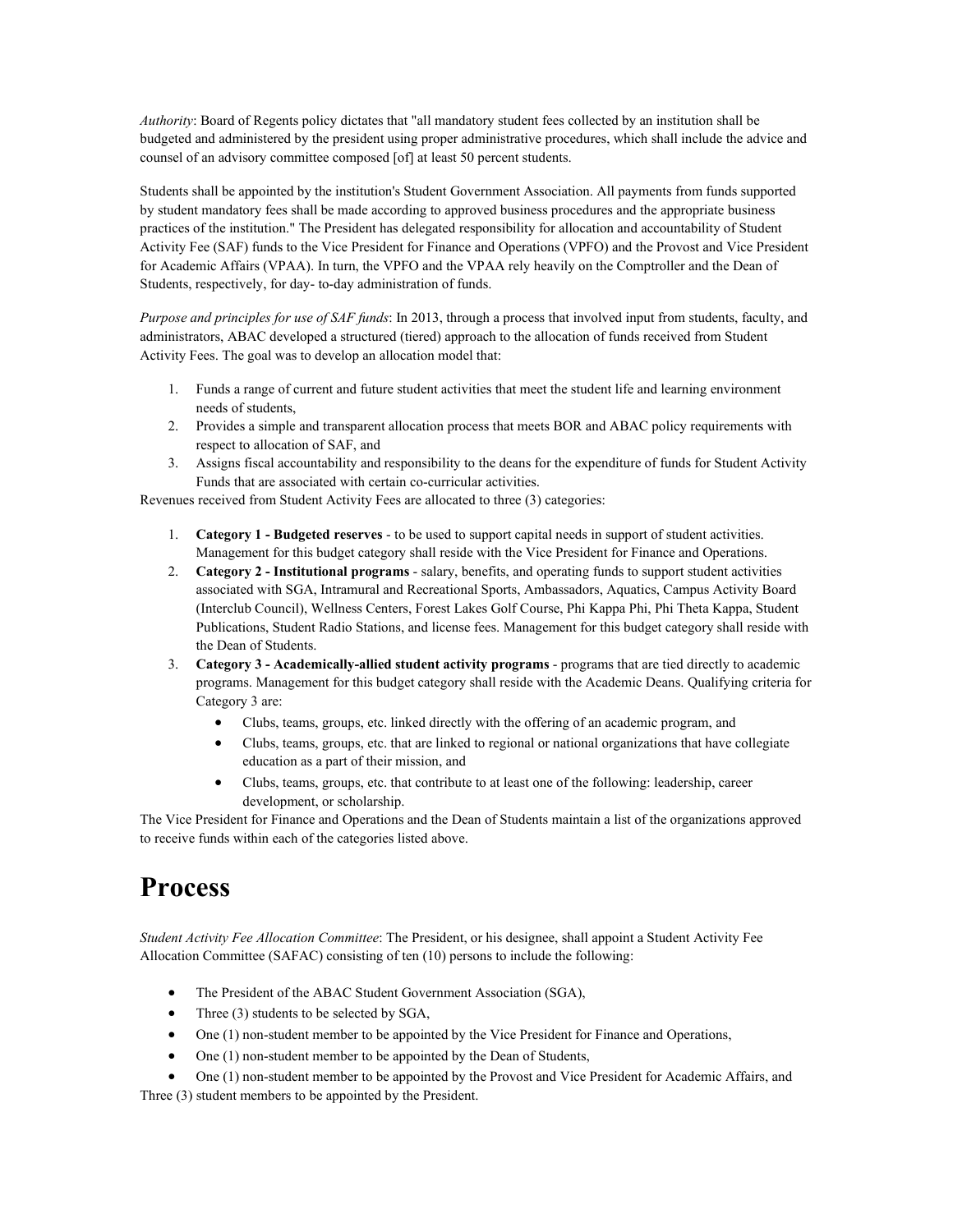*Allocation Process*: The Vice President for Finance and Operations shall be responsible for preparing the proposed Student Activities Budget, in accordance with the aforementioned allocation model. The annual budget shall be based upon best available projected revenue information. The annual budget shall reflect debits and credits to the Student Activity Reserve Account. Then, the Vice President for Finance and Operations, working with the Dean of Students, shall convene the Student Activity Fee Allocation Committee and seek its approval of the budget, in accordance with BoR and ABAC policies.

The student members of the SAFAC, under the direction of the Dean of Students, shall be responsible for the solicitation of student input prior to meeting when the SAFAC will take action on the proposed budget. The Vice President for Finance and Operations shall report to the Cabinet on the actions and recommendations of the SAFAC during annual budget development.

At the end of spring semester and before closure of the fiscal year, the Dean of Students, working with the Vice President for Finance and Operations, or his designee, shall prepare a final report on the expenditure of Student Activity Funds. The report shall include budgeted amounts, actual revenues, actual expenditure, and reserves on hand in accordance with the four (3) funding categories.

## **Accountability**

*Reimbursement Timing*. ALL reimbursements or payments using SAF must be approved by the Dean of Students Office. It is recommended that all requests for reimbursement and payments from SAF funds be submitted within seven (7) days of the date on the receipt or invoice. In exceptional circumstances, the Vice President for Finance and Operations may approve reimbursement requests submitted after this deadline, solely at their discretion.

*Reimbursement Procedures*. It is the responsibility of the club or organization advisor to manage SAF funds in accordance with standard business policies and procedures of the Board of Regents, Abraham Baldwin Agricultural College, and the Policy of the SAFAC. All requests for expenditures or reimbursement of expenditures must be submitted to the Office of the Dean of Students. If the Dean of Students, or designee, approves the request, he/she will submit it to the ABAC Business Office for payment.

*Annual Reports*. All organizations receiving SAF funds will submit a report at the end of the budget year comparing the budget plan and actual expenditures over the academic year. Failure to submit a report by the deadline published by the Office of the Dean of Students shall constitute a major infraction of the Policy of the SAFAC and shall result in appropriate penalties.

*Investigations*. The SGA President, the Dean of Students, or the Vice President for Finance and Operations may call for a review of the finances of any student organization. The review will be conducted by the SAFAC.

*Sanctions*. If a review finds any misuses of funds, the following steps can be taken at the discretion of the Vice President for Finance and Operations:

- 1. For minor infractions (as defined by the Vice President for Finance and Operations), the club or organization will receive a written notice of the infraction and a warning of future possible consequences should additional infractions occur.
- 2. For repeated minor infractions, an amount equal to the total amount involved in the infractions shall be reencumbered and an equivalent amount deducted from the organization's next budget.
- 3. For major infractions (as defined by the Vice President for Finance and Operations), the organization shall be prohibited from using its budget for the remainder of the fiscal year and shall be ineligible to request or receive budget funding in the following fiscal year.
- 4. For repeated major infractions, the organization shall be prohibited from using its budget for the remainder of the fiscal year, shall be ineligible to request or receive budget funding for the following three (3) fiscal years, and shall be referred to the SGA for consideration of possible charter suspension or revocation.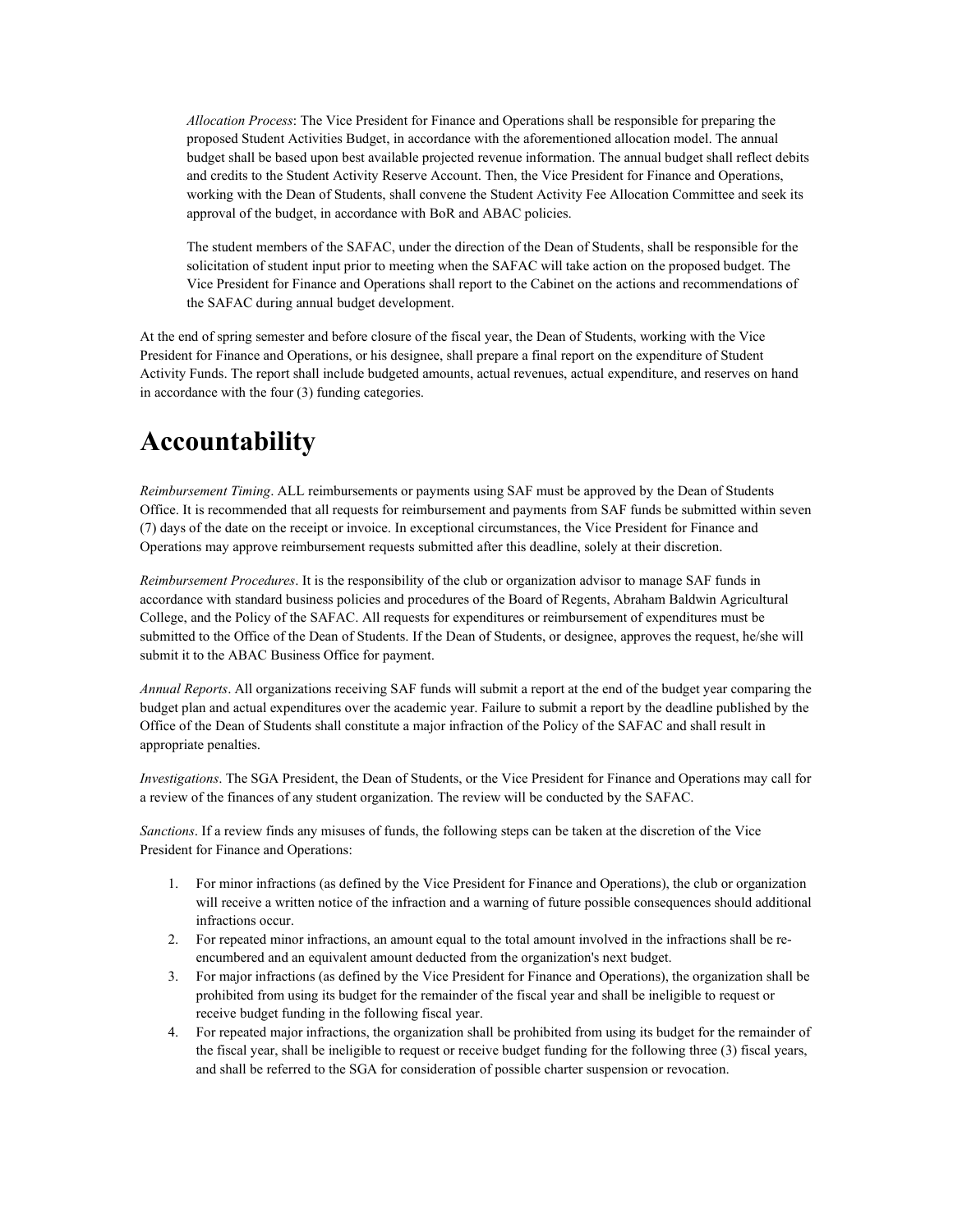## **Policy & Programs to Prevent Drug & Alcohol Abuse**

To prevent the use of illicit drugs and the abuse of alcohol, the ABAC Student Code of Conduct prohibits the unlawful manufacture, distribution, sale, possession, or use of illicit drugs and alcohol by students on College property or as part of any College-related activities.

## **Health Risks**

Abuse and dependence upon alcohol and other psychoactive drugs are classified as organic mental disorders by the American Psychiatric Association and the World Health Organization, and as such they are associated with distressing psychological, behavioral, and biological symptoms; impairment in one or more important areas of functioning; or significantly increased risk of suffering, death, pain, or important loss of freedom.

## **Counseling Services**

The Student Development Center provides individual counseling to ABAC students for substance abuse and other personal concerns. There is no charge for this service. Clients are informed of the nature and purpose of any assessment, treatment, educational or training procedure and are given freedom of choice with regard to participation. When the Student Development Center is not able to provide the necessary services, clients are informed of alternative resources and appropriate referrals are made.

To the extent permitted by law and ethical standards, all information received in counseling is considered confidential and is not disclosed to any other person or campus unit without the written permission of the clients.

In matters of student discipline, the Student Development staff may provide assessment and consultative services to clients, colleagues, or units of the College in ways which improve the campus environment, maintain the anonymity of clients, and preserve the confidential nature of all counseling relationships.

# **Education**

The College provides alcohol and sexual assault education through EVERFI, an online course. This training is designed to assist students in making appropriate choices with respect to alcohol use.

### **Sanctions**

In addition to possible fines and imprisonment for violation of local, state, and federal drug and alcohol laws, students are subject to sanctions under the ABAC Student Code of Conduct for violation of policies governing alcohol and other drugs. These sanctions may include but are not limited to fines, community service, mandatory courses on drug and alcohol abuse, parental notification, probation, and suspension or expulsion from the College. The following policies of the Board of Regents of the University System of Georgia also apply to ABAC students who violate drug and alcohol policy: Section

4.6.1 of the Board of Regents Policy Manual states the following:

The Board of Regents has determined that the use of marijuana, controlled substances or other illegal or dangerous drugs constitutes a serious threat to the public health, welfare, and academic achievement of students enrolled in the University System of Georgia. Therefore, all student organizations, including but not limited to societies, fraternities, sororities, clubs, and similar groups of students which are affiliated with,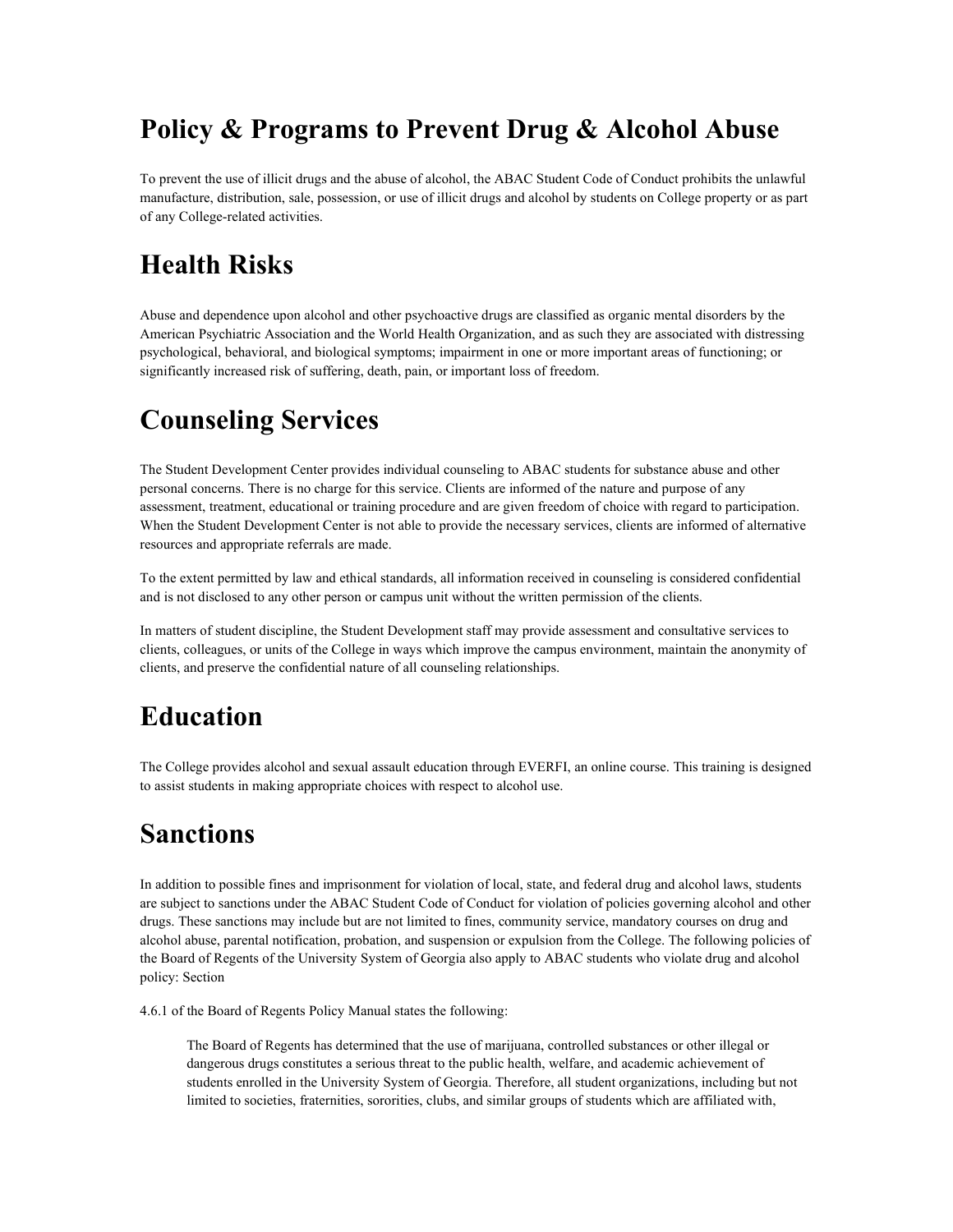recognized by, or which use the facilities under the jurisdiction of institutions of the University System, are hereby charged with the responsibility of enforcing compliance with local, state and federal laws by all persons attending or participating in their respective functions and affairs, social or otherwise.

As provided by the Student Organization Responsibility for Drug Abuse Act, any such student organization which, through its officers, agents or responsible members, knowingly permits, authorizes or condones the manufacture, sale, distribution, possession, serving, consumption or use of marijuana, controlled substances, or other illegal or dangerous drugs at any affair, function, or activity of such student organization, social or otherwise, is hereby declared to be in violation of the laws of this state and shall have its recognition as a student organization withdrawn and, after complying with the constitutional requirements of due process, shall be expelled from the campus for a minimum of one

calendar year from the date of determination of guilt.

Such organization shall also be prohibited from using any property or facilities of the institution for a period of at least one (1) year. Any lease, rental agreement or other document between the Board of Regents or the institution and the student organization which relates to the use of the property leased, rented or occupied shall be terminated for knowingly having permitted or authorized the unlawful actions described above.

All sanctions imposed by this policy shall be subject to review procedures authorized by the Board of Regents Policy 8.6 Application for Discretionary Review (BOR Minutes, Feb. 2015)

An appeal to the Board of Regents shall not defer the effective date of the adverse action against the student organization pending the Board's review unless the Board so directs. Any such stay or suspension by the Board shall expire as of the date of the Board's final decision on the matter (BOR Minutes, 1989-90, p. 384).

This Policy amendment is intended to implement The Student Organization Responsibility for Drug Abuse Act of 1990.

Disciplinary sanctions for students convicted of a felony offense involving the manufacture, distribution, sale, possession or use of marijuana, controlled substances or other illegal or dangerous drugs, shall include the forfeiture of academic credit and the temporary or permanent suspension or expulsion from the institution. All sanctions imposed by the institution shall be subject to review procedures authorized by BOR Policy 8.6 Application for Discretionary Review (BOR Policy Manual 4.6.4, BOR Minutes, Feb. 2015) Source: http://www.usg.edu/policymanual/section8/C2363

# **Process for Investigating and Resolving Disputed Reports**

**Jurisdiction**: ABAC will take necessary and appropriate action to protect the safety and well- being of its community. Accordingly, student conduct should be addressed when such acts occur on ABAC property, at ABAC-sponsored or affiliated events, or otherwise violate ABAC's student conduct policies, regardless as to where such conduct occurs. If the student has admitted responsibility and has voluntarily decided to participate in the informal process, the procedures outlined in this section will not apply.

**Access to Advisors**: The respondent and alleged victim (where applicable), as parties to these proceedings, shall have the right to have an advisor (who may or may not be an attorney) of their choosing, and at their own expense, for the express purpose of providing advice and counsel. The advisor may be present during meetings and proceedings during the investigatory and/or resolution process at which their advisee is present. The advisor may advise the advisee in any manner, including providing questions, suggestions, and guidance on responses to any questions posed to the advisee, but shall not participate directly during the investigation or hearing process. ABAC shall not prohibit family members of a party from attending the hearing if the party requests such attendance but may limit each participant to having two (2) family members present.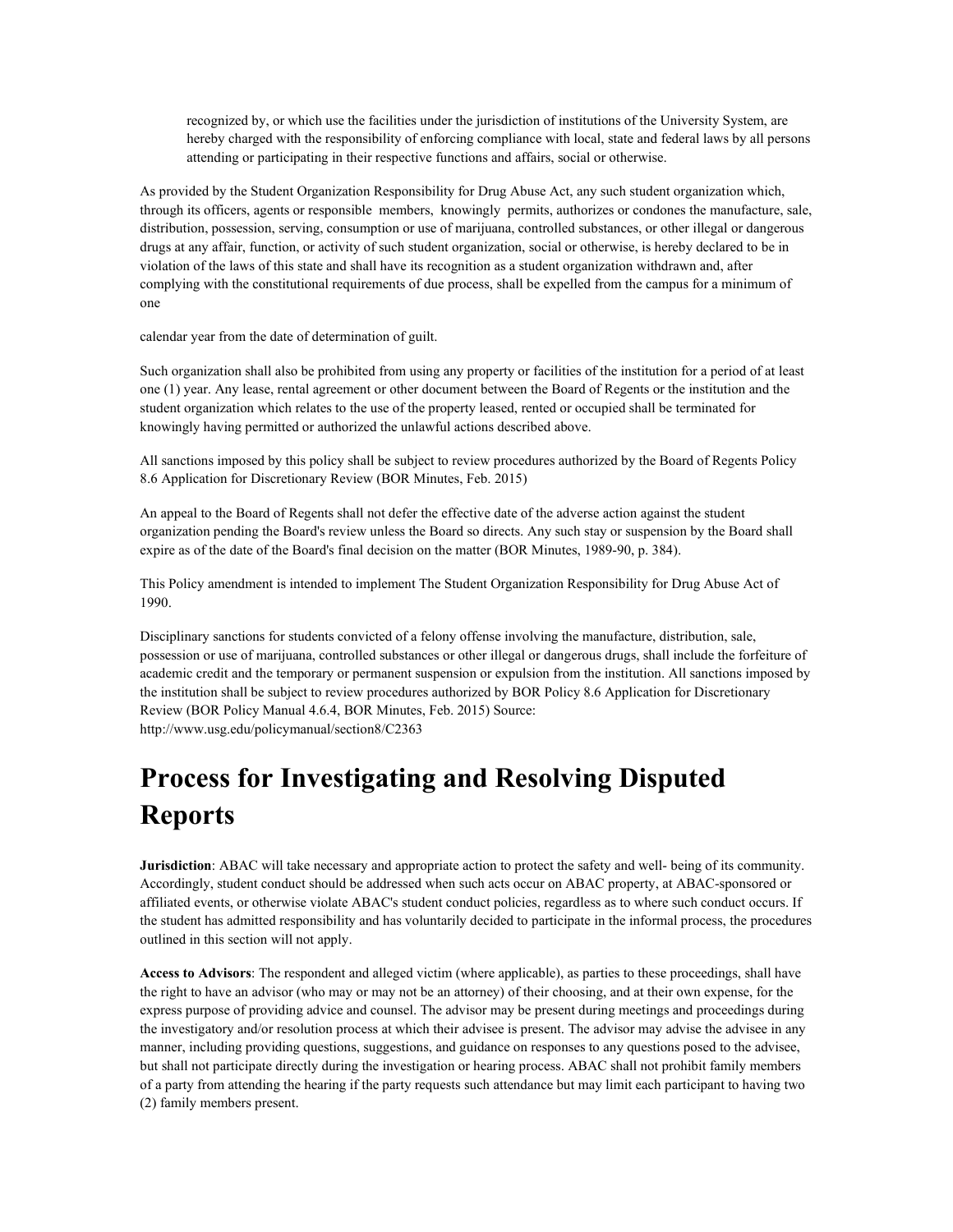**Initial Evaluation of Student Conduct Reports**: Regardless of how ABAC becomes aware of misconduct, ABAC shall ensure a prompt, fair, and impartial review and resolution of complaints alleging student misconduct. Where a report of student misconduct has been made to the appropriate department and/or person, ABAC shall review the complaint to determine whether the allegation(s) describes conduct in violation of ABAC's policies and/or code of conduct. If the reported conduct would not be a violation of ABAC's policies and/or code of conduct, even if true, then the report should be dismissed. Otherwise, a prompt, thorough, and impartial investigation, and review shall be conducted into each complaint received to determine whether charges against the respondent should be brought.

Where a report of student misconduct alleges sexual misconduct or other forms of harassment and/or discrimination, the report will be referred to and the investigation will be conducted through or as directed by the appropriate office trained and equipped to investigate such matters.

Any report that involves allegation(s) of conduct that could lead to the suspension or expulsion of the respondent(s) in an initial violation must be promptly reported to the System Director by ABAC. The System Director will work with ABAC to determine whether any interim measure(s) are necessary, to assign an investigator and will collaboratively supervise the investigation with the appropriate professional (e.g., the Title IX Coordinator, Dean of Students). If an allegation is not initially identified as one that could lead to suspension or expulsion of the respondent(s), but facts arise during the course of the investigation that would require oversight from the System Director, then the ABAC shall report that case to the System Director or designee prior to proceeding.

# **Interim Measures**

Interim measures may be provided by ABAC at any point during an investigation and should be designed to protect the alleged victim and the community. To the extent interim measures are imposed, they should minimize the burden on both the alleged victim and the respondent, where feasible. Interim measures may include, but are not limited to:

- 1. Change of housing assignment
- 2. Issuance of a "no contact" directive
- 3. Restrictions or bars to entering certain institution property
- 4. Changes to academic or employment arrangements, schedules, or supervision
- 5. Interim suspension

6. Other measures designed to promote the safety and well-being of the parties and the institution's community An interim suspension should only occur where necessary to maintain safety and should be limited to those situations where the respondent poses a serious and immediate danger or threat to persons or property. In making such an assessment, ABAC should consider the existence of a significant risk to the health or safety of the alleged victim or the campus community; the nature, duration, and severity of the risk; the probability of potential injury; and whether less restrictive means can be used to significantly mitigate the risk.

Before an interim suspension is issued, ABAC must make all reasonable efforts to give the respondent the opportunity to be heard on whether their presence on campus poses a danger. If an interim suspension is issued, the terms of the suspension take effect immediately. Upon request, the respondent will have an opportunity to be heard by the respective conduct officer, Title IX Coordinator, or System Director, as appropriate, within three (3) business days in order to determine whether the interim suspension should continue.

### **Investigation**

Throughout any investigation and resolution proceedings, a party shall receive written notice of the alleged misconduct, shall be provided an opportunity to respond, and shall be allowed to remain silent or otherwise not participate in or during the investigation and resolution process without an adverse inference resulting. If a party chooses to remain silent or otherwise not participate in an investigation, the investigation may still proceed, and policy charges may still result and be resolved. Additionally, in any investigation involving allegations of sexual misconduct, timely notice of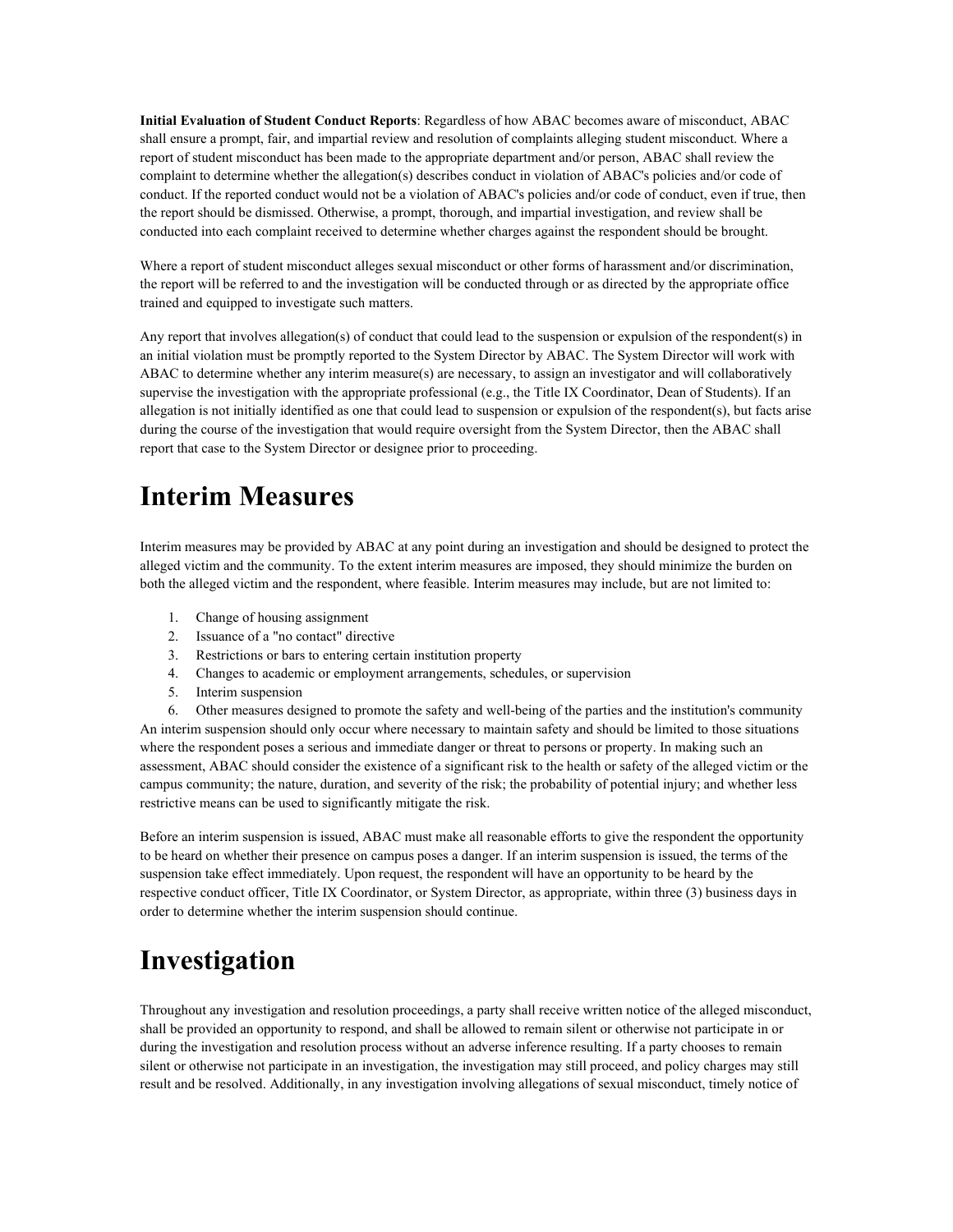meetings shall be provided to each party of any meeting at which the complainant, respondent or alleged victim may be present.

Timely and equal access to information that will be used during the investigation will be provided to the complainant, respondent and alleged victim (where applicable).

Where the potential sanctions for the alleged misconduct may involve a suspension or ABAC's investigation and resolution procedures must provide the additional minimal safeguards outlined below:

- 1. The alleged victim and respondent shall be provided with written notice of the complaint/allegations, pending investigation, possible charges, possible sanctions, and available support services. The notice should also include the identity of any investigator(s) involved. Notice should be provided via ABAC email to the address on file.
- 2. Upon receipt of the written notice, the respondent shall have at least three (3) business days to respond in writing. In that response, the respondent shall have the right to admit or to deny the allegations, and to set forth a defense with facts, witnesses, and supporting materials. A non- response will be considered a general denial of the alleged misconduct. Any alleged victim shall also be provided three (3) business days to respond to or to supplement the notice.
- 3. If the respondent admits responsibility, the process may proceed to the sanctioning phase or may be informally resolved, if appropriate.
- 4. If at any point the investigator determines there is insufficient evidence to support a charge or to warrant further consideration of discipline, then the complaint should be dismissed.
- 5. An investigator shall conduct a thorough investigation and should retain written notes and/or obtain written or recorded statements from each interview. The investigator shall also keep a record of any party's proffered witnesses not interviewed, along with a brief, written explanation of why the witnesses were not interviewed.
- 6. The initial investigation report shall be provided to the respondent and the alleged victim (where applicable). This report should clearly indicate any resulting charges (or alternatively, a determination of no charges), as well as the facts and evidence in support thereof, witness statements, and possible sanctions. For purposes of this Policy, a charge is not a finding of responsibility, but indicates that there is sufficient evidence to warrant further consideration and adjudication.
- 7. The final investigation report should be provided to the misconduct panel or hearing officer for consideration in adjudicating the charges brought against the respondent. A copy shall also be provided to the respondent and alleged victim (where applicable) before any hearing. The investigator may testify as a witness regarding the investigation and findings but shall otherwise have no part in the hearing process and shall not attempt to otherwise influence the proceedings outside of providing testimony during the hearing.

# **Resolution/Hearing**

In no case shall a hearing to resolve the charge(s) of student misconduct take place before the investigative report has been finalized.

Where the respondent indicates that he or she contests the charges, the matter shall be set for a hearing and once the investigative report has been finalized and copies provided to the respondent and

alleged victim (where applicable); however, the alleged victim (where applicable) and respondent may have the option of selecting informal resolution as a possible resolution in certain student misconduct cases where they mutually agree, except where deemed inappropriate by the Dean of Students or designee.

Where a case is not resolved through informal resolution or informal resolution is not available due to

the nature of the charges, the respondent shall have the option of having the charges heard either by an administrator (hearing officer) or a hearing panel. However, all cases involving charges of sexual misconduct that go to a hearing shall be heard by a panel of staff and/or faculty. Sexual misconduct panel members shall receive appropriate annual training as directed by the System Director or Coordinator and required by the Clery Act. If an administrative hearing is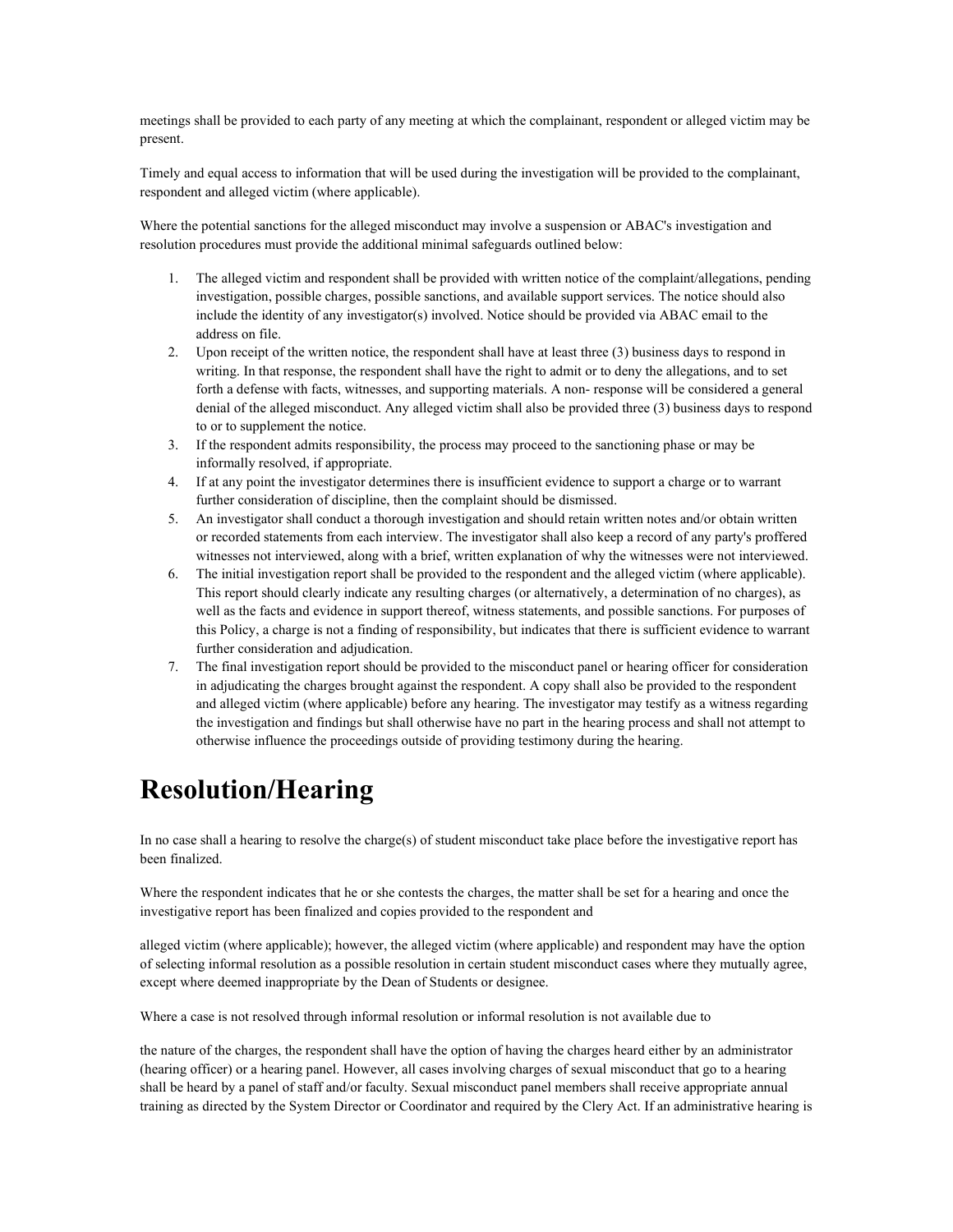requested, the respondent shall use their discretion to determine whether the case should be heard by a hearing panel. Notice of the date, time, and location of the hearing shall be provided to the respondent, complainant, and alleged victim (where applicable) at least five (5) business days prior to the hearing. Notice shall be provided via ABAC email where applicable. Additionally, the following standards will apply to any such hearing:

The respondent shall have the right to present witnesses and evidence to the hearing officer or panel. Witness testimony, if provided, shall pertain to knowledge and facts directly associated with the case being heard. Both parties shall have the right to confront any witnesses, including the other party, by submitting written questions to the hearing officer for consideration. Advisors may actively assist in drafting questions. The Panel shall ask the questions as written and will limit questions only if they are unrelated to determining the veracity of the charge leveled against the respondent(s). In any event, the Panel shall err on the side of asking all submitted questions and must document the reason for not asking any particular questions.

Where the hearing officer or panel determines that a party or witness is unavailable and unable to be present due to extenuating circumstances, the hearing officer or panel may establish special procedures for providing testimony from a separate location. In doing so, the hearing officer or panel must determine whether there is a valid basis for the unavailability, ensure proper sequestration in a manner that ensures testimony has not been tainted, and make a determination that such an arrangement will not unfairly disadvantage any party. Should it be reasonably believed that a party or witness who is not physically present has presented tainted testimony, the hearing officer or panel will disregard or discount the testimony.

In sexual misconduct cases, the hearing officer reserves the right to allow a party to testify in a separate room, so long as no party is unfairly disadvantaged by this procedure. A party must still give testimony in the presence of the Panel, and the opposing party must have the opportunity to view the testimony remotely and to submit follow-up questions.

Formal civil rules of evidence do not apply to the investigatory or resolution process.

The standard of review shall be a preponderance of the evidence; however, any decision to suspend or to expel a student must also be supported by substantial evidence at the hearing.

ABAC should maintain documentation of the proceedings, which may include written findings of fact, transcripts, audio recordings, and/or video recordings.

Following a hearing, both the respondent and alleged victim (where applicable) shall be simultaneously provided a written decision via ABAC email (where applicable) of the outcome and any resulting sanctions. The decision should include details on how to appeal, as outlined below. Additionally, the written decision must summarize the evidence in support of the sanction. The same form will be completed, regardless of whether the student opts for a hearing panel or an administrative proceeding accept responsibility; previous institutional response to similar conduct; strength of the evidence; and the wellbeing of the college community. The hearing panel, hearing officer or administrator that found that a policy violation occurred will determine sanctions and issue notice of the same, as outlined above.

The broad range of sanctions includes: expulsion; suspension for an identified time frame or until satisfaction of certain conditions or both; temporary or permanent separation of the parties (e.g., change in classes, reassignment of residence, no contact orders, limiting geography of where parties can

go oncampus) with additional sanctions for violating no-contact orders; required participation in sensitivity training/awareness education programs; required participation in alcohol and other drug awareness and abuse prevention programs; counseling or mentoring; volunteering/community service; loss of institutional privileges; delays in obtaining administrative services and benefits from the institution (e.g., holding transcripts, delaying registration, graduation, diplomas); additional academic requirements relating to scholarly work or research; financial restitution; or any other discretionary sanctions directly related to the violation or conduct.

### **Appeals**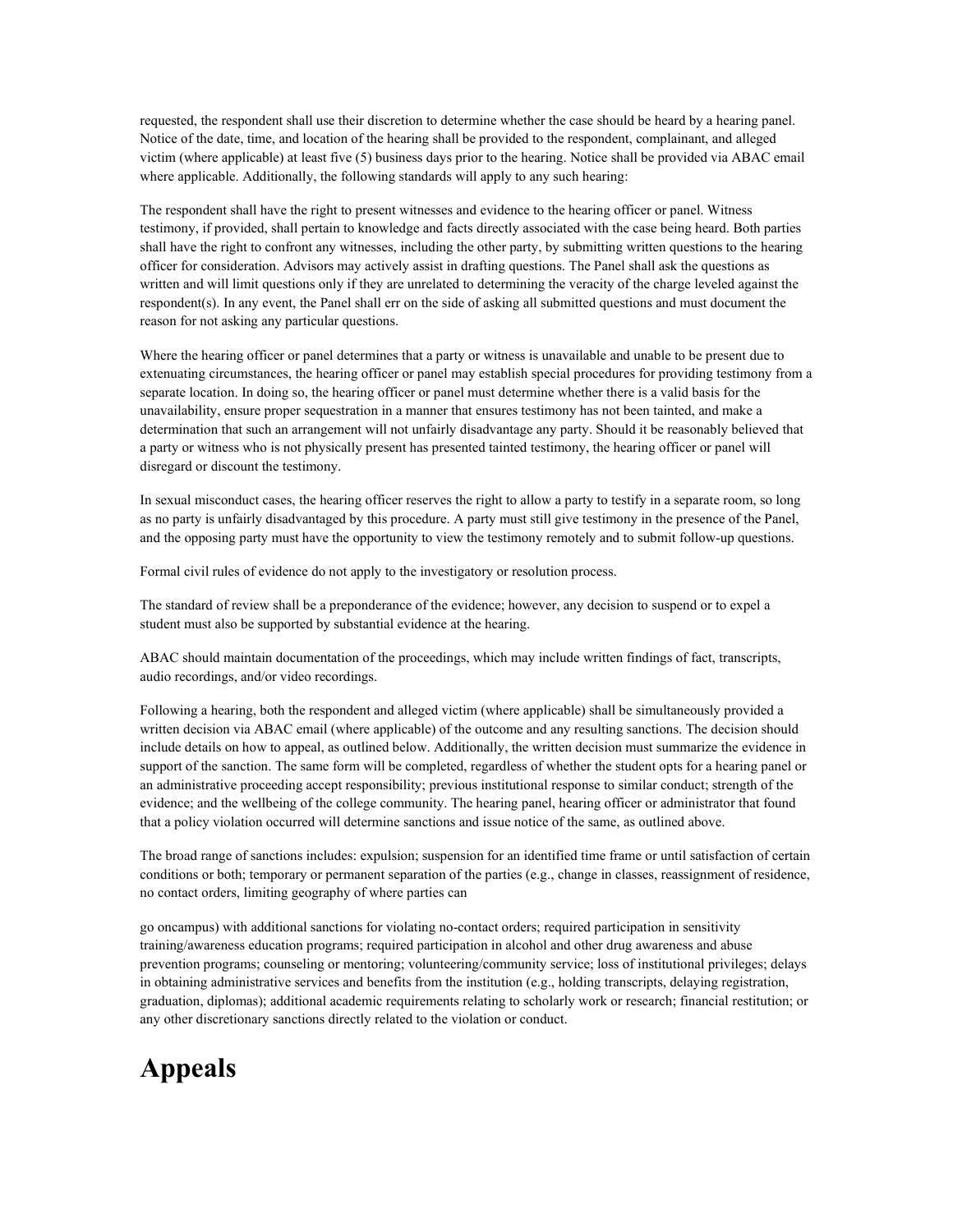Where the sanction imposed includes a suspension or expulsion (even for one held in abeyance), the following appellate procedures must be provided. The alleged offender (and in cases involving sexual misconduct or other forms of discrimination and/or harassment, the alleged victim) shall have the right to appeal the outcome on any of the following grounds: (1) to consider new information, sufficient to alter the decision, or other relevant facts not brought out in the original hearing, because such information was not known or knowable to the person appealing during the time of the hearing; (2) to allege a procedural error within the hearing process that may have substantially impacted the fairness of the hearing, including but not limited to whether any hearing questions were improperly excluded or whether the decision was tainted by bias; or (3) to allege that the finding was inconsistent with the weight of the information.

Appeals may be made for the above reasons in any case where sanctions are issued, even when such sanctions are held "in abeyance," such as probationary suspension or expulsion.

The appeal must be made in writing and must set forth one or more of the bases outlined above and must be submitted within five (5) business days of the date of the final written decision. The appeal should be made to the Provost and Vice President for Academic Affairs or designee.

The appeal shall be a review of the record only, and no new meeting with the respondent or any alleged victim is required. The Provost or designee may affirm the original finding and sanction, affirm the original finding but issue a new sanction of lesser severity, remand the case back to the decision-maker to correct a procedural or factual defect, or reverse or dismiss the case if there was a procedural or factual defect that cannot be remedied by remand. The Provost or designee shall then issue a decision in writing to the respondent within a reasonable time-period. The decision of the Provost or designee may be appealed in writing within five (5) business days (as determined by the date of the decision letter) to the President of ABAC solely on the three (3) grounds set forth above.

The President may affirm the original finding and sanction, affirm the original finding but issue a new sanction of greater or lesser severity, remand the case back to the decision maker to correct a procedural or factual defect, or reverse or dismiss the case if there was a procedural or factual defect that cannot be remedied by remand. The President's decision shall be simultaneously issued in writing to the complainant, the respondent and the alleged victim (where applicable) within a reasonable time period. The President's decision shall be the final decision of ABAC.

Should the respondent or alleged victim (where applicable) wish to appeal the President's decision, he or she may request review by the Board of Regents in accordance with the Board of Regents' Policy on Discretionary Review.

#### **Recusal/Challenge for Bias**

Any party may challenge the participation of any ABAC official, employee or student panel member in the process on the grounds of personal bias by submitting a written statement to the ABAC designee setting forth the basis for the challenge. The designee shall not be the same individual responsible for investigating or adjudicating the conduct allegation. The written challenge should be submitted within a reasonable time after the individual knows or reasonably should have known of the existence of the bias. ABAC's designee will determine whether to sustain or deny the challenge and, if sustained, the replacement to be appointed.

# **Refund Policy**

Students officially withdrawing from the College after paying tuition and fees for the term will be issued a 100% refund for tuition and mandatory fees, provided the official withdrawal occurs **NO LATER THAN** the official drop/add day for the term. Students officially withdrawing from **ALL** classes **AFTER** the official drop/add day will receive a refund based upon the following official refund policy:

The refund amount shall be based on a pro rata percentage determined by dividing the number of calendar days in the semester that the student completed by the total calendar days in the semester. The total of calendar days in a semester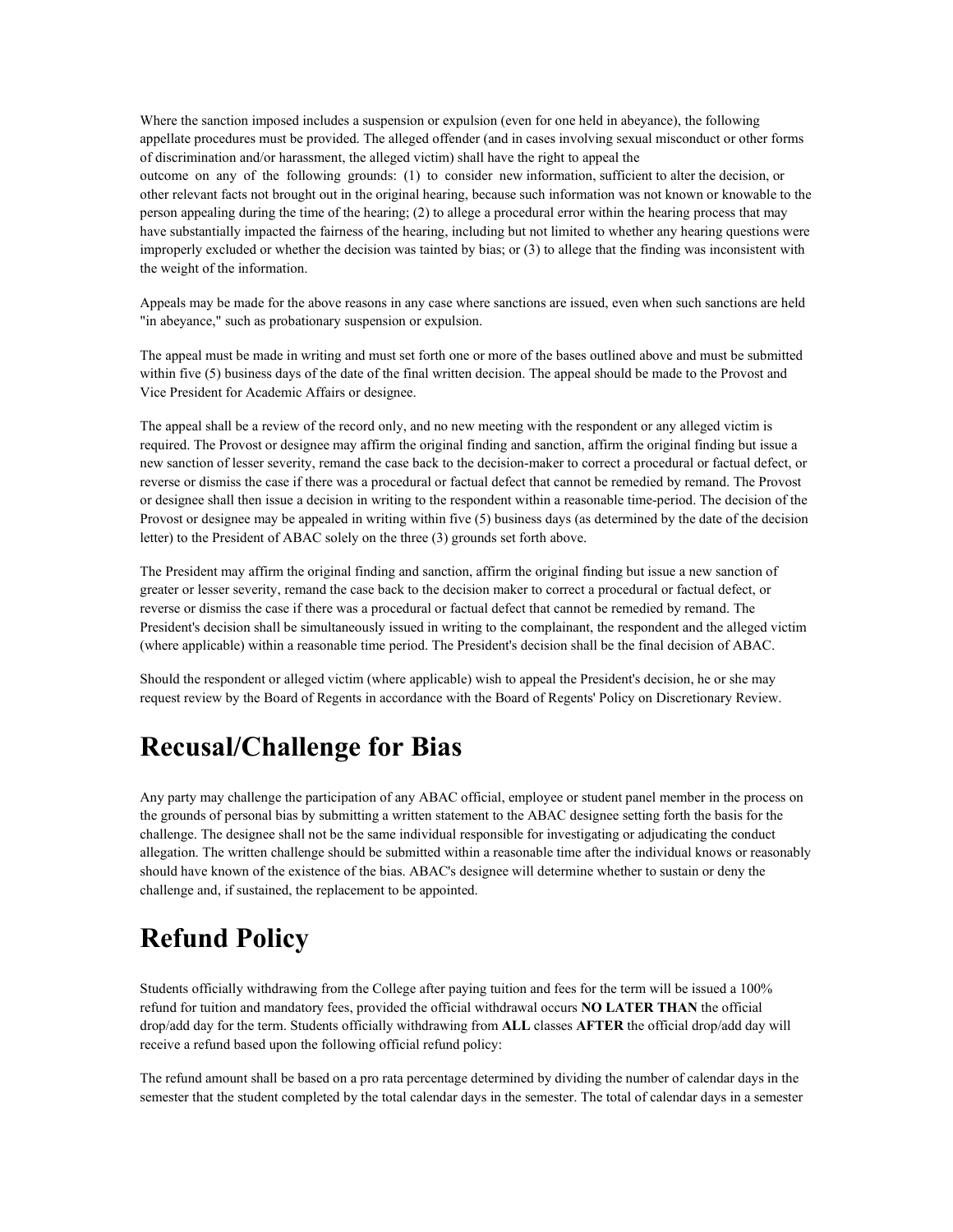includes weekends but excludes scheduled breaks of five (5) or more days and days that students were on an approved leave of absence. The unearned portion shall be refunded up to the time that the amount earned equals 60%.

Students who withdraw when the calculated percentage of completion is greater than 60% are not entitled to a refund of any portion of institutional charges. A refund of all nonresident fees, matriculation fees, and other mandatory fees shall be made in the event of the death of students at any time during the academic session.

Housing fees and post office box fees are non-refundable fees. Refunds of elective charges upon withdrawing from the Institution during a term will be made on a prorated basis determined by the date of withdrawal. Gold card charges and à la carte meal plans are refundable only to the extent they are unspent.

Students are responsible for withdrawing officially in accordance with College regulations, which are provided in this handbook. Students receiving funds and financial aid monies will have their refunds restored to the following programs in this precise order: outstanding balances on unsubsidized loans, subsidized loans, PLUS loans, Pell, SEOG, other Title IV student assistant programs, HOPE, private scholarships, and finally to the student.

No other refunds or reductions are allowed unless such reductions are necessitated by schedule changes initiated by the College. Students suspended or expelled for disciplinary reasons are not entitled to a refund of any deposits, tuition, or fees paid. Additionally, students who are asked to vacate their residence hall rooms as a result of disciplinary actions are not eligible for refunds.

# **Refund Policy**

Students who withdraw from college may be entitled to a refund depending on the date of withdrawal. Any refund to which students receiving financial aid may be entitled will be first applied against accounts in the following priority:

- Unsubsidized Federal Direct Loans
- Subsidized Federal Direct Loans
- Federal PLUS Loans
- Federal Pell Grants
- Federal SEOG
- Other Title IV financial aid programs
- Other federal, state, private or institutional sources of aid
- **Student**

### **Reporting Sexual Misconduct**

A complainant of sexual misconduct may, but not need, file a criminal complaint with law enforcement officials; file a misconduct report with a Responsible Employee or Coordinator; or file both. A report may be filed anonymously, although anonymous reports may make it difficult for the institution to address the complaint. Any individual who believes that he or she has been a victim of sexual misconduct is encouraged to report allegations of sexual misconduct promptly.

All reports of sexual misconduct alleged to have been committed by a student must be handled consistently with requirements set forth in Section 4.6.5, Standards for Institutional Student Conduct Investigation and Disciplinary Proceedings.

All reports of sexual misconduct alleged to have been committed by a non-student member of the institution community will be addressed and/or resolved through the institution's and the Board of Regents' applicable policies for discipline of non-students.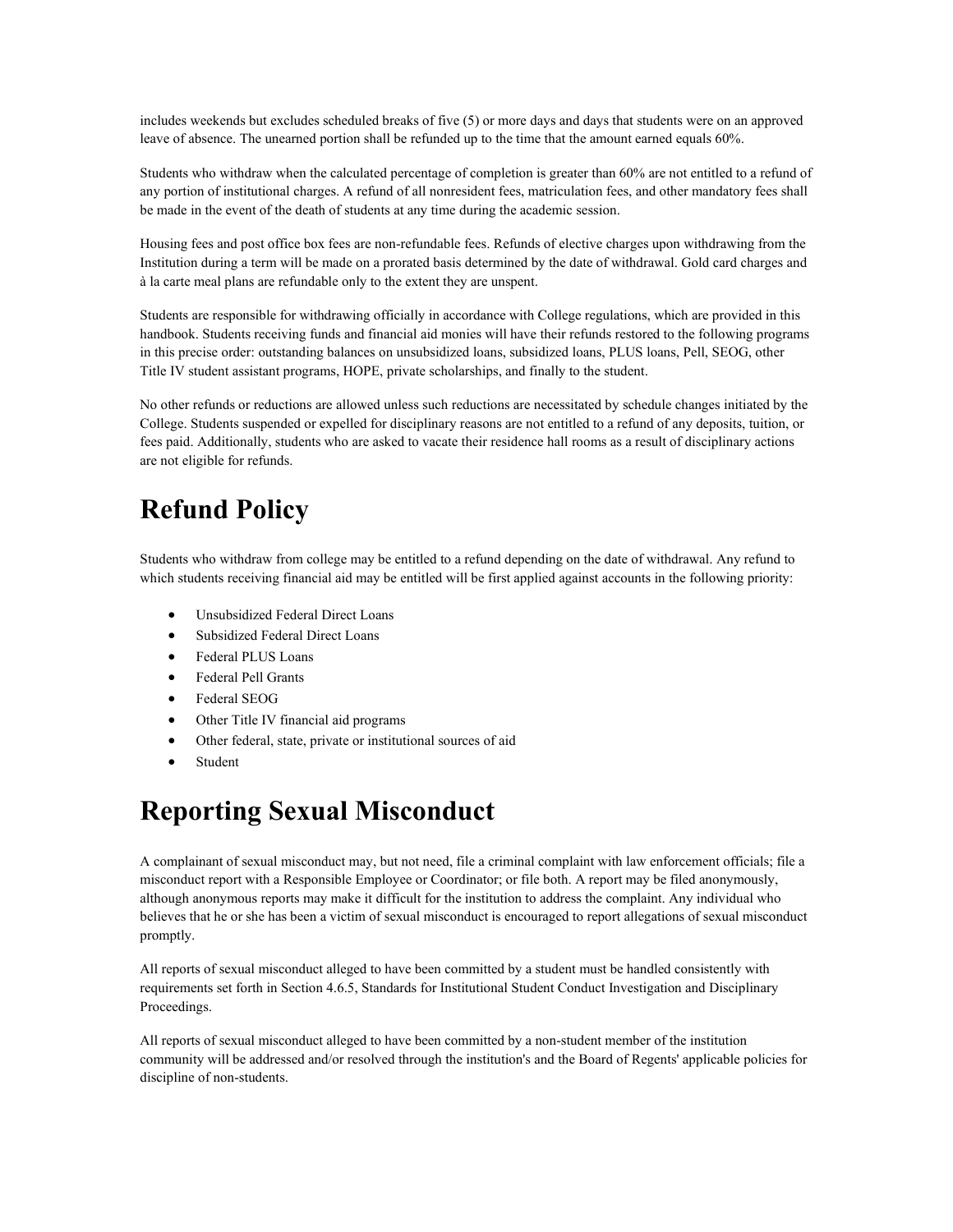# **Institutional Reports**

Complainants of sexual misconduct who wish to file a report with the institution should notify a Responsible Employee or the Coordinator. Responsible Employees informed about sexual misconduct allegations involving any student should not attempt to resolve the situation, but must notify and report all relevant information to the Coordinator as soon as practicable. Confidential Employees are not bound by this requirement but may be required to report limited information about incidents without revealing the identities of the individuals involved to the Title IX Coordinator, consistent with their ethical and legal obligations. All members of the University System of Georgia institutions' communities are encouraged to report incidents of sexual misconduct promptly.

The Coordinator's identity and contact information shall be published by each institution prominently on the institution's website, as well as in any relevant publication. Each institution may choose to have Deputy Title IX Coordinators to whom reports may be made, as well. Institutions should encourage complainants to report their complaints in writing, though oral complaints should also be

accepted, taken seriously, and investigated, to the extent possible. While complaints should be made as quickly as possible following an alleged incident of sexual misconduct, all reports should be accepted regardless of when reported.

The Coordinator shall refer to the System Director any allegation(s) of sexual misconduct that could, standing alone as reported, lead to the suspension or expulsion of the respondent(s). The System Director will work with the institution to determine whether any interim measure(s) are necessary and to assign an investigator who will work under the direction of the System Director or designee, if directed by System Director. If an allegation is not initially identified as one that would lead to the suspension or expulsion of the respondent(s), but facts arise during the course of the investigation that would require transfer to the System Director, the Title IX Coordinator shall transfer oversight to the System Director or designee. The System Director shall have the discretion to retain oversight or transfer oversight to the institution.

### **Law Enforcement Reports**

Because sexual misconduct may constitute criminal activity, a complainant also has the option, should he or she so choose, of filing a report with campus or local police, for their own protection and that of the surrounding community. The institution may assist the complainant in reporting the situation to law enforcement officials.

- 1. Complainants considering filing a report of sexual misconduct with law enforcement should preserve any evidence of sexual misconduct, including, but not limited to, the following:
- 2. Clothing worn during the incident including undergarments;
- 3. Sheets, bedding, and condoms, if used;
- 4. Lists of witnesses with contact information;
- 5. Text messages, call history, social media posts;
- 6. Pictures of injuries; and/or
- 7. Videos.

### **Anonymous Reports**

Each institution shall provide a mechanism by which individuals can report incidents of alleged sexual misconduct anonymously. Complainants should understand, however, that it will be more difficult for the institution to investigate and take action upon anonymous reports.

### **Retaliation**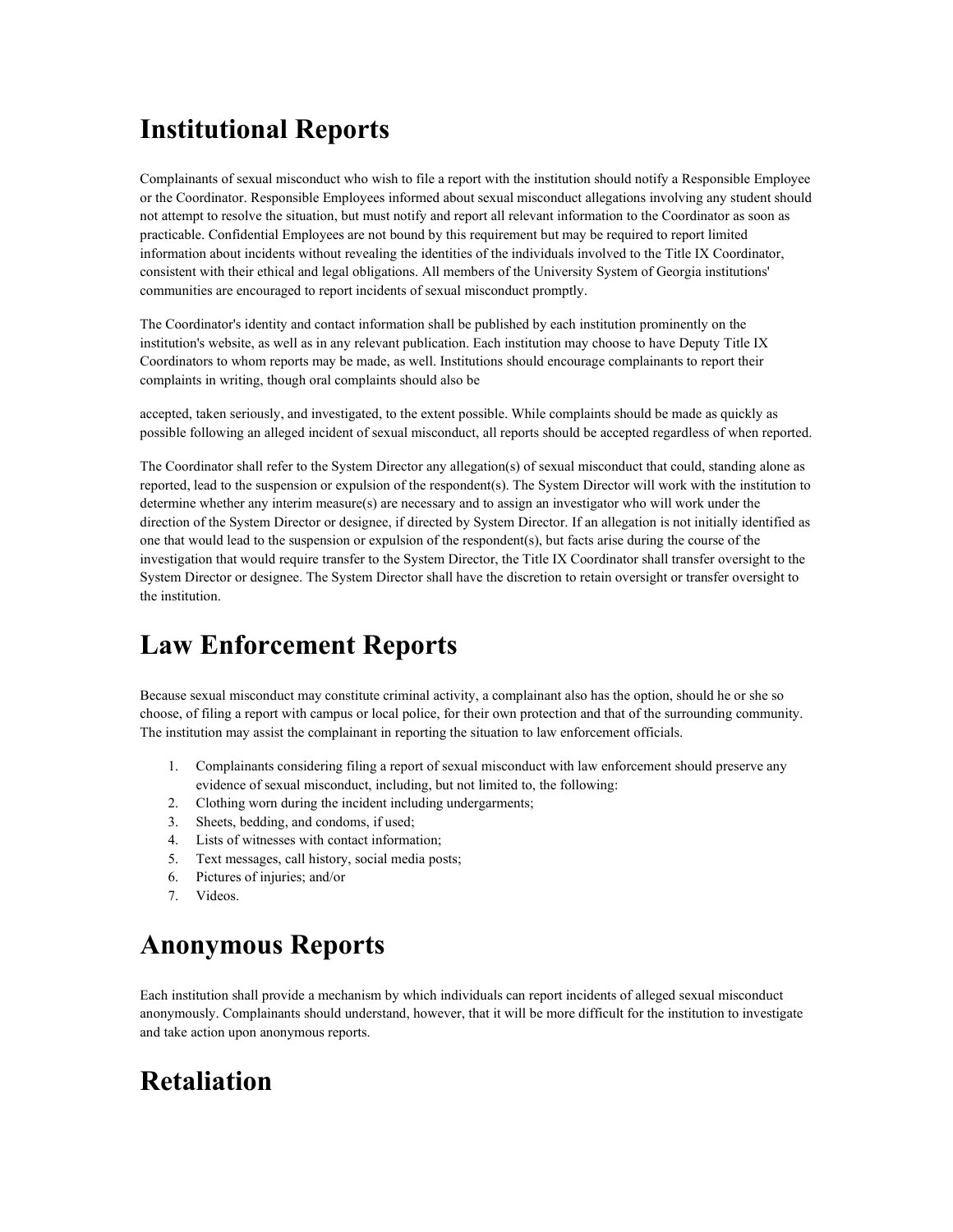Anyone who, in good faith, reports what he or she believes to be misconduct under this Policy, or who participates or cooperates in, or is otherwise associated with any investigation, shall not be subjected to retaliation. Anyone who believes that he or she has been the target of retaliation for reporting, participating, cooperating in, or otherwise being associated with an investigation should immediately contact the Coordinator for the institution. Any person found to have engaged in retaliation in violation of this Policy shall be subject to disciplinary action.

### **False Complaints**

Individuals are prohibited from intentionally giving false statements to a system or institution official. Any person found to have intentionally submitted false complaints, accusations, or statements, including during a hearing, in violation of this Policy shall be subject to appropriate disciplinary action (up to and including suspension or expulsion) and adjudicated under the student conduct policy.

#### **Amnesty**

Individuals should be encouraged to come forward and report sexual misconduct; notwithstanding their choice to consume alcohol or use drugs. Information reported by an individual during an investigation concerning use of drugs or alcohol will not be used against the particular individual in a disciplinary proceeding or voluntarily reported to law enforcement; however, individuals may be provided with resources on drug and alcohol counseling and/or education, as appropriate.

# **Handling Reports of Sexual Misconduct**

### **Support Services**

Once a student or employee makes a complaint or receives notice that a complaint has been made against him or her, or the coordinator otherwise learns of a complaint of sexual misconduct, the complainant, respondent and alleged victim (where applicable) should receive written information about support services, such as counseling, advocacy, housing assistance, academic support, disability services, health and mental services, and legal assistance, available at the student's institution.

Information on support services will be provided regardless as to whether an individual elects to go forward with filing a formal complaint of sexual misconduct or with notifying law enforcement.

Information on support services will also be provided to students and employees, regardless of where the alleged misconduct occurs.

Other available support services should also be listed on the institution's Title IX website at: http://www.abac.edu/more/human-resources/titleix

### **Interim Measures**

Interim measures may be undertaken at any point after the institution becomes aware of an allegation of sexual misconduct and should be designed to protect the alleged victim and the community.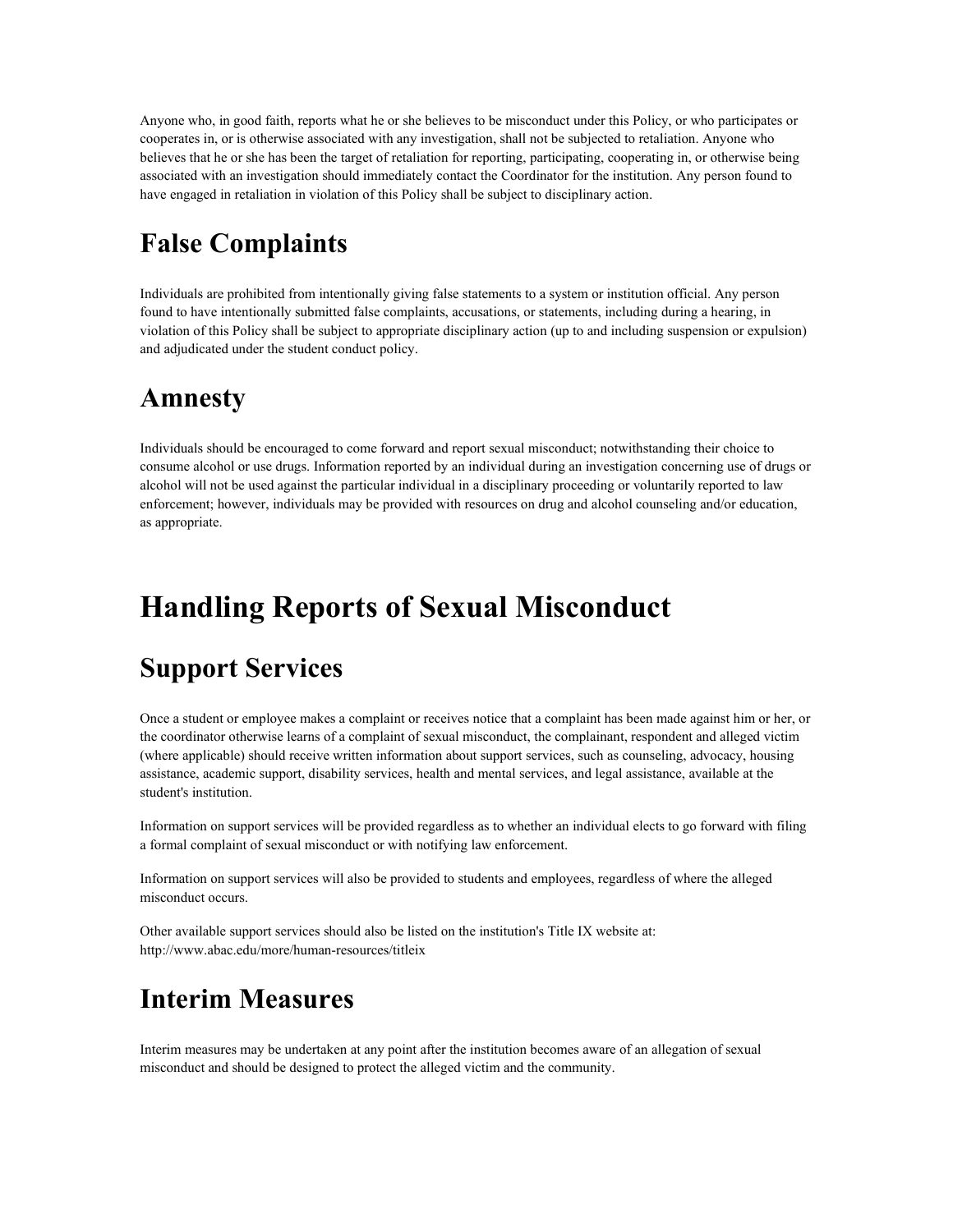Before an interim suspension is issued, the institution must make all reasonable efforts to give the respondent the opportunity to be heard, consistent with the provisions in Policy 4.6.5.

# **Jurisdiction**

Each USG institution shall take necessary and appropriate action to protect the safety and well-being of its community. Sexual misconduct allegedly committed by a student are addressed by this Policy when the misconduct occurs on institution property, or at institution-sponsored or affiliated events, or off- campus, as defined by the institution's student conduct policies.

# **Advisors**

Both the alleged victim and respondent, as parties to the matter, shall have the opportunity to use an advisor (who may or may not be an attorney) of the party's choosing at the party's own expense for the express purpose of providing advice and counsel, pursuant to the provisions of Policy 4.6.5.

# **Informal Resolutions**

Allegations of sexual misconduct may be resolved informally, without a determination of misconduct, if all of the following are met:

- 1. When complainant(s) and respondent agree to an informal resolution, and
- 2. When the initial allegation could not result in expulsion, and
- 3. When the complainant(s) and respondent(s) agree to the terms of the informal resolution, and
- 4. When the investigator concludes that informal resolution is in the best interest of the parties and the institution's community, and
- 5. The alleged victim(s) and respondent(s) have the option to end informal resolution discussions and request a formal process at any time before the terms of an informal resolution are reached. However, matters resolved informally shall not be appealable.

# **Timeframe**

Efforts will be made to complete the investigation within a reasonable timeframe, which will be determined based upon the allegations, availability of witnesses and/or evidence, etc. in a particular case. When the timeframe will extend past the reasonable timeframe, the parties will be informed of the delay and the reason for the delay. The investigator shall keep the parties informed of the status of the investigation.

# **Investigations**

All sexual misconduct investigations involving a student respondent, whether overseen by the institution's Coordinator or the System Director, shall follow the investigation process set forth in Section 4.6.5, Standards for Institutional Student Conduct Investigation and Disciplinary Proceedings.

# **Hearings, Possible Sanctions and Appeals**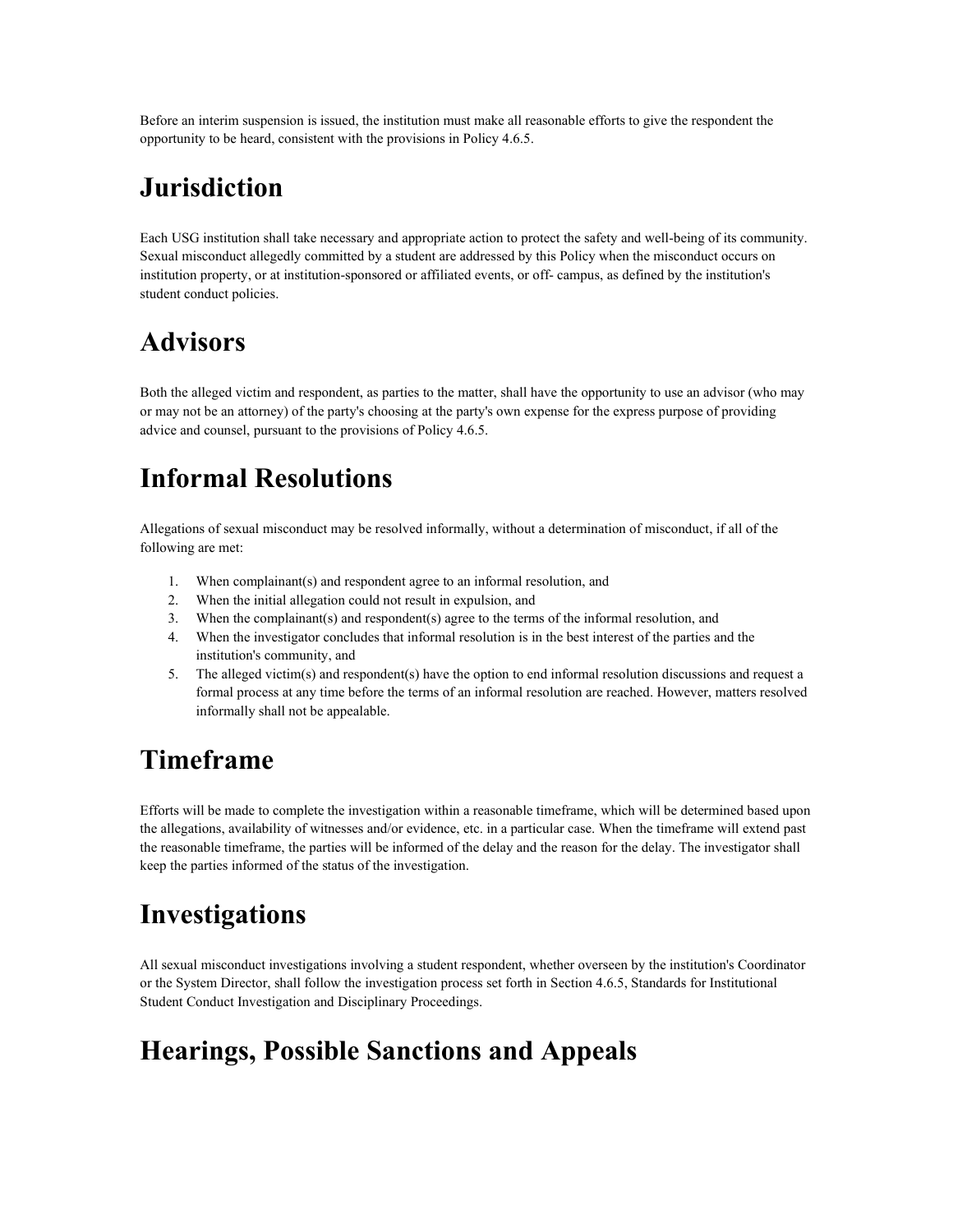All sexual misconduct hearings, sanctions, and appeals involving a student respondent, whether overseen by the institution's Coordinator or the System Director, shall follow the investigation process set forth in Section 4.6.5, Standards for Institutional Student Conduct Investigation and Disciplinary Proceedings. Source: http://www.usg.edu/policymanual/section4/policy/C332/

All sexual misconduct adjudication involving an employee respondent shall be addressed utilizing the institution's employment policies and procedures.

#### **Reports of Student Misconduct**

ABAC adheres to the USG Policy 4.6.5.1 on reporting student misconduct. ABAC provides clear notice to students and other campus community members as to how to file complaints of misconduct. Link: https://www.usg.edu/policymanual/section4/C332/#p4.6.5 standards for institutional student conduct investigation

Complaints to the appropriate department and/or person(s) should include as much information as possible - such as: (1) the type of misconduct alleged; (2) the name and contact information of the individual(s) accused of misconduct; (3) the date(s), time(s), and place(s) of the misconduct; (4) the name(s) and contact information of any individual(s) with knowledge of the incident; (5) whether any tangible evidence has been preserved; and (6) whether a criminal complaint has been made. Information from complaints may be shared as necessary to investigate and to resolve the alleged misconduct.

Complaints shall be investigated and resolved as outlined below. The need to issue a broader warning to the community in compliance with the Jeanne Clery Disclosure of Campus Security Policy and Campus Crime Statistics Act ("Clery Act") shall be assessed in compliance with federal law.

Where appropriate, complainants may file a law enforcement report as well as an institutional report, but are not required to file both.

**Confidentiality**: Where a complainant or alleged victim requests that their identity be withheld or the allegation(s) not be investigated, ABAC will consider whether or not such request(s) can be honored while still providing a safe and nondiscriminatory environment for ABAC and conducting an effective review of the allegations. ABAC should inform the requesting party that the institution cannot guarantee confidentiality.

**Retaliation**: Anyone who, in good faith, reports what she or he believes to be student misconduct participates or cooperates in, or is otherwise associated with any investigation, shall not be subjected to retaliation. Anyone who believes he or she has been the target of retaliation for reporting, participating or cooperating in, or otherwise being associated with an investigation should immediately contact the appropriate department or individual(s). Any person found to have engaged in retaliation in violation of the student conduct policy shall be subject to disciplinary action, pursuant to ABAC's policy.

**False Complaints/Statements**: Individuals are prohibited from intentionally giving false statements to an ABAC official. Any person found to have intentionally submitted false complaints, accusations, or statements, including during a hearing in violation of this Policy shall be subject to appropriate disciplinary action (up to and including suspension or expulsion) and adjudicated under the student conduct policy.

**Amnesty**: Students are encouraged to report violations of the law and/or the student code of conduct, notwithstanding their own improper use of alcohol or drugs. Any student(s) who voluntarily and in good faith reports information to ABAC faculty or staff prior to any investigation concerning use of drugs or alcohol will not be voluntarily reported to law enforcement; nor will information that the individual provides be used against the individual for purposes of conduct violations. Nevertheless, these students may be required to meet with staff members in regards to the incident and may be required to participate in appropriate educational program(s). The required participation in an educational program under this amnesty procedure will not be considered a sanction.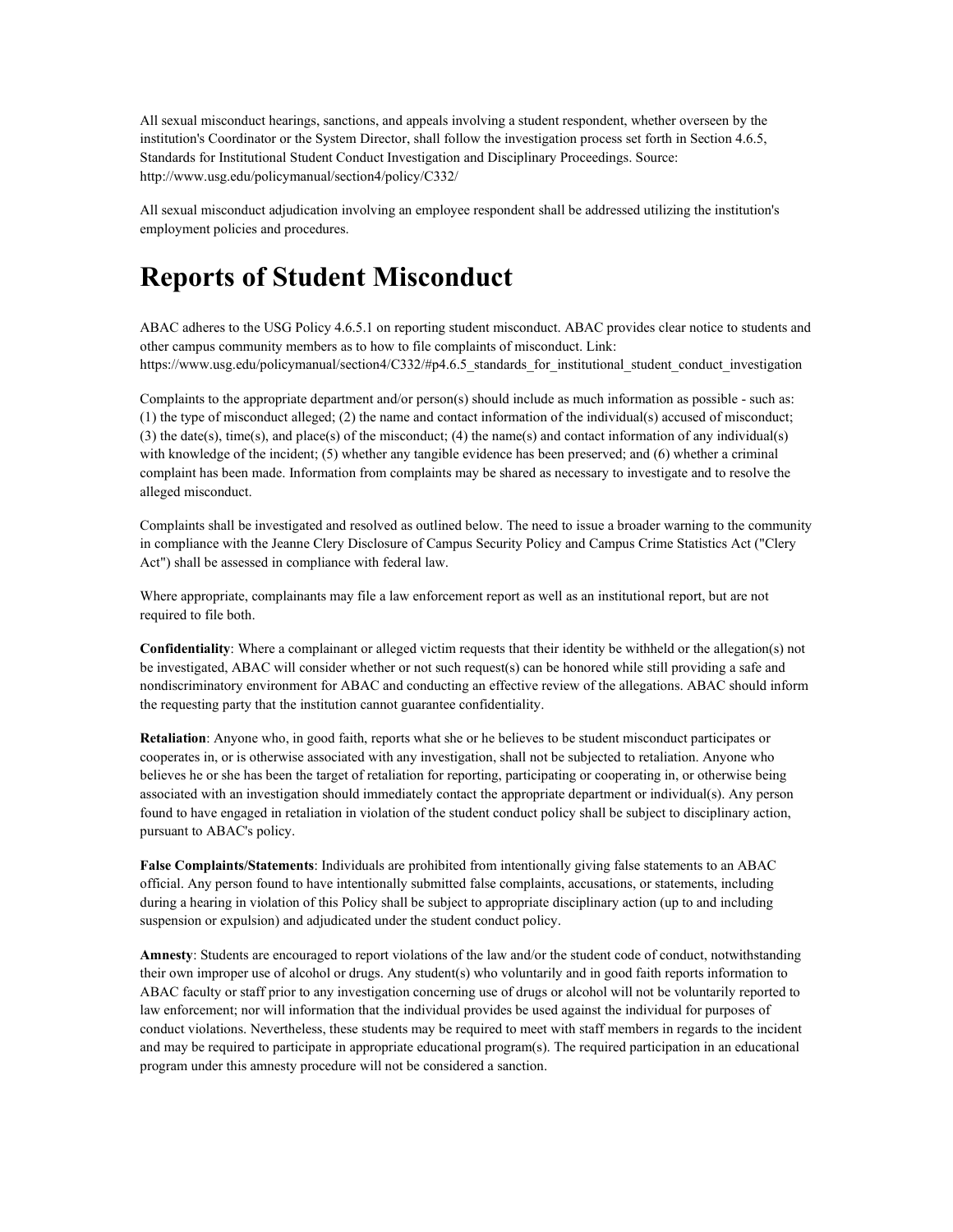Nothing in this amnesty procedure shall prevent an ABAC faculty or staff member who is otherwise obligated by law (the Clery Act) to report information or statistical data as required.

# **Safety App: LiveSafe**

LiveSafe puts a mobile security system in the hands of students at the Tifton campus so they can feel involved and empowered to do something when they see something. Users can send text, photos, videos and precise location information to report incidents ranging from routine maintenance needs to suspicious activity to safety threats. LiveSafe's cloud-based command dashboard receives tips in real- time and allows the ABAC Police to respond via secure live chat.

#### **LiveSafe in 3 Easy Steps**

- 1. **Download** Search for and download "LiveSafe" from iTunes or Google Play app stores. Open LiveSafe on your device.
- 2. **Sign up and verify your account** Register using your mobile phone number or tap "use email" to sign up with your email instead. Follow the verification instruction (either via SMS text if registering with your phone number or via email if using your email account). Once verified, fill out your profile and create a password. Tap "next."
- 3. **Select your organization** Your organization should appear at the top of the list if it is nearby. Otherwise, search for and select it. You'll know you are in the right place when you see your organization's logo at the top. When prompted, enable push notifications and location services to receive full benefits of the LiveSafe app. You're set!
	- **Share info with safety and security.** Submit tips related to safety concerns and attach a photo, video, or audio file. You can even do it anonymously.
	- **Access resources.** Have quick access to emergency information, site resources, and more.
	- **Tab navigation: Home.** Keeps ABAC-related functionality in one place within the app.
	- **Get LiveSafe.** Download "LiveSafe" from the App Store or Google Play. Register and fill out your profile. Select ABAC. You're set!
	- **Request help in an emergency.** Quickly access emergency numbers. Safety officials can leverage location-data in an emergency, allowing for faster response times.
	- **Help ensure you get home safely.** Request a police escort.
	- **Tab navigation: SafeWalk and Notifications.** Makes it easier to quickly start a peer-to- peer SafeWalk and access broadcast messages.

### **Satisfactory Academic Progress**

The Higher Education Act of 1965, as amended by Congress, mandated institutions of higher education to establish minimum standards of "satisfactory progress" for students receiving financial aid. The College makes these standards applicable to all institutionally awarded federal and state funds to include Federal Pell Grant, Federal Supplemental Educational Grants, Federal Work-Study, HOPE Scholarships, Federal Direct Student Loans, and Federal Direct Parent Loans to Undergraduate Students (PLUS), for the purpose of maintaining a consistent policy for all students receiving assistance.

Effective with the beginning of the Spring Term 2011, the following standards will apply to all students receiving any type of financial aid outlined above. Satisfactory academic progress must be maintained by satisfying three (3) requirements: the GPA Rule, the 67% Successful Completion Rule, and the 150% Maximum Time Frame Rule.

#### **First Semester and Transfer Recipients**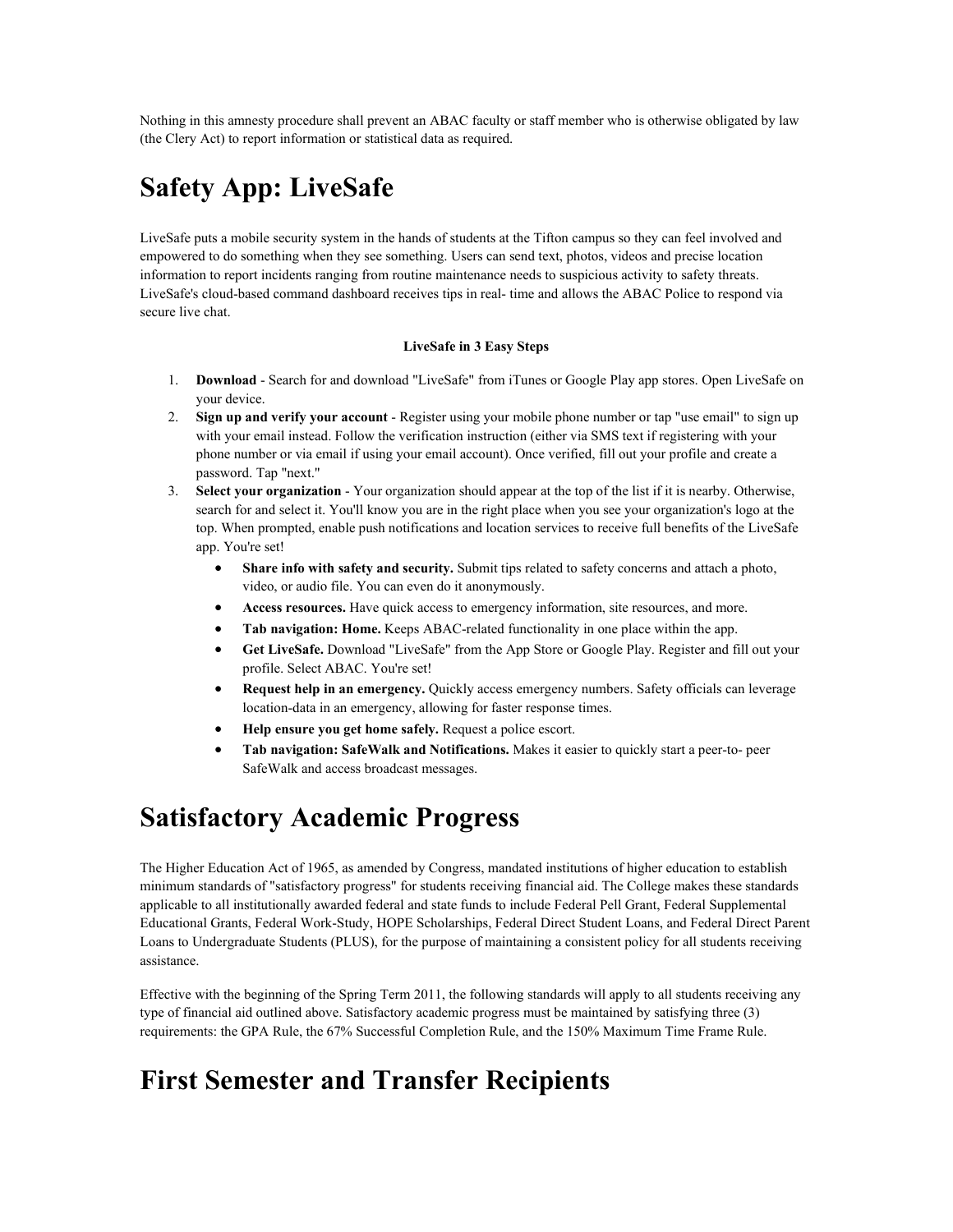To receive federal financial assistance for the first time at ABAC, each eligible person will have met the admission requirements of the College.

# **Continuing Recipients**

Students will be expected to achieve certain minimum levels of progress toward the successful academic completion of course requirements for a degree or certificate. Progress is measured both quantitatively and qualitatively. At ABAC, standards for maintaining such progress are as follows:

#### **GPA Rule**

To maintain eligibility for financial aid, students must maintain a minimum OVERALL GPA (OGPA) of 2.0. The OGPA will be checked at the end of each term for satisfactory academic progress. The OGPA includes grades of A, B, C, D, F, and WF. WF (withdrew with a failing grade) counts as an F. All grades for repeated coursework will count in the GPA calculation. All courses that are transferred in from another institution will also count in the overall GPA evaluation. Students do not earn quality points for incomplete grades until the grade is resolved. Learning Support, repeated, and transfer courses are included in the calculation of the GPA.

# **67% Successful Completion**

Students must successfully complete a minimum of 67% of the cumulative credit hours attempted. Satisfactory completion is defined as a letter grade of A, B, C, D, S or IP. Unsatisfactory completion is defined as a letter grade of F, I, U, W, or WF. Learning Support, repeated, and transfer courses are included in the calculation of completions.

### **150% Maximum Timeframe**

Federal regulations limit receipt of federal financial aid to no more than 150% of the course work required for any particular degree or certificate. Learning Support credits, transfer credits, and repeated credits will all be included in the hourly limitation.

| <b>Program Requirements</b> | <b>Maximum Attempted Credit Hours</b> |
|-----------------------------|---------------------------------------|
| 30                          | 45                                    |
| 60                          | 90                                    |
| 120                         | 180                                   |

# **Scholarships**

# **Foundation Scholarships**

Each scholarship offered via the Abraham Baldwin Agricultural College Foundation, Inc. will be awarded on the basis of pre-determined criteria mutually agreed upon by the College, the Foundation, and the Donor that recognize the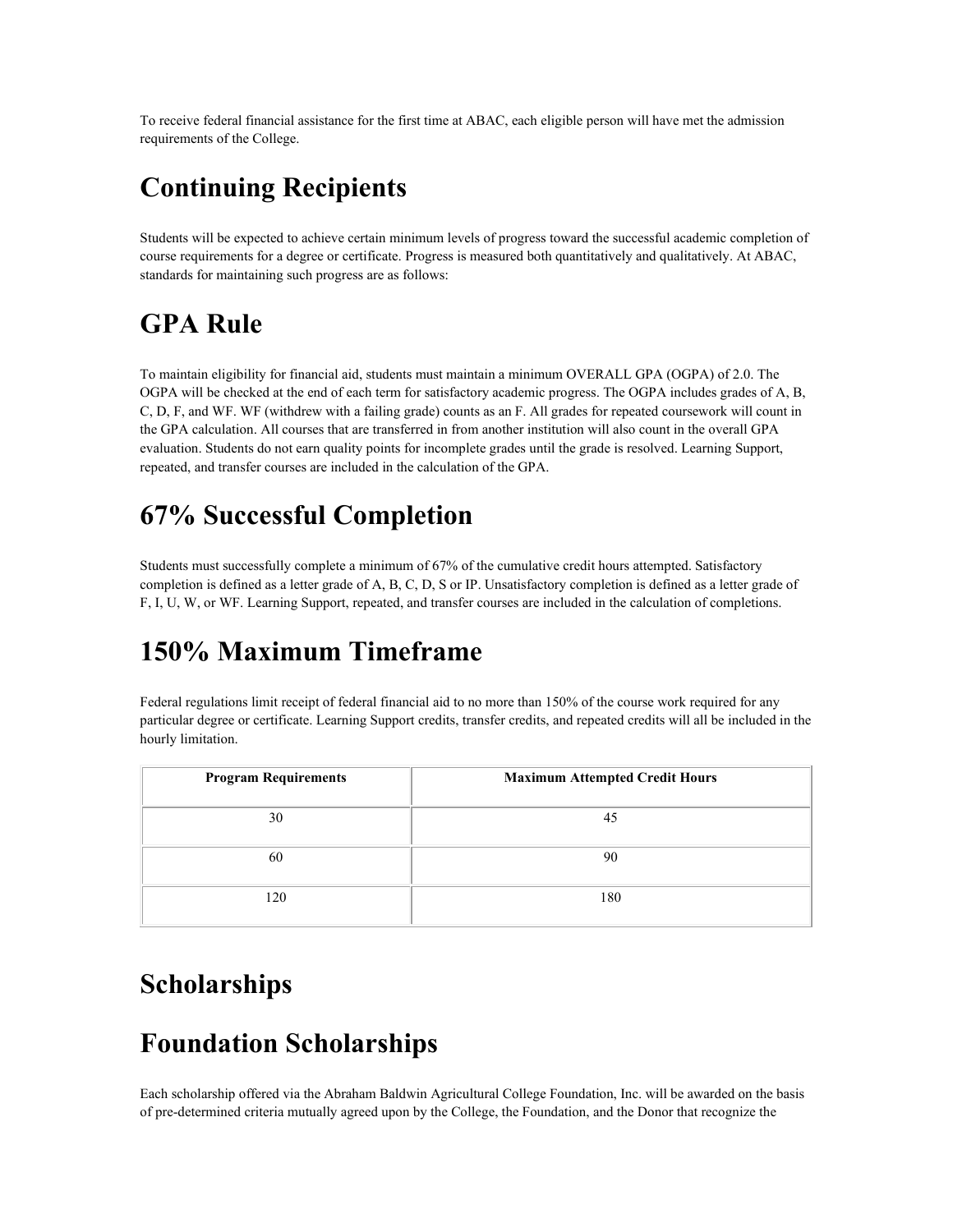donor's affiliation with the institution while supporting the needs of ABAC and its students. These criteria include, but are not limited to, prior academic achievement and exceptional leadership. Economic need is not a criterion for the selection of recipients except where specifically stated. Scholarships are generally awarded for a two-semester period, with half of each award payable each semester unless specifically otherwise allowed by scholarship criteria. In the case of scholarships that carry awards for more than one semester, recipients must maintain a minimum grade point average (GPA) established by the College throughout the period of the award and must not drop below a full load during the semester unless otherwise allowed by scholarship criteria. Transfer to another institution will result in the termination of a scholarship. Withdrawal will result in termination unless withdrawal was for circumstances beyond the student's control. Unused portions of a scholarship resulting from withdrawal during a semester, failure to maintain the prescribed GPA, or suspension will revert to the scholarship fund. Reinstatement of the scholarship after withdrawal must be initiated by students where permitted by the fund agreement; however, a request for reinstatement of a forfeited scholarship award does not guarantee reinstatement. Any deviation from this standard requires written approval from the Provost and Vice President for Academic Affairs and the Foundation's Chief Operating Officer. Scholarships are awarded based upon availability of funds, as determined by the Abraham Baldwin Agricultural College Foundation, Inc. All scholarships may not be available for award during a given academic year. Detailed information for ABAC Foundation Scholarships and the application process may be obtained online at https://www.abac.edu/funding/#Scholarships .

## **External Scholarships**

The ABAC website provides links to several financial aid related websites. These websites can be used by ABAC students for assistance in locating outside scholarship sources. For further information on this service, contact the Office of Financial Aid. This listing of outside sources of financial aid is provided as a service to ABAC students. Students are encouraged to actively research and seek out other possible sources of financial aid and/or scholarships.

### **State Department of Vocational Rehabilitation**

Students who have a physical or an emotional disability may receive financial assistance to attend college through their nearest vocational rehabilitation office. For details, students may contact the Office of Student Accounts or their local rehabilitation office.

### **Statement of Student Rights and Responsibilities**

As a member of the ABAC community, students possess certain rights and responsibilities in their pursuit of a lifechanging experience which affords them the opportunity to prepare for their role in the communities in which they will live and work. All members of the ABAC community bear a responsibility to contribute to an environment that is conducive to the educational experiences of teaching, studying, learning, and participating.

In their pursuit of a life-changing experience, students have the right to a safe and productive learning environment in which they enjoy freedom of speech, expression, and association. Students have the right to study, to pursue grievances, and to due process in student discipline. They have the right to privacy and the right to review their academic records as outlined by College policies and procedures.

Within this right, the College will release educational records only with written permission as outlined in the Family Educational Rights and Privacy Act of 1974 (FERPA) Institutional Policy (FERPA or Buckley Amendment).

# **Student Communications Media**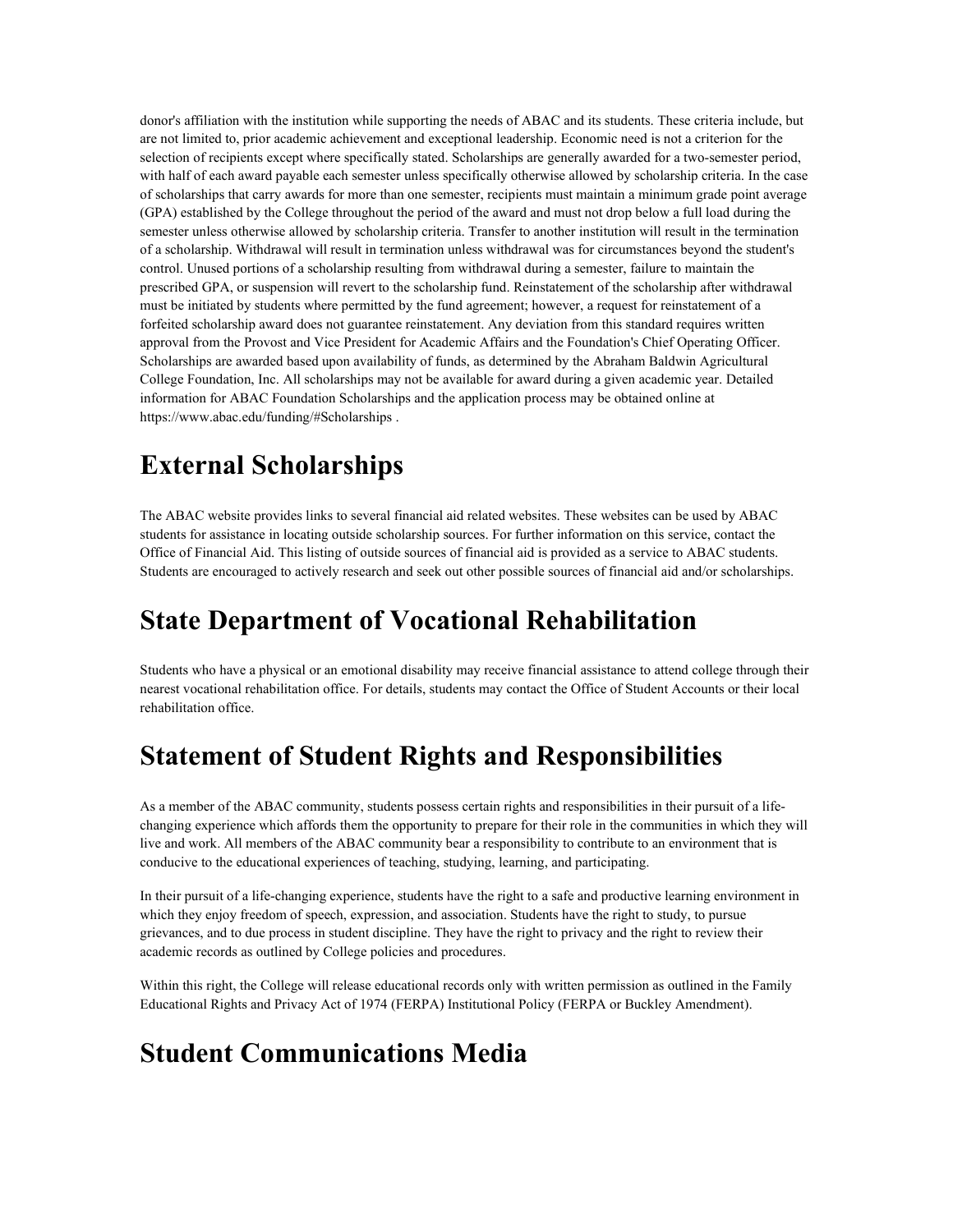## **The Stallion**

ABAC's student newspaper has been the state's top college newspaper in its class for more than 30 years. Members of the newspaper staff provide news, features, sports stories, entertainment, photography, cartoons, editorial comment, and advertisements relative to the ABAC locations and its people. The Stallion also creates Stallion TV, producing video stories about ABAC and providing live coverage of college events such as graduation. The Stallion office and TV studio are located on Tifton campus. Participation is open to all interested students. The Stallion Newspaper website is https://www.abacstallion.com and the advisor is Tom Grant (tgrant@abac.edu). Stallion TV can be viewed at: https://www.youtube.com/chann/UCSb3VSf59\_rISeNXKeXarMg?view\_as=subscriber

# **Pegasus**

ABAC's award-winning literary magazine is issued during spring semester. Pegasus features poetry, essays, fiction, feature articles, art, and photography by ABAC students, faculty, staff, and alumni.

Submissions are solicited from Georgia high school students and undergraduate students from Georgia colleges, as well. In addition to publishing the magazine, Pegasus hosts a number of well attended events during the school year, such as open mic nights and readings from visiting writers.

The Pegasus office is located on the Tifton campus. Opportunities are available for students who want to contribute material to the magazine, work on editing and publishing, or participate in events. No prior experience is necessary.

## **Adroit**

The annual creative arts journal of ABAC at Bainbridge, Adoit, is an artistic forum for students, faculty, staff, alumni, and the community. The journal features poetry, fiction and non-fiction prose, art, and photography.

# **WPLH (103.1 FM)**

Operated by students, the ABAC Tifton campus radio station, WPLH, features a full-time broadcast schedule, which offers a wide variety of musical genres and styles, news, features, and other entertainment. The broadcasting studio and office are located in Tifton. Student DJs and managers are always needed for the station. If interested, send an email to: wplh@stallions.abac.edu or call (229) 391-4977.

# **Baldwin Players**

Any student whose interests include carpentry, sound and light technology, public relations, clothing design, theatrical production, or acting should consider joining the Baldwin Players on the Tifton campus. The Players stage two (2) college-produced productions and one student-produced evening of one-acts each year. Auditions are announced well in advance and are open to all students. For more information, interested students should contact the School of Arts & Sciences.

# **Music Organizations**

The ABAC Concert Band and Concert Choir on the Tifton campus are open to all students who are interested in music. In order to be a member of the ABAC Jazz Ensemble, Jazz Choir, or Chamber Singers, auditions are required for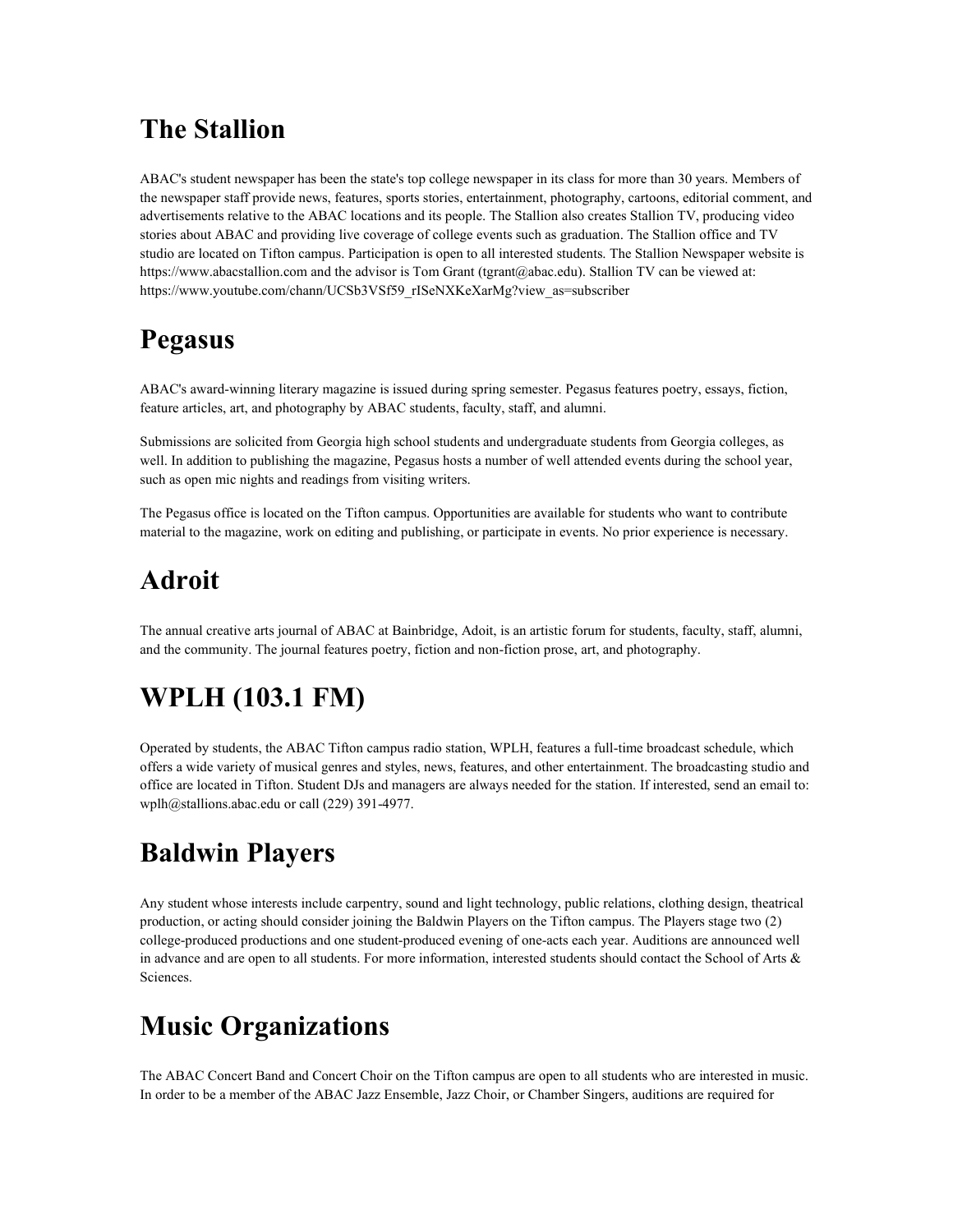membership and one must belong to the larger ensemble first. In addition to a highly anticipated on-campus concert every semester, each group performs at various civic group events, community festivals, and at various high schools. The Jazz Ensemble recently toured and performed in Europe, while the choirs have performed in New York and at Disney World. For information on participation in the Concert Band, Jazz Ensemble and choral groups, contact the School of Arts and Sciences.

# **ABAC Ambassadors**

The Ambassadors, a select group of students chosen at the beginning of each fall semester for their enthusiasm, premier leadership ability, and exceptional communication skills, represent ABAC. The ABAC Ambassadors provide official campus tours, host visiting dignitaries, and assist with on-campus functions. The Ambassadors are the face of ABAC. Applications are available online or can be picked up from the Public Relations Office in Tift Hall on Tifton site or from the Executive Director at Bainbridge site. Mandatory personal interviews and a social are critical in the highly competitive selection process.

# **Greek Social Organizations**

ABAC recognizes the value of Greek organizations as a co-curricular experience which provides students with unique leadership and social opportunities. Therefore, ABAC Tifton hosts three (3) fraternities (Kappa Sigma, Alpha Gamma Rho, and Lambda Sigma Upsilon) and one sorority (Sigma Alpha) on campus. ABAC envisions Greek Life will grow even more in the coming years. For more information about Greek life at ABAC, please visit https://www.abac.edu/campus-life/clubs-and-organizations/greek-life/ .

# **Student Development Center**

The Student Development Center is a multipurpose department that addresses personal, academic, educational, intellectual, physical, recreational, cultural and social growth and development, as well as career development, to promote the success of prospective and currently enrolled students.

Consultation and referral services are provided to alumni, faculty and staff. The Center consists of five components: Personal Counseling, National SAT and ACT Testing, Career Development Counseling, Disabilities Services and ADA Compliance. See Student Development Services at your site for contact information or visit http://www.abac.edu/student-life/dean-of-students-resources- services/student-development.

# **Personal Counseling & Testing**

The Student Development Center provides a wide variety of services to promote personal growth and development to help students address problems of daily living. These services include personal, individual or group counseling, biofeedback, art therapy, study skills assessment, crisis intervention, and interpersonal skills training. Other educational opportunities such as leadership training, human relations skill building, assertiveness training, decision making skills, and stress and anxiety management are provided. In addition, proactive and preventative group workshops, programs and outreach services are available. Consultation, referral services and crisis intervention services are also provided. National ACT and SAT administrations are offered through the Student Development Center. Individual personality testing services are utilized by the counselors when appropriate.

# **Career Development**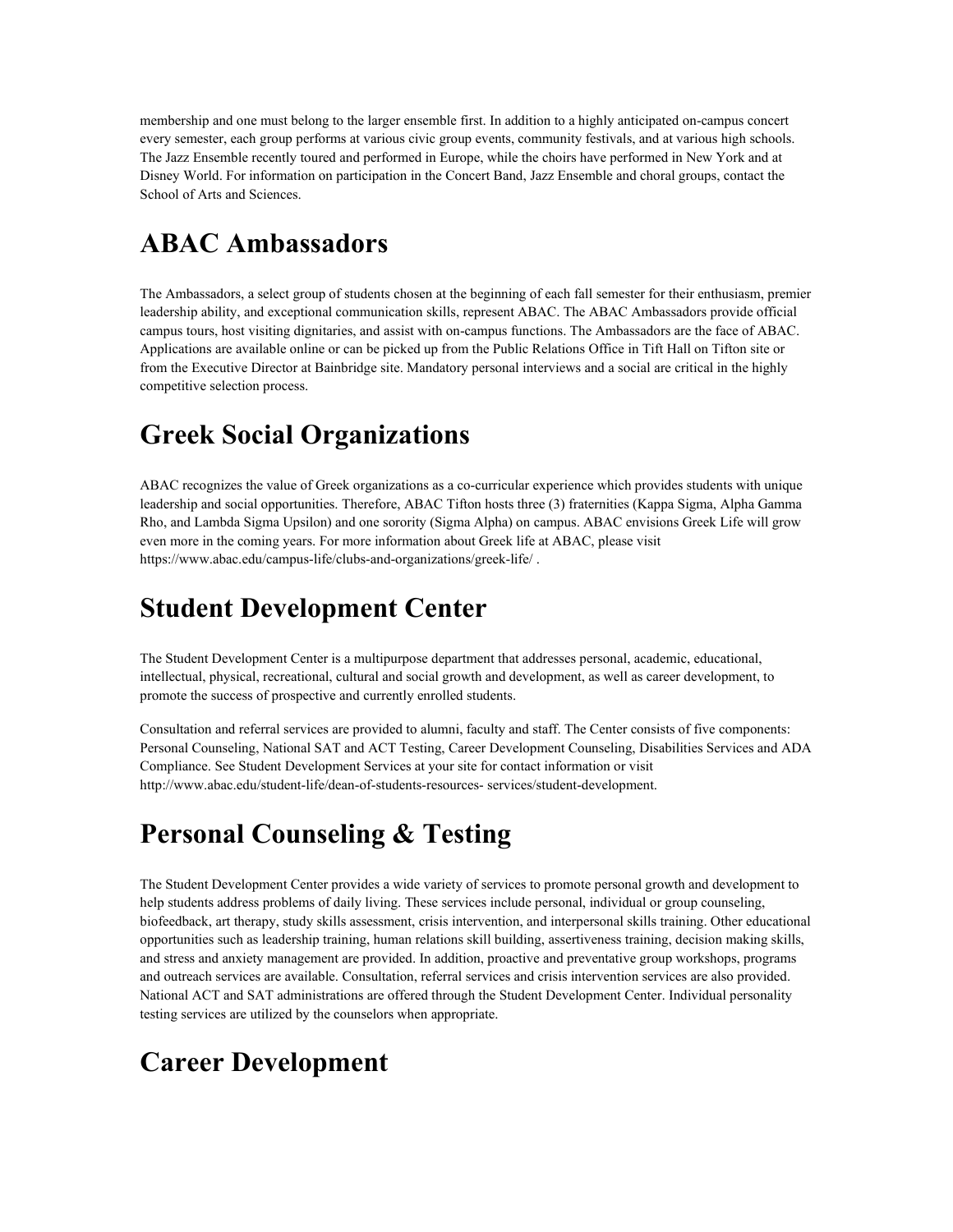The Career Development component of the Student Development Center helps to foster career exploration and decision-making processes to help individuals achieve their maximum educational and career potential under a holistic life-span perspective. The goal of the Career Development component is to offer a process that helps bring individuals to a decision regarding academic major and/or career choice. Help with resume writing, interviewing and dress for success are also offered.

### **Disability Services and ADA Compliance**

ABAC is committed to providing an equal educational opportunity (including academic, cultural and recreational experiences, and facilities) for all qualified students with documented disabilities. Fostering a positive and supportive attitude towards students with any disability is important to the College's mission.

Services to students with disabilities are provided through the Student Development Center. These opportunities include accommodations for qualified individuals, based on a student's individual and documented needs in compliance with Section 504 of the Federal Rehabilitation Act of 1973, the Americans with Disabilities Act (ADA) (1990), the ADA Amendments Act (ADAAA) (2008), policies of the Board of Regents of the University System of Georgia and guidelines provided from the University System of Georgia's Regents Center for Learning Disorders. The Tifton office serves students in Tifton and Moultrie; the Bainbridge office serves students in Bainbridge, Blakely and Donalsonville.

Approved documentation must be on file before accommodations can be allowed. Students with a learning disability, attention deficit disorder, physical, mental, psychiatric, emotional, visual, and/or a hearing impairment must contact the Student Development Center at least two months prior to the first day of class with appropriate documentation for the disability to have accommodations approved and in place prior to the beginning of class. Students with physical disabilities who plan to live on-campus at the Tifton campus, must give the College at least two (2) months' notice so that living accommodations can be arranged. Please request Residential Life and Housing accommodations prior to June 1.

Students with a disability who wish to receive academic accommodations to allow them equal access to an education at ABAC need to initiate the process by completing a Voluntary Declaration of Disability. To determine whether a student meets the criteria for disabilities as outlined by the Board of Regents of the University System of Georgia, students must complete a Release of Information form to authorize the Student Development Center to release all confidential psychological and/or medical and other records to the Regents Center for Learning Disorders for review, evaluation and approval. Students are responsible for the cost of psychoeducational testing and evaluation.

For additional information on the Student Development Center, visit the Student Development Center in Tifton on the second floor of Branch Hall, Suite 216. Direct correspondence at the Tifton and Moultrie sites can be sent to Director of Student Development, ABAC 48, 2802 Moore Highway, Tifton, GA 31793. For Bainbridge, Blakely and Donalsonville sites, direct correspondence to Disability Services, 2500 East Shotwell Street, Bainbridge, GA 39819.

# **Student Government Association (SGA)**

The Student Government Association (SGA) is the voice of the students at ABAC and provides many opportunities for leadership. The SGA fulfills its purpose to act as an agent in the presentation of matters of student welfare, to advise in all matters affecting the affairs of the student body, and to promote and further the interests of the student body. The SGA office is located on the third floor of Branch Hall on the Tifton campus or the 2nd floor of the Wellness Center on the ABAC at Bainbridge site.

#### **Student Role in Institutional Decision Making**

Students at ABAC have the right to participate in policy making of the Institution. There is a minimum of two (2) student members on all College committees that make decisions related to students. These students, appointed by the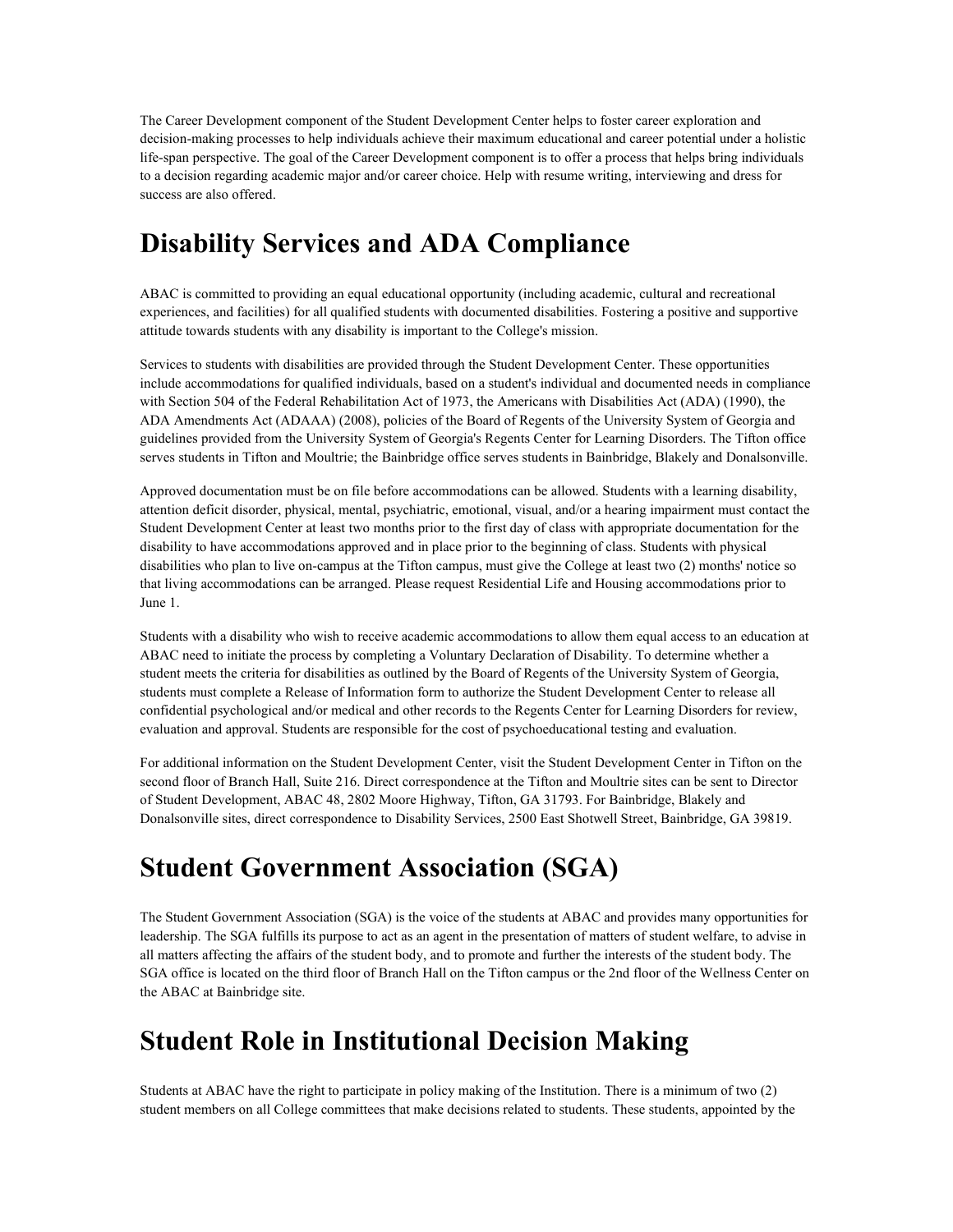president of the SGA, have full voting rights in the individual committees and are encouraged to be active participants. Student representatives on each committee are encouraged to report all committee actions and considerations to the SGA. This right is subject to supervision as delineated in the Policies of the Board of Regents of the University System of Georgia and the policies of this institution.

# **Student Use of Technology Resources Policy**

ABAC abides by the University System of Georgia IT Handbook Guidelines 5.1.3. It is USG policy to provide an environment that encourages the free exchange of ideas and sharing of information. Access to this environment and the USG's IT resources is a privilege and must be treated with the highest standard of ethics. The USG expects all organizations and their users to use IT resources in a responsible manner, respecting the public trust through which these resources have been provided, the rights and privacy of others, the integrity of facilities and controls, state and federal laws, and USG policies and standards. USG organizations may develop policies, standards, and guidelines based on their specific needs that supplement, but do not lessen, the intent of this policy. This guideline outlines the standards for appropriate use of USG IT resources, which include, but are not limited to, equipment, software, networks, data, and telephones whether owned, leased, or otherwise provided by USG organizations. This guideline applies to all users of USG IT resources including faculty, staff, students, guests, external organizations and individuals accessing network services, such as the Internet via USG resources.

# **Guidelines**

Preserving the access to information resources is a system-wide effort that requires each institution to act responsibly and guard against abuses. Therefore, USG organizations and its users have an obligation to abide by the following standards of appropriate and ethical use:

- Use only those IT resources for which you have authorization
- Protect the access and integrity of IT resources
- Abide by applicable local, state, federal laws, organizational policies and respect the copyrights and intellectual property rights of others, including the legal use of copyrighted material
- Use IT resources only for their intended purpose
- Respect the privacy and personal rights of others
- Do no harm

Failure to comply with the appropriate use of these resources threatens the atmosphere for the sharing of information, the free exchange of ideas, and the secure environment for creating and maintaining information property, and subjects one to discipline. Any user of any USG organization found using IT resources for unethical and/or inappropriate practices has violated USG policy and is subject to disciplinary proceedings including suspension of system privileges, expulsion from school, termination of employment and/or legal action as may be appropriate. Although all members of the USG have an expectation of privacy, if a user is suspected of violating USG policy, his or her right to privacy may be superseded by the USG's requirement to protect the integrity of IT resources, the rights of all users, and the property of the USG and the state. The USG thus reserves the right to examine material stored on or transmitted through its resources if there is cause to believe that the standards for appropriate use are being violated by an organization, user, or a trespasser onto its systems or networks.

The guidelines outline the responsibilities USG organizations and its users accept when using USG's computing and IT resources. This is put forth as a minimum set of standards for all areas of the USG and

may be supplemented with specific organization-level guidelines. However, such additional guidelines must be consistent with this document and cannot supersede this document. These guidelines include the use of information systems and resources, computers, telephones, Internet access, electronic mail (email), voicemail, reproduction equipment, facsimile systems, and other forms of electronic communications.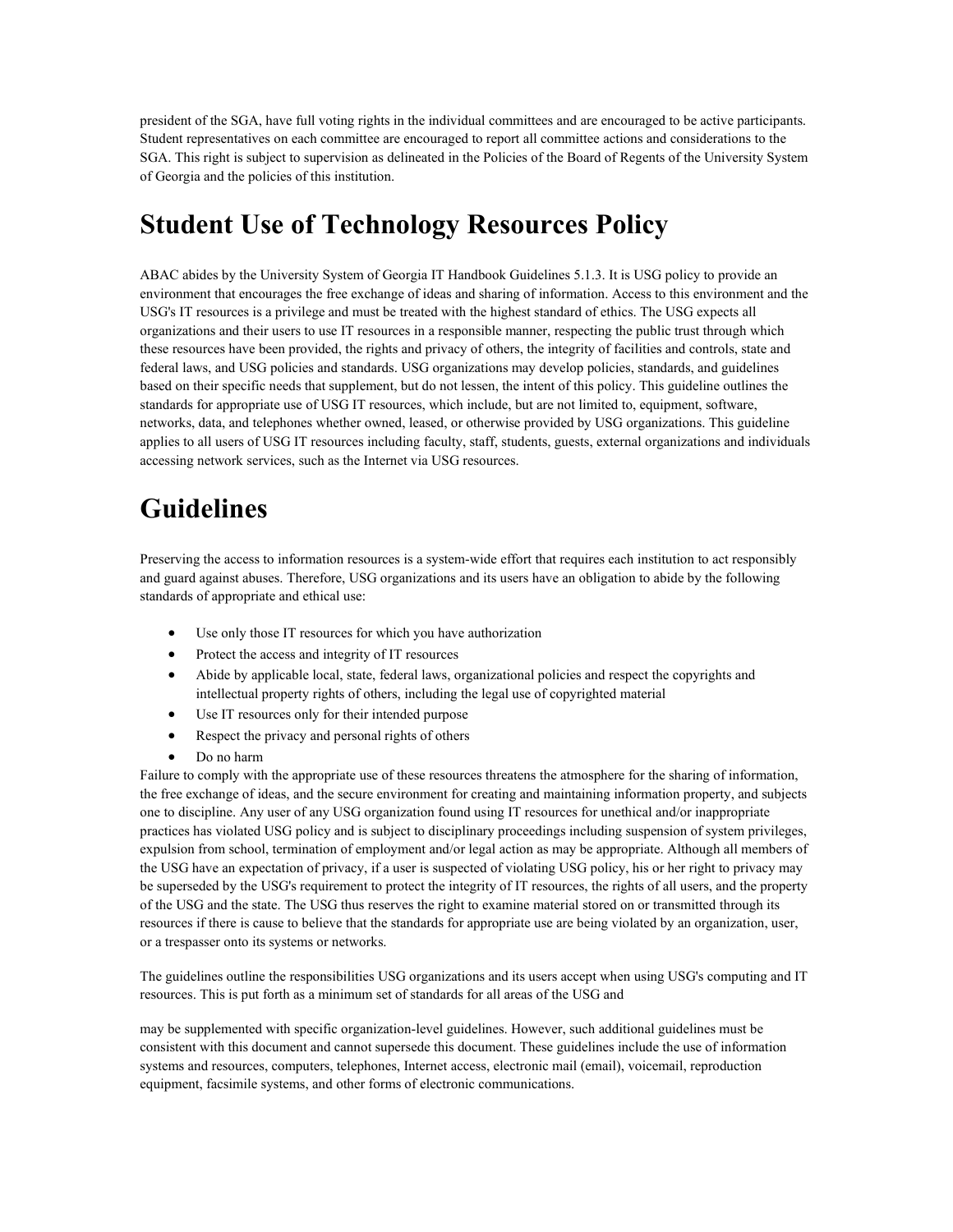# **User Responsibilities**

Use of USG IT resources is granted based on acceptance of the following specific responsibilities:

Use only those computing and IT resources for which you have authorization. For example, it is a violation:

- To use resources you have not been specifically authorized to use
- To use someone else's account and password or share your account and password with someone else
- To access files, data, or processes without authorization
- To purposely look for or exploit security flaws to gain system or data access

Protect the access and integrity of computing and IT resources. For example, it is a violation:

- To use excessive bandwidth
- To release a virus or a worm that damages or harms a system or network
- To prevent others from accessing an authorized service
- To send email that may cause problems and disrupt service for other users
- To attempt to deliberately degrade performance or deny service
- To corrupt or misuse information
- To alter or destroy information without authorization

Abide by applicable laws and USG policies and respect the copyrights and intellectual property rights of others, including the legal use of copyrighted software.

For example, it is a violation:

- To download, use or distribute copyrighted materials, including pirated software or music or videos or games
- To make more copies of licensed software than the license allows
- To operate and participate in pyramid schemes
- To upload, download, distribute, or possess pornography
- To upload, download, distribute, or possess child pornography

Use computing and IT resources only for the intended purposes. For example, it is a violation:

- To use computing or network resources for advertising or other commercial purposes
- To distribute copyrighted materials without express permission of the copyright holder
- To send forged email
- To misuse Internet Relay Chat (IRC) software to allow users to hide their identity, or to interfere with other systems or users
- To send terrorist threats or "hoax messages"
- To send chain letters
- To intercept or monitor any network communications not intended for you
- To attempt to circumvent security mechanisms
- To use privileged access for other than official duties
- To use former privileges after graduation, transfer or termination, except as stipulated by the USG organization

Respect the privacy and personal rights of others. For example, it is a violation:

- To use electronic resources for harassment or stalking other individuals
- To tap a phone line or run a network sniffer or vulnerability scanner without authorization
- To access or attempt to access other individual's password or data without explicit authorization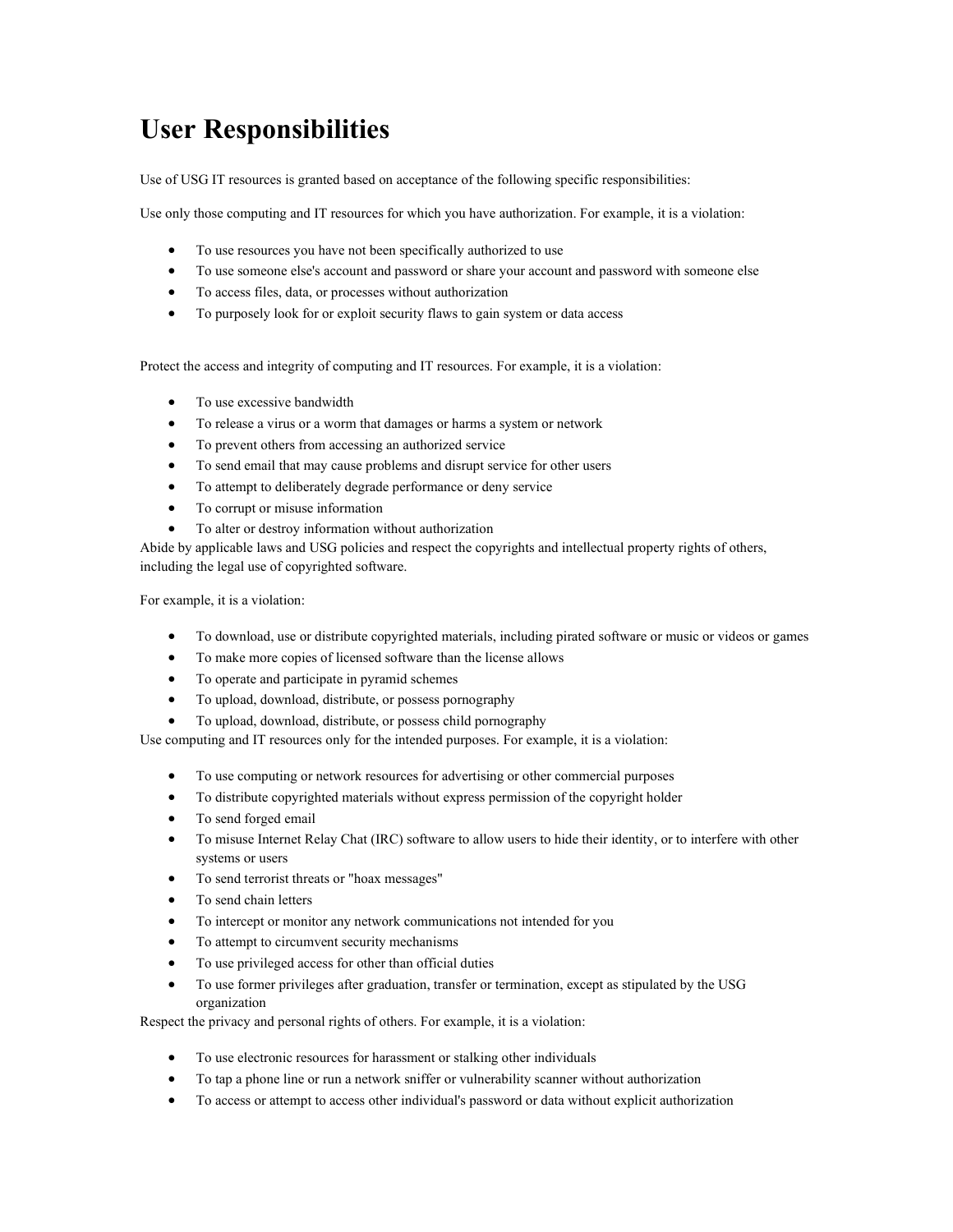- To access or copy another user's electronic mail, data, programs, or other files without permission
- To disclose information about students in violation of USG Guidelines

# **Cybersecurity Caveat**

Be aware that although computing and IT providers throughout the USG are charged with preserving the integrity and security of resources, security sometimes can be breached through actions beyond their control. Users are therefore urged to take appropriate precautions such as:

- Safeguarding their account and password
- Taking full advantage of file security mechanisms
- Backing up critical data on a regular basis
- Promptly reporting any misuse or violations of the policy
- Using virus scanning software with current updates
- Using personal firewall protection
- Installing security patches in a timely manner

## **Violations**

Every user of USG IT resources has an obligation to report suspected violations of the above guidelines. Reports should be directed to the institution, unit, center, office, division, department, school, or administrative area responsible for the particular system involved.

### **Students' Rights and Responsibilities for Financial Aid**

Students receiving financial aid have rights and responsibilities. Student applicants must, without exception, report any of the following changes to the Office of Financial Aid:

- withdrawal from school
- transfer to another school
- any change in enrollment status
- name changes
- address change or parents' address change
- joining military service

Students are responsible for obtaining, completing, and filing the proper financial aid application, statements, forms, etc., each year on a timely basis. Students have the right to seek and receive full information and counseling from the Office of Financial Aid in regard to any financial aid matter. If the family's financial circumstances have changed due to death, divorce, marriage, disability, long-term unemployment or low income, students' eligibility may change. Students must take the initiative in notifying the Office of Financial Aid of these changes.

Correct information must be provided on all financial aid forms. False reporting of information on financial aid application and/or forms is a violation of law and may be considered a criminal offense which could result in indictment under the U.S. Criminal Code. Students applying for financial aid must return all additional documentation, verification, corrections, and/or additional information requested by either the Office of Financial Aid or the agency to which the financial aid application or confidential statement was submitted. Students are responsible for reading and understanding all forms requiring signature and for obtaining copies of them. Students must accept responsibility for all agreements signed. Students are also responsible for understanding the College's refund policies and procedures.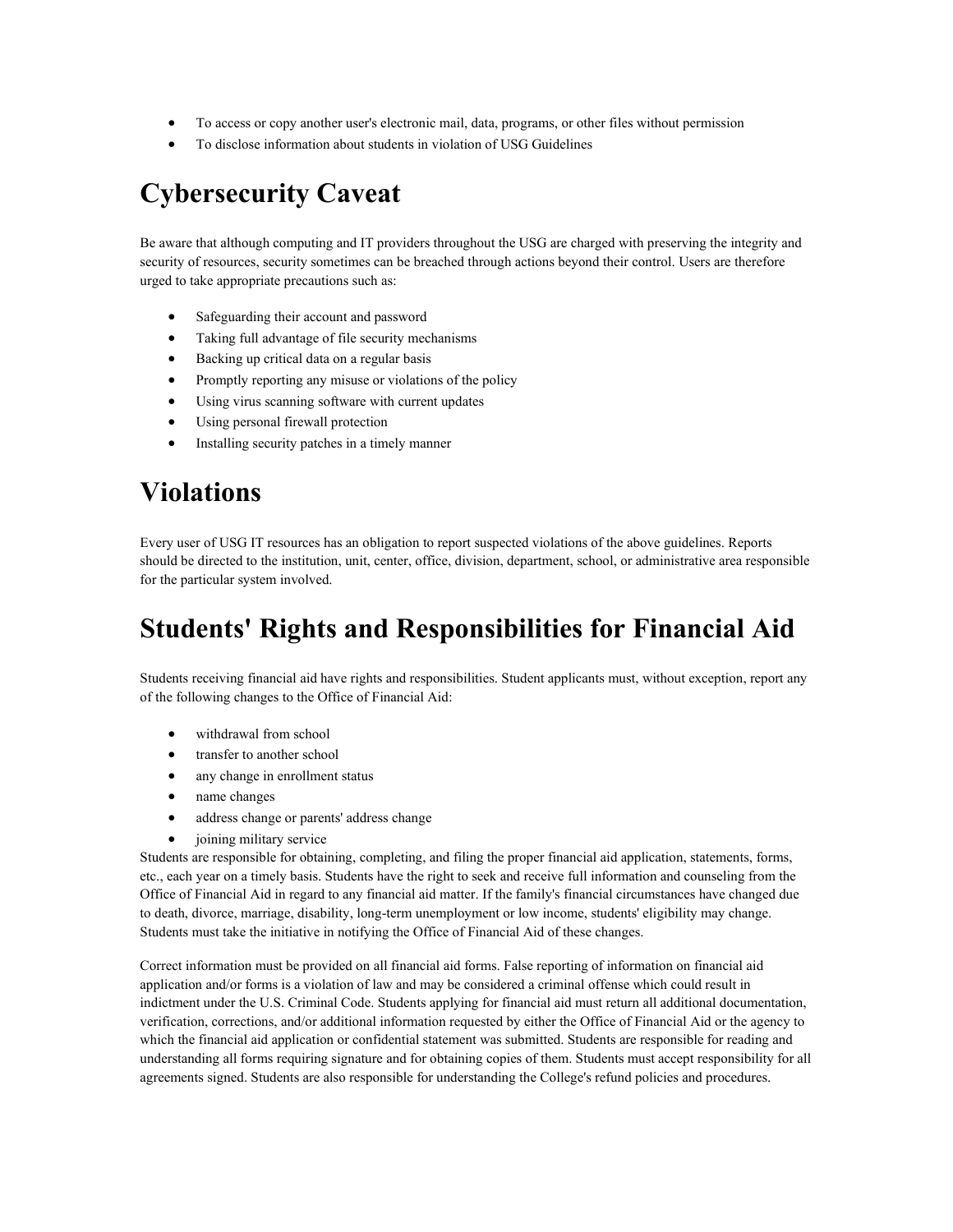## **Textbook Purchases**

Retail purchase of textbooks can be made in Tifton, Moultrie, and Bainbridge. Please see your nearest location for more information or visit https://bookstore.abac.edu.

## **Tutoring in Academic Achievement Center**

The Academic Achievement Center (AAC) is an internationally certified tutoring center through the College Reading and Learning Association and its tutors meet the requirements of this certifying body. Tutoring services are available in Tifton, Moultrie, Bainbridge, and Blakely. Tutoring is provided on a drop-in basis in Tifton and may be by appointment or drop-in at the other sites. This service is at no cost to all enrolled ABAC students (tutoring services are covered by their fees). A detailed tutor schedule and subject list are provided each term in the AAC and on the center's website (https://www.abac.edu/academics/academic-support/academic-achievement-center-aac/). Although ABAC does not guarantee that tutoring is available for all subjects, tutors can generally assist in most subjects. The AAC tutors are peer tutors trained each semester and meeting specific grade point average requirements.

# **Unusual Enrollment History (UEH)**

Beginning with the 2013-14 award year, the U.S. Department of Education added the Unusual Enrollment History (UEH) Flag to the Institutional Student Information Record (ISIR). The purpose of the UEH Flag is to identify instances of potential fraud and abuse of the Federal Pell Grant Program. Although some students have legitimate reasons for unusual enrollment histories, other students may enroll in post-secondary schools long enough to receive credit balance payments, leave the institutions, and repeat the process at other schools.

Students with an unusual enrollment history, based on the school's criteria, will have one of the following UEH flags and C codes on their ISIRs.

| <b>UEH Flag</b><br>Value | C<br>Code | Comment<br>Code | <b>Flag Description</b>                | <b>School Action to Resolve Flag</b>                                                                                   |
|--------------------------|-----------|-----------------|----------------------------------------|------------------------------------------------------------------------------------------------------------------------|
| N                        | No.       | None            | Enrollment pattern not<br>unusual      | No school action required.                                                                                             |
| 2                        | Yes       | 359             | Possible enrollment<br>pattern problem | School must review enrollment/academic and financial<br>aid records for past four (4) years.                           |
| 3                        | Yes       | 360             | pattern                                | Questionable enrollment School must review enrollment/academic and financial<br>aid records for past four $(4)$ years. |

# **Veterans' Services**

Veterans can receive assistance with applying for educational military benefits in the Office of Student Accounts, located on the Tifton campus. All veterans, active duty service members, members of the reserves, and dependents of disabled or deceased veterans, should contact the Office of Student Accounts immediately upon deciding to enroll in the College so that proper administrative procedures can be initiated.